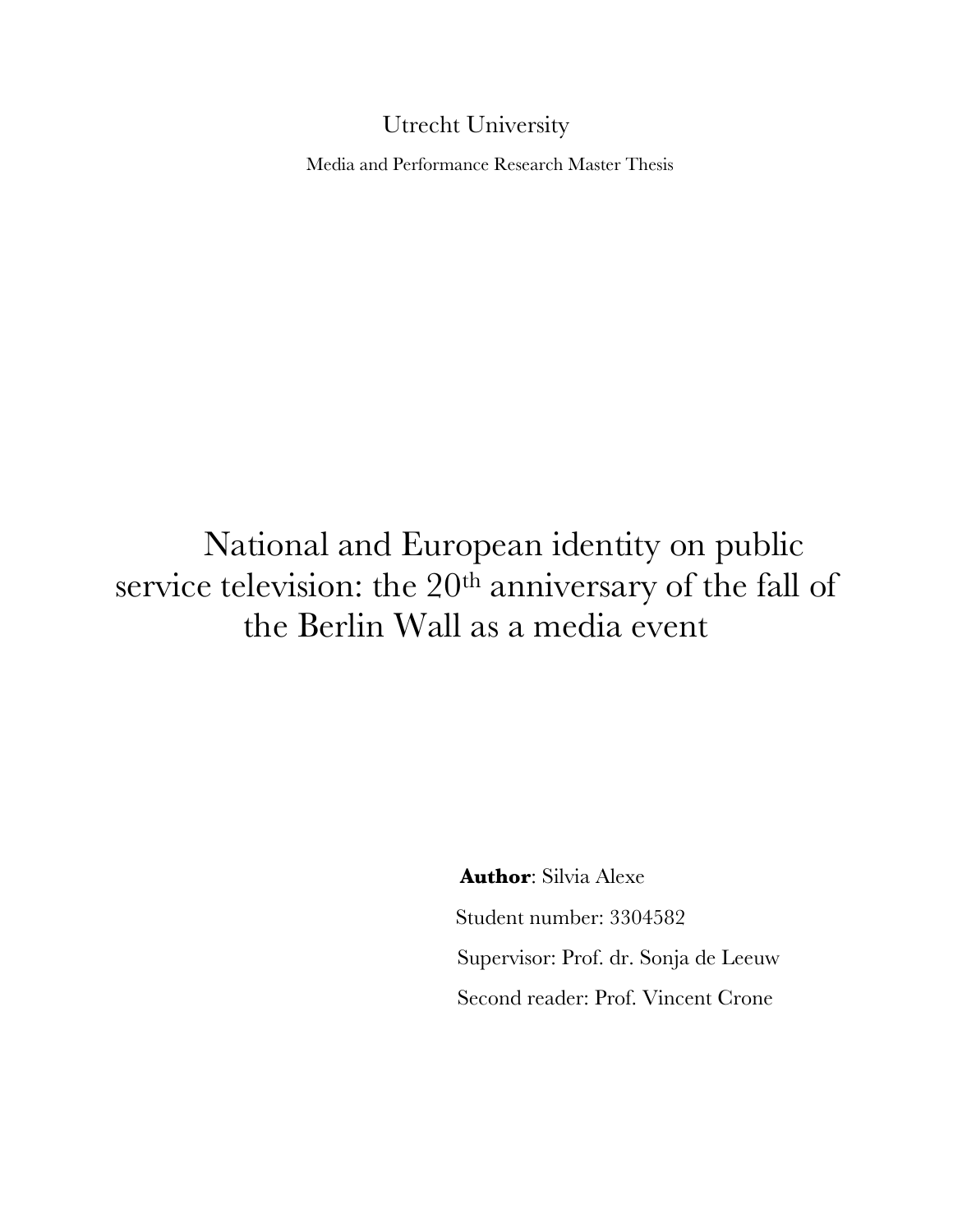# **Table of contents**

| <b>Chapter 1</b> European public television: 21 <sup>st</sup> century audiences and their expectations8 |
|---------------------------------------------------------------------------------------------------------|
| 1.1 The institution of public broadcasting. Introducing public service media10                          |
|                                                                                                         |
|                                                                                                         |
|                                                                                                         |
|                                                                                                         |
|                                                                                                         |
| 2.2 European vs. national identities: constructing the nation 19                                        |
|                                                                                                         |
|                                                                                                         |
|                                                                                                         |
|                                                                                                         |
|                                                                                                         |
|                                                                                                         |
| 3.3.3 Content and discourse: in-depth analysis of broadcasters32                                        |
|                                                                                                         |
|                                                                                                         |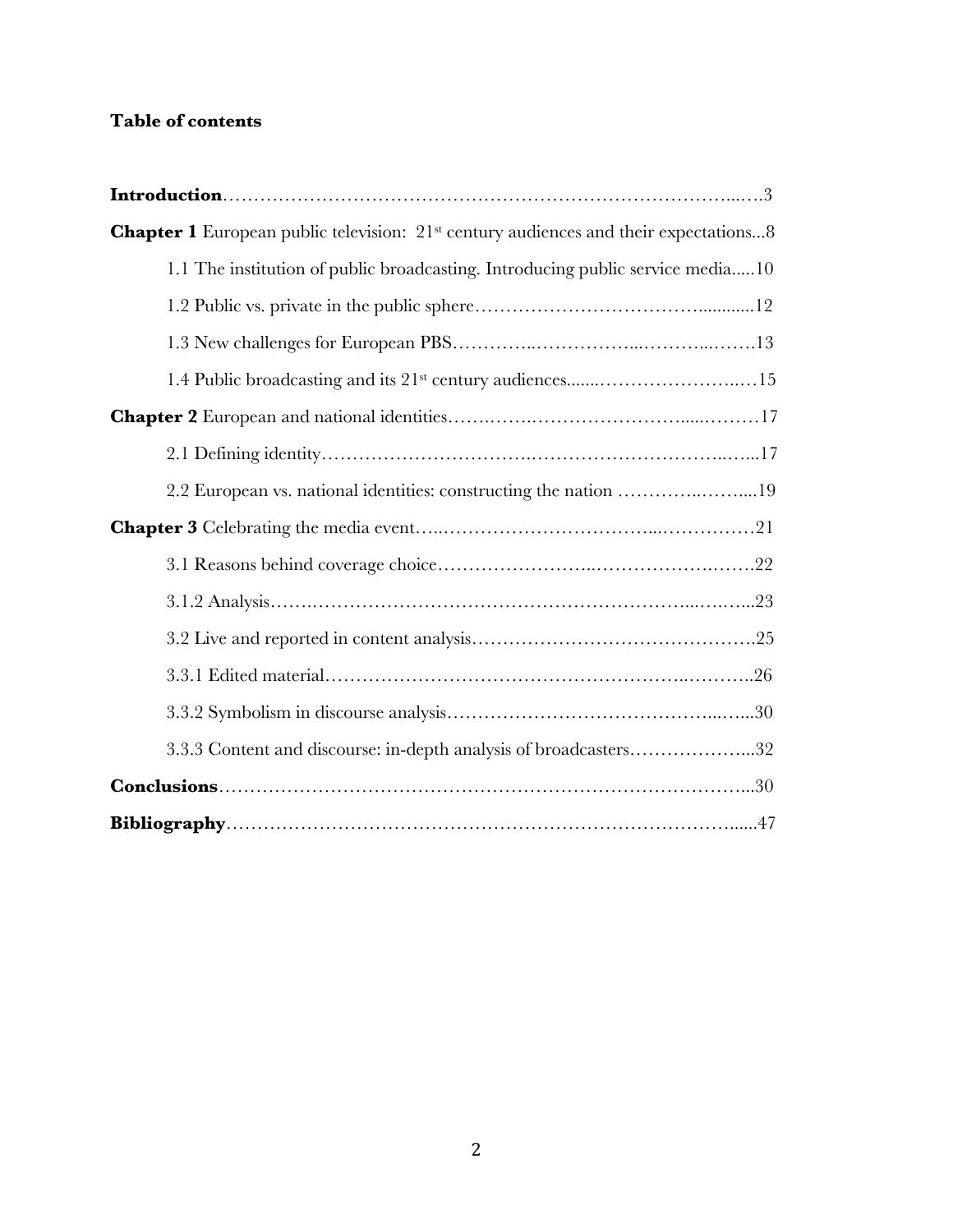# **Introduction**

Television studies have brought, over a period of half a century, a considerable contribution towards the broader field of media studies. Television, from both a technological and cultural perspective, has proven revolutionary to individuals' perception of their (immediate) surrounding reality. From the first televised political debate preceding national elections, to live televised state revolutions, television challenged previous media by offering audiences a viewing experience, otherwise known as "seeing by electricity" (Bignell and Fickers 2008).

The changes brought about via the new technology translate into new audience attitudes towards the media – a result of both technological and cultural premises; television historiography takes both premises in consideration, since media archaeologists have researched television from a twofold perspective: one concerning the new communication technology and the other dealing with "a new mode of aesthetic expression" (Bignell and Fickers: 5). The most recent stage in the history of television studies has to deal with the relationship between the medium, its messages and audiences, one that is particularly relevant at the level of cultural identity construction (*id.*: 6). This focus has defined the field of media studies over the last decades, especially with the advent of digitalization that has lead to a number of changes in how individuals relate to the products they come across on a daily basis.

Bearing in mind the long history of television studies, discussions on such a matter should not neglect the contemporary issue of globalization (Schiller 1993), which has indeed dominated academic debates over the last decades. Globalization has seen television cross borders, as transnational broadcasting and deterritorialized programming (Chalaby 2005) have become key concepts for referring to both technical and cultural development of television. Moreover, the unidirectional flow of Western media products and practices penetrating the media landscapes worldwide is a form of cultural imperialism. Herbert Schiller's theory proved flawed to the extent that it discards the possibility of national, cultural specificities to contribute to a diversified national media landscape. Such theoretical views have developed around the same global – local dichotomy, which is also prevalent in the present discussion.

The purpose of this thesis lies in addressing television from a cultural perspective, by constructing a contextualized view on public broadcasting in several European countries. What this effort does not imply is a historical approach towards television studies, but an insight in the mechanisms of European public television, seen within a cultural context.

This thesis will attempt to construct a picture of public service broadcasting in the context of the "New Europe", twenty years after the fall of the Berlin wall, a moment that became synonymous with the crumbling of communist regimes in Central and Eastern Europe. The twenty years' anniversary of the fall of the Berlin wall – conceptualized as a media event – will ensure a case study analysis meant to shed light on any type of media narrative that can set up a Europe-oriented discourse. Therefore, all focus will fall on identifying whether European public television today has seen a turn towards a Europe - centred discourse, as seen through the special programmes dedicated to the anniversary.

Taking into consideration the socio-political realities of the  $21<sup>st</sup>$  century Europe, television – be it represented by either public or private channels – is one of the most relevant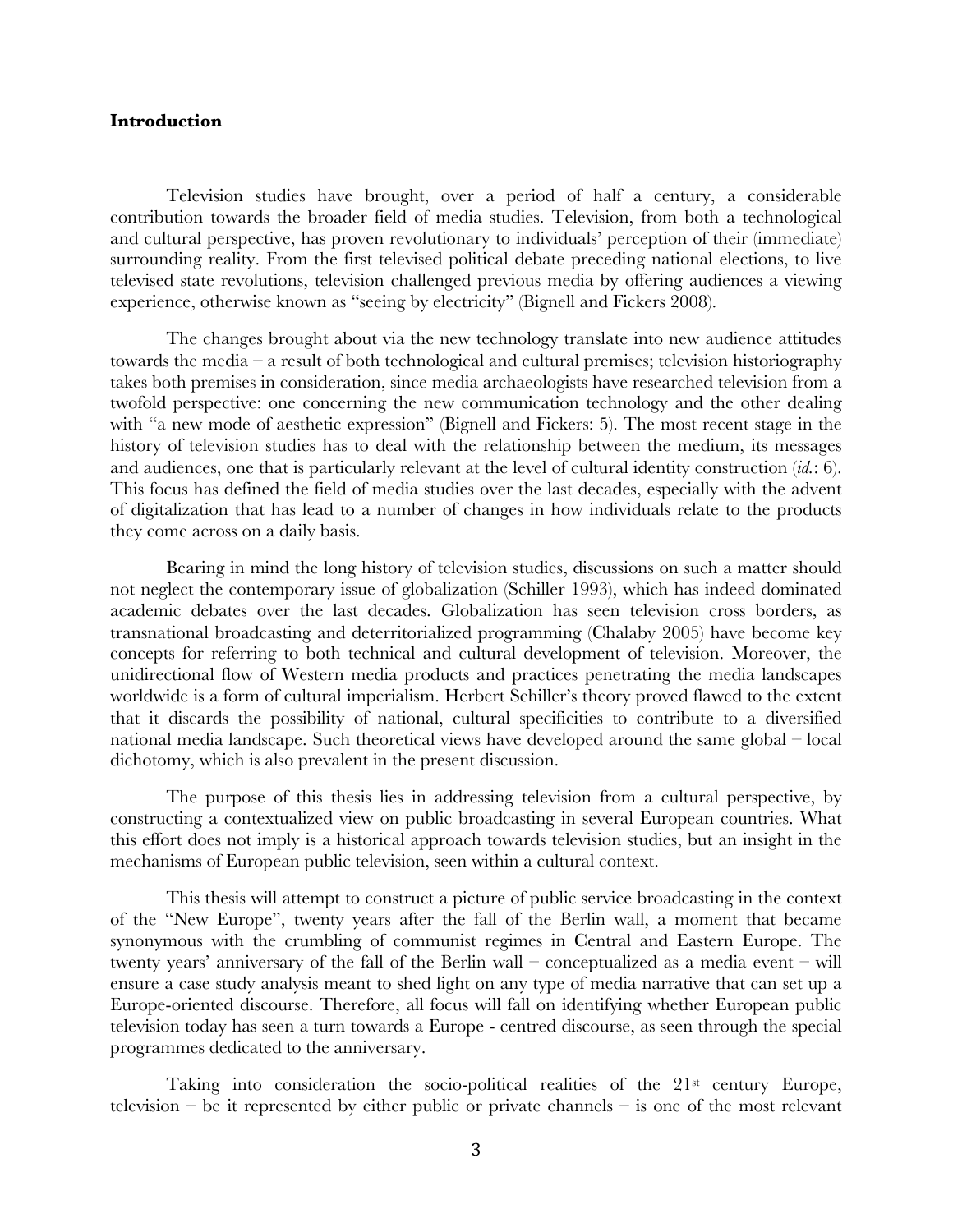media worth discussing in terms of depicting political and social change. All of the democratic states in question are now part of the union that evolved from the idea of a "New Europe". In spite of the fact that the idea has come a long way, having been originally introduced in the 1950s, it is only recently that the Union has expressed probably its most important aim: becoming the world's most competitive economic area, as stated within the Lisbon Treaty. This renders the role of new member countries ever more important.

*Television as a celebrating medium. Reasons for choosing public broadcasting and the uses of commercial television in defining PBS characteristics*

The relevance of this television-centred research also finds justification from a historical perspective. Studies related to television audiences have come a long way, mainly guided by communication research findings starting in the early 1960s. As television grew to become the main medium reaching millions of households all over the world due to technological breakthrough such as cable and satellite, studies faced an increased focus on the audience effects and the type of relationship television established with viewers. Conclusions relate to the impact of televised violence on children, hierarchy in newscasts, all of these referring to audiences' needs of information and entertainment. History has seen television used as a tool for installing totalitarian regimes, for addressing the "masses", even though the concept of "mass" has been improperly employed, since watching television is per se a medium "consumed" in a private space. Studies on public television as a public institution are mainly focused on a historical overview of its characteristics over the decades, most of which rely on the type of programming encountered throughout their broadcast. This also includes, although to a lesser extent, audience research. However, interest in audience studies has risen, due to a redefinition of their relationship towards media content.

The institutionalized character of public television as it evolved in the European space makes for another justification of this research. Public television before the Second World War was approached as a national symbol, especially in countries like Germany, where the political system settled a propagandistic function for its public broadcasting system. Britain, on the other hand, was developing its trademark public television as an institution by offering its audience news, entertainment and educational programmes. The BBC standards meant that political bias would not find a place within any of the household productions. Considering the institutional character public television across Europe developed throughout the post-war years, a certain claim has been made about a type of European public television: the emphasis on the three landmark components representing public service broadcasting – information, education and entertainment – has turned them into the three main characteristics of public broadcasting.

Two decades after the abovementioned events, television as a medium has had to face considerable change, as technological development led to new ways of media product consumption and, consequently, to new viewing patterns among audiences. Lately, public broadcasters have had to readjust their offer according to their national audiences' increasingly diversified preferences, and at the same time remain faithful to their own founding principles, such as quality programming. This has proven to be a difficult task for broadcasters, and it has given way to questions regarding the institutional character of public service media.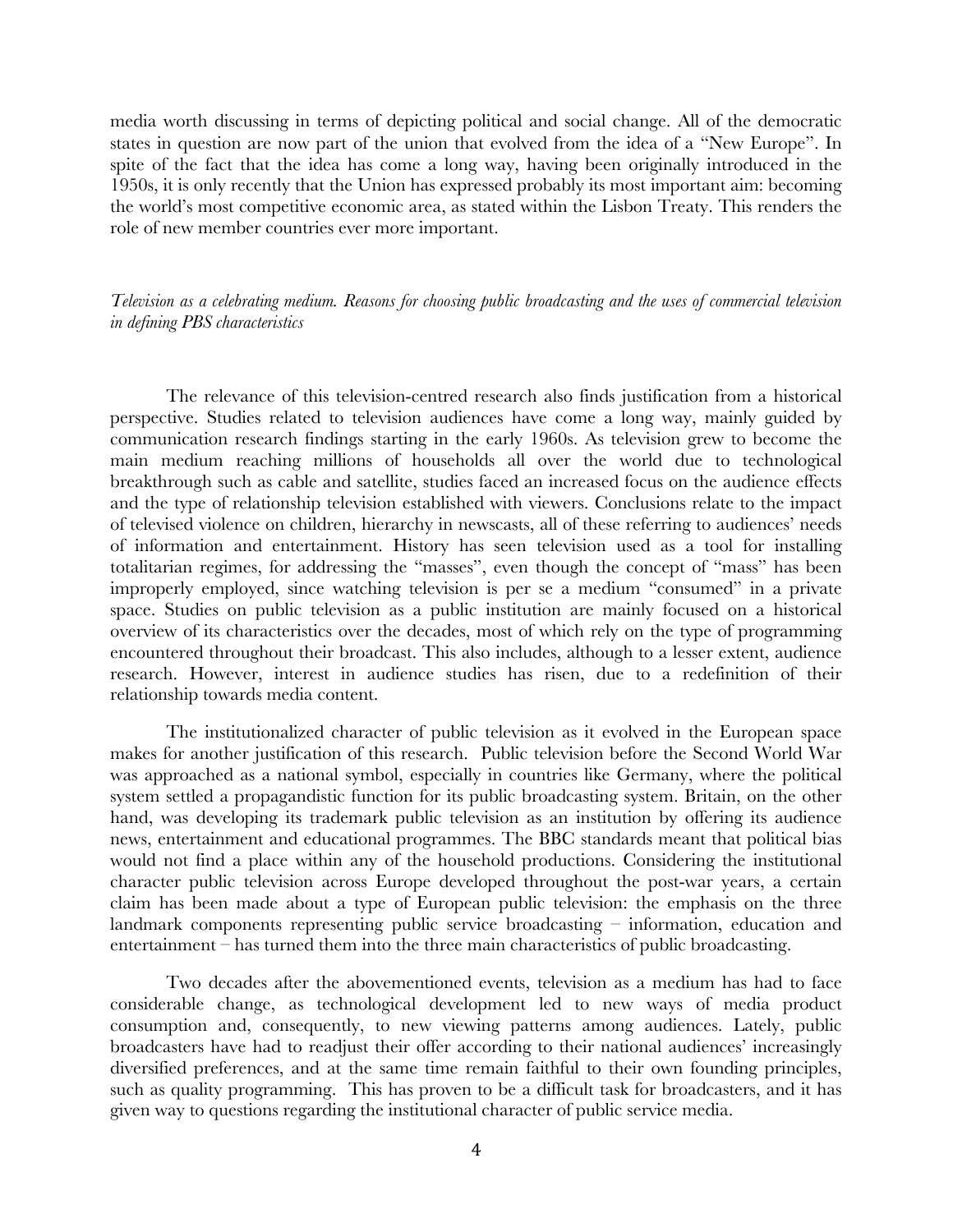Having addressed the importance of researching (public) television from both technological and institutional perspectives, the emphasis now moves on to the media event in question. Identifying it as a case study for the present research is meant to stress the role of public television under the special historic circumstances of the aforementioned ceremony. Coverage of a media event at European level is characteristic as well as relevant for European public broadcasters to begin with; such a ceremonial occasion, built on a highly important historical event is even a greater chance of emphasizing the fashion in which public television reveals its place within the European public sphere. Focus will thus be placed on the type of discourse that both private and public broadcasters develop throughout the anniversary.

In the midst of economic and political talks, the issue of European cultural citizenship arises as a vital factor in achieving the purpose of a united Europe. This is where the media become most visible, as their role of producing and conveying meaning is central to the creation of what has been called a European identity. Public service media –alongside private channels – in different countries around the continent would present interesting case studies, since the commemorative programmes feature an approach constructed around a "then and now" discourse. The main hypothesis this research refers to the difference in media discourse that reveals when looking at private and public service channels. More precisely, the former are expected to develop a rather national discourse, focusing on domestic affairs; moreover, their role as broadcasters is depicted as central to the emerging democratic regime, since they were the first media that "empowered" citizens by promoting freedom of thought. On the other hand, the hypothesis relies on the discourse featured in public television programmes, which stands out due to its European approach to the event: placing historical events and changes into a broader context is thus characteristic for state-owned media. Given this hypothesis, the following central research question will be addressed: *is European public television today adding a new role to its core values, by developing a European discourse and promoting what it is academically referred to as European identity?*

The hypothesis relies on analyzing the commemoration as a media event, a rather striking presence within commercial media, but a solemn ceremony illustrating a common European history as it is depicted via public television. The aforementioned common European history brings about the issue of mediated memories, which sets the ground for the thesis hypothesis: a new, Europe-oriented discourse kind of media rhetoric is made possible through the help of mediated memories, which come in the form of "then-and-now" commentaries or television archives of programmes produced around the time of the event or right after 1989. The way audiences remember European history has largely to do with the type of media coverage at the time the events occurred and at the time of remembering the significance of such historical landmarks. What audiences refer to as the Berlin wall are numerous representations of a single reality, which now, after 20 years, can prove to have been translated into a single, unitary discourse about Europe. What must be mentioned in relation to the central research question is that mediated memories keep on constructing one of the main characteristics of public television: educating by providing unbiased information to their informed audiences; in this case, educating in the spirit of a common, European history.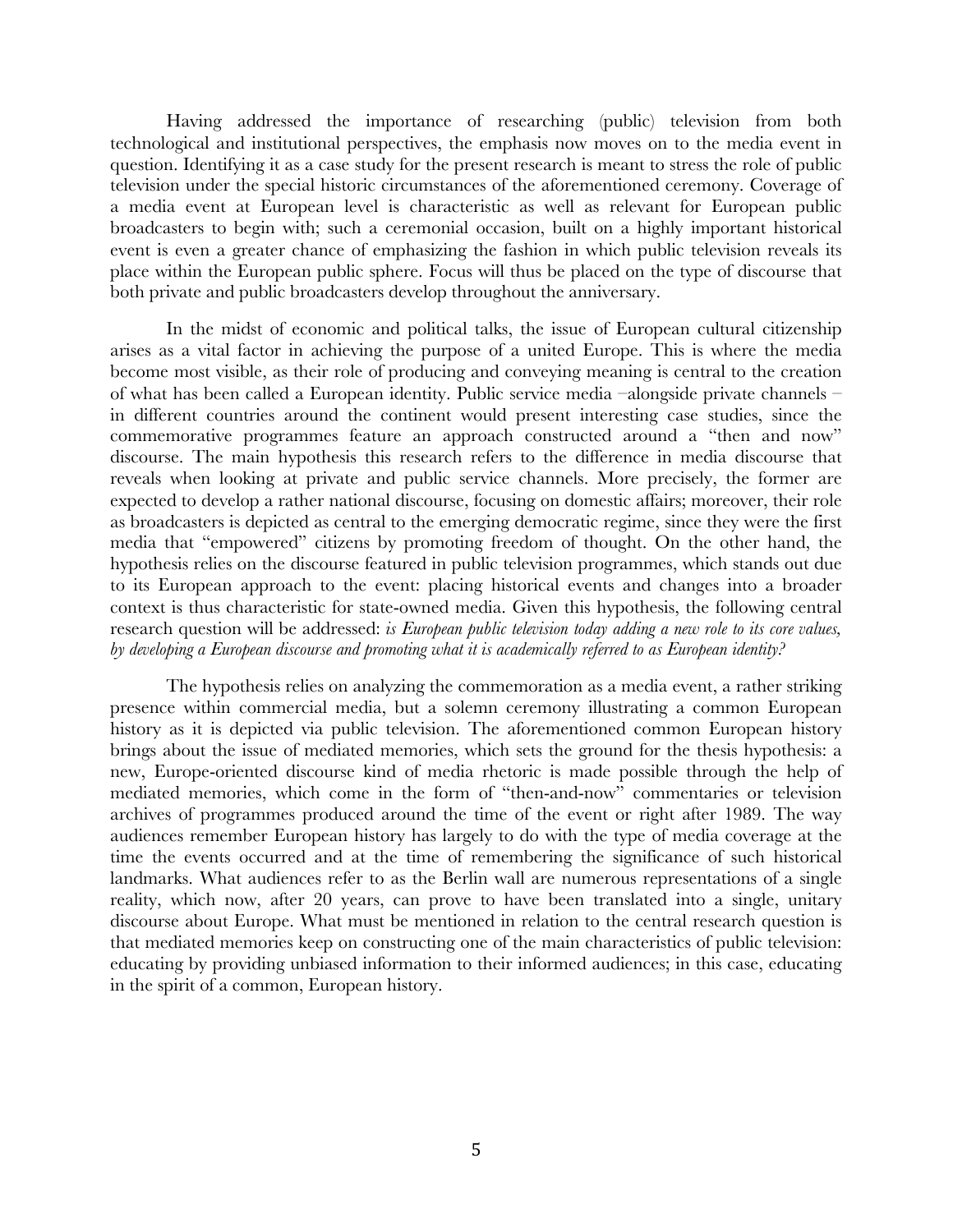# *Methodology and theoretical approach*

Research will target discourse and content analysis, both aiming at identifying the type of emphasis of each broadcaster. Whether narratives indicate a dominant national perspective on the anniversary, or a tendency towards the international (European) consequences of both the 1989 events and the 2009 celebrations, they twofold analysis will seek to illustrate either of the two by carefully monitoring the specific language used in the chosen material.

Discourse analysis will indicate how the media products to be analyzed make sense as narratives. It will focus on media language and semiotics, in order to follow the media function of meaning construction (Gillespie and Toynbee 2006). Content analysis, a quantitative method, will focus on the repeatability or recurrence of words and phrases, particular structures related to nationality or European identity, timing and scheduling. Combined, these methods will help clarify whether there is a certain discourse that relates to European identity and cultural citizenship, and where it is prevalent.

#### *Structure*

The chapters this thesis is divided in mark the necessity of contextualizing public broadcasting from several points of view. One represents the European media landscape as part of the larger, encompassing European public sphere, as the other ushers in the (still) unsettled issue of European identity.

The initial chapter focuses on European public television and its institutional role, attempting to clarify the difficulties in finding a clear-cut definition of what public broadcasting is. The reason behind placing this discussion in the very beginning is the need to place public television in context, from both national and European perspectives. On the other hand, a discussion on what public broadcasting *ought to* represent in the 21<sup>st</sup> century comes in as explanatory of the reasons why a strict definition is hard to achieve.

The view on public service broadcasting developing into public service media is also relevant in the sense that it brings forward the twenty-first century challenges that public broadcasting is facing. The reasons behind difficulties in defining public broadcasting come into further discussion here: understanding the consequences of media convergence and digitalization is crucial in stating the need to redefine public broadcasting, so as its services can continue to meet audiences' expectations. The contrast with emergent commercial television content has become so striking that Therefore, this chapter contains a debate on the type of strategies that such institutions have developed, as well as an insight on the European regulations that national broadcasters have been subjected to. Papers such as Television without Frontiers and organizations such as the European Broadcasting Union stand out as examples of efforts to create a common European media landscape. Regulations regarding content are especially relevant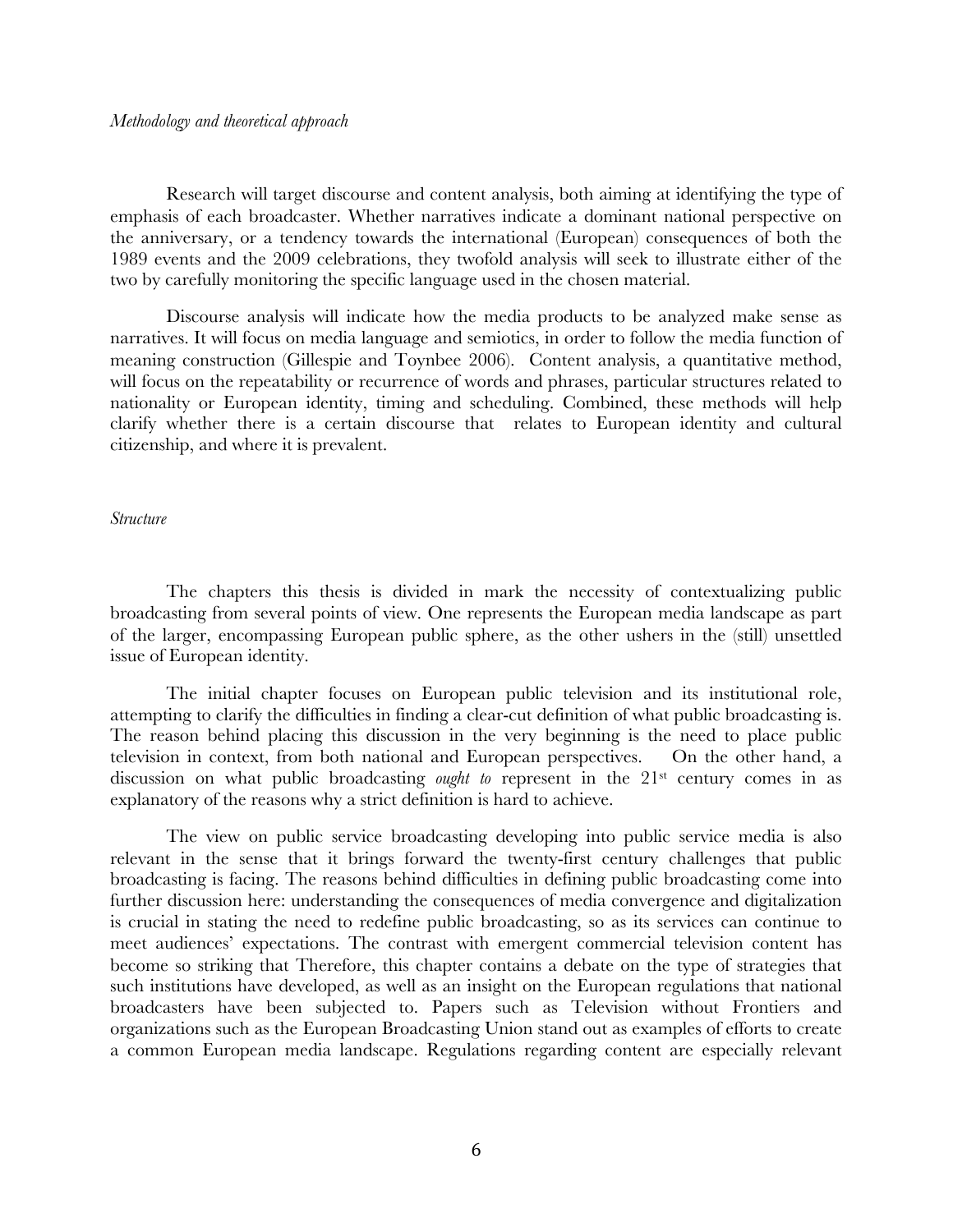here, since they impose community broadcasters a certain ratio of "European works<sup>1</sup>" within the overall broadcasting schedule (Donaldson 1996). This could be regarded as a contribution to the role of media in the overall construction of a European identity.

Such a discussion creates the link with the second chapter, which focuses on the issue of European identity and the contribution of public service media to a European public sphere. The key matter lies in analyzing the role of public broadcasting in developing what is academically considered "European identity". In order to do so, the concepts of national identity and cultural citizenship will act as tools that help contextualize the more relevant issue of identity.

<sup>&</sup>lt;sup>1</sup> Council Directive No. 89/552, sopra note 2, art 6(1) (a), O.J. L. 298/23 at 27 (1989). European works include "works originating from Member States of the Community" as well as: "works originating from European third States party to the European Convention on Transfrontier Television of the Council of Europe", provided that:

a) they are made by one or more producers established in one or more of those States; or

b) production of the works is supervised and actually controlled by one or more producers established in one or more of those States; or

c) the contribution of co-producers of those States to the total co-production costs is preponderant and the co-production is not controlled by one or more producers established outside those States.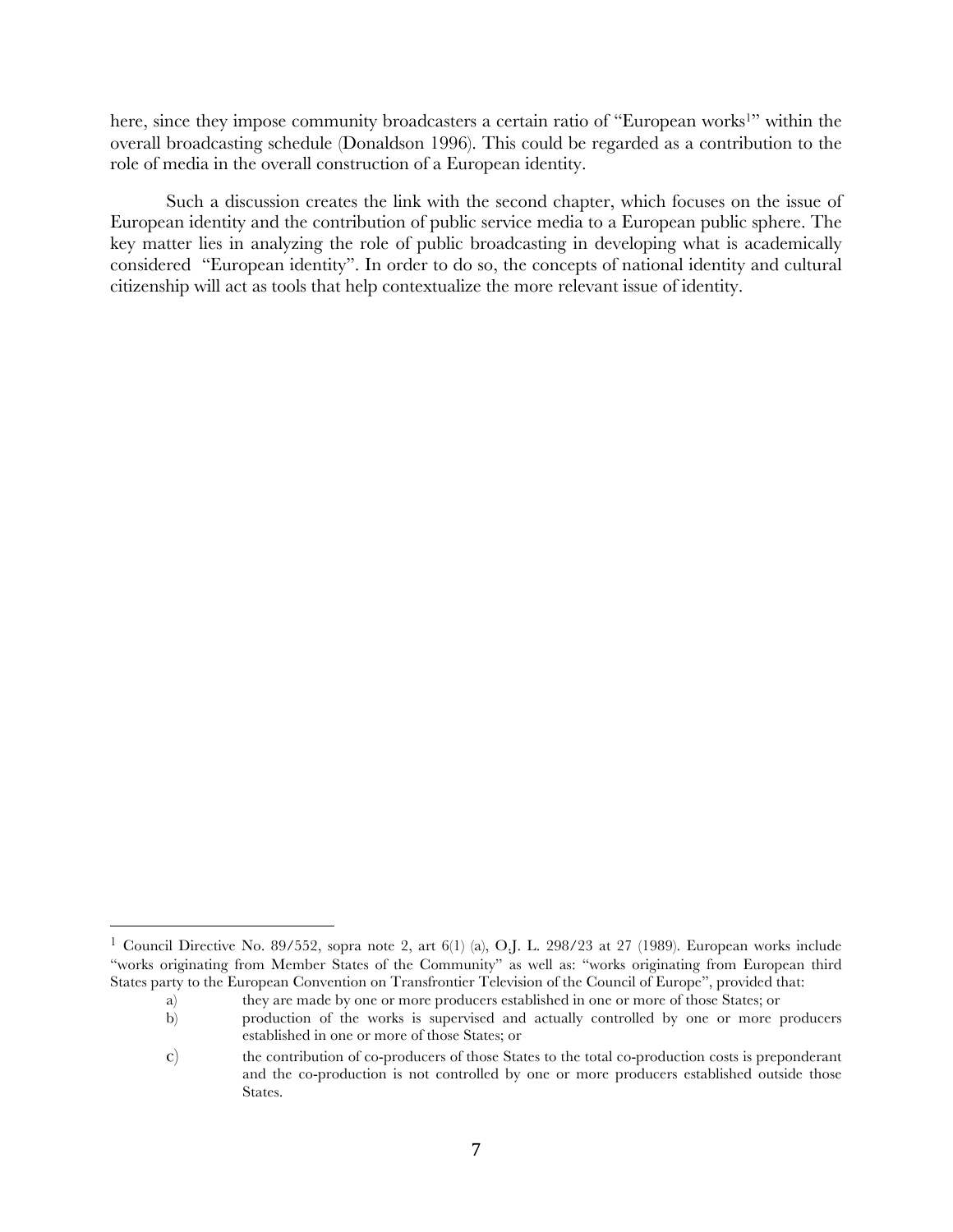# **Chapter 1**

# **European Public television: 21st century audiences and their expectations**

This chapter deals with the concept of European public broadcasting, in particular public television and the manners of defining such media service. The aim here is to identify the relationship between, on the one hand, public service and commercial television and, on the other hand, the national public spheres as well as the larger, European one. Given the recent transformations in terms of media use and technological development, the public sphere debate will also cover the newly emerging role(s) that public broadcasting has been attributed. What follows is a detailed discussion on the case of European public sphere: its emergence, components in relation to public broadcasting institutions, with a focus on contemporary challenges that have requested their redefinition.

#### *Defining the object of study*

The concept of "public service broadcasting" still stands out as a rather problematic one, since neither governing bodies nor media professionals have fully agreed on a definition (Collins et al. 2001). However, Western public broadcasting systems agree on dissimilarities with the ones in Eastern European countries, since public radio and television started out as propaganda channels for the communist regimes, especially during the 1970s and 1980s. There is agreement on the fact that differences in ideology, which is unanimously accepted as springing from the British broadcasting model, are obvious when comparing the Western and Eastern cases. It has been claimed that the difficulty in finding common ground considering this definition lies in the fact that there is disagreement on the real, actual properties of public broadcasting and its desired characteristics: what PBS "is", compared to what it "ought to be" (Collins et al. 2001: 65). What public service media actually represent is diversity pluralism and range, cultural roles, places in politics and non-commercialism (Blumler 1992). Moreover, what public broadcasting does is to cater informative and educational programmes that are accessible to all audiences from both a technological and a cultural perspective, not disregarding minorities and their specific interests (Foster 1992: 12). It offers programmes encompassing news, documentaries, and programmes of cultural and educational value. On the other hand, there is the "desired" manner which public broadcasting ought to work in. One that has been called for throughout the last years, this new "vision" consists of innovation and new operational methods that need to be placed forward in order to face the challenges new technologies represent for the general media landscape. According to Collins, the most comprehensive definition for what public service media should represent belongs to critics of Jurgen Habermas, widely known as "neo-habermasians", who explain public service media in terms of "ought's" (Allen and Hill 2004). The relationship between public broadcasting and the public sphere becomes evident. Neo-habermasians portray PBS as having a protective role within the public sphere and call for innovation that would lead to increased resistance to market pressure. The market is particularly viewed as highly detrimental to the principles of public broadcasting, since the former does not regard audiences in terms of equality and universal reach. As their main aim remains sustaining profits, markets do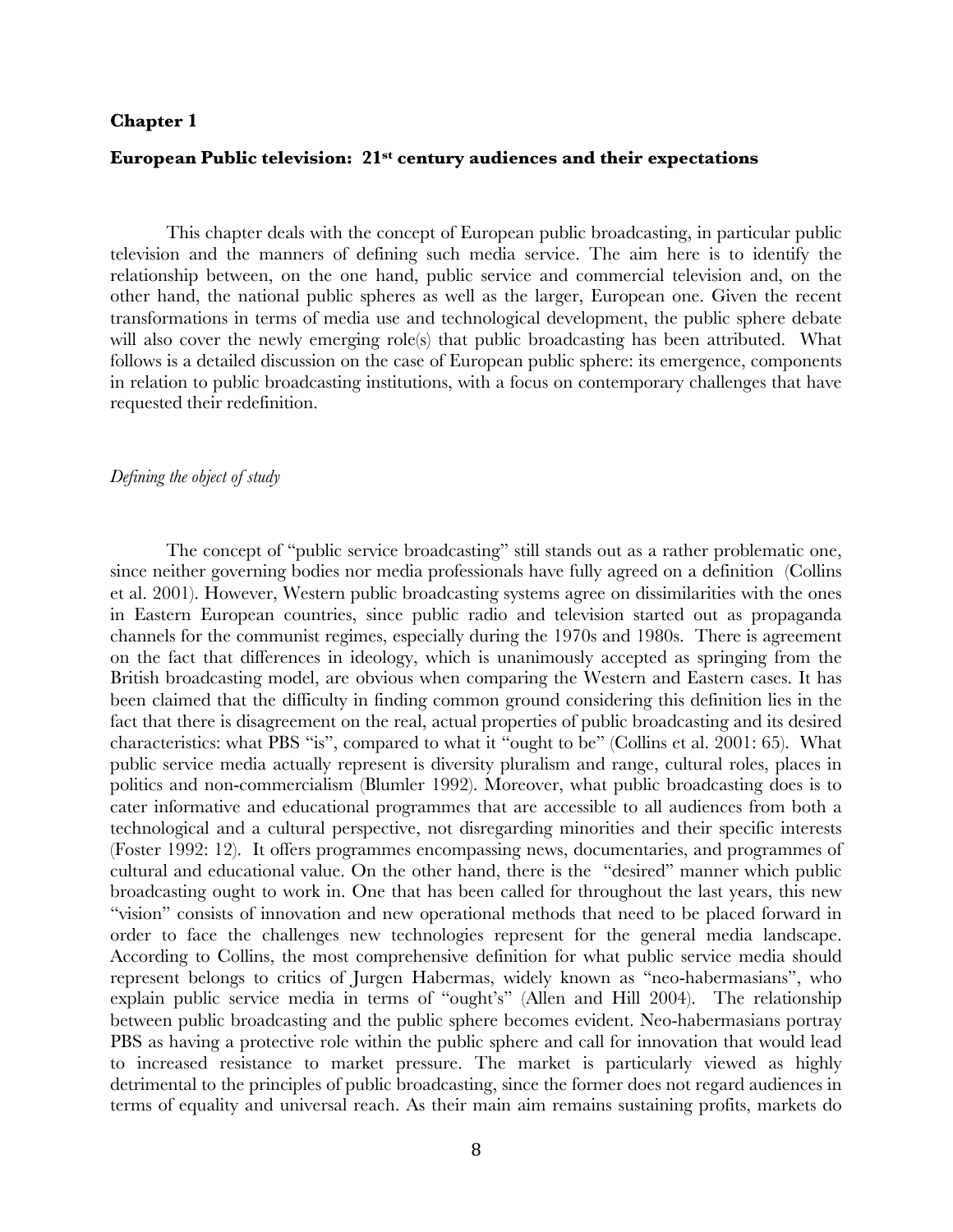not adhere to public broadcasters' mission of creating "informed audiences" (Livingstone 1998); audiences play the role of consumers providing revenues for advertisers and thus supporting commercial media outlets.

Public broadcasting stands out chiefly as a product of Western Europe, emerging and developing in democratic states, where concepts such as public opinion, public sphere and public interest create the pillars of such a highly valued institution. Founded in the United Kingdom, as early as 1927, public service television was positioned as an institution that would "inform, educate and entertain", according to Lord Reith's classic definition of BBC's principles. These three main concepts have built the grounds for public television broadcasting in all the other Western democracies, which followed suit in constructing a media landscape that would include what is now referred to "quality broadcasting".

Public broadcasters around Europe face difficulty in adhering to a clear-cut, specific definition also due to the different sources of funding that they rely on. The degree of (in)dependence on state financing determines models of public broadcasting that are to be found in several European countries. First of all, the BBC sets the standards for independent television, revealing a greater degree of distance between broadcaster and government than in any other European country. The German public broadcasting system is the one that features most similarities to the British model. Scandinavian states stand out due to their fully governmentfinanced broadcasting institutions, which are also supervised by an independent external controlling body (Bardoel and d'Haenens 2008). The French and Wallon models present more similarities to the Scandinavian typology, whilst the Dutch and Flemish broadcasters feature external regulation of programme output. These characteristics have been placed into three categories that Hallin and Mancini (2004) refer to as "ideal types": the liberal model, specific for the United Kingdom; the polarized pluralist model, which includes a higher degree of politicization and state intervention, mainly characteristic for the Mediterranean countries and finally, the democratic corporatist model, encompassing Scandinavia, The Netherlands, Austria, Belgium, Switzerland and Germany, the cases of which are defined by a greater stress on organized social groups that control the decision making process.

In spite of the convenient broadcasting models classification, public television in Europe has been subjected, throughout its development, to different roles, some of which have seen public broadcasters reduced to mere propagandistic tools that lay at the core of state regimes. The countries belonging to the former Soviet Bloc are instances of such media uses. These cases bring forward the relationship between the state and public service media, which has defined the nature of such broadcast in European countries from the very beginning. This chapter will enlarge upon the aforementioned relationship, in order to provide a better understanding of the present day European public broadcasting.

Additionally, discussing European public television evidently includes stressing both the past and present of such national – and European – institutions, and an overview of the similarities and differences that lie between the private and public broadcasting entities<sup>2</sup>. The timeline that lays the ground for such a comprehensive overlook is the reason for taking into consideration both commercial and public broadcasting, since the step towards commercial television channels was made after decades of public institutions' monopoly over broadcasting.

<sup>2</sup> This is not applicable in the case of British media landscape, as it set the standards for public service broadcasting.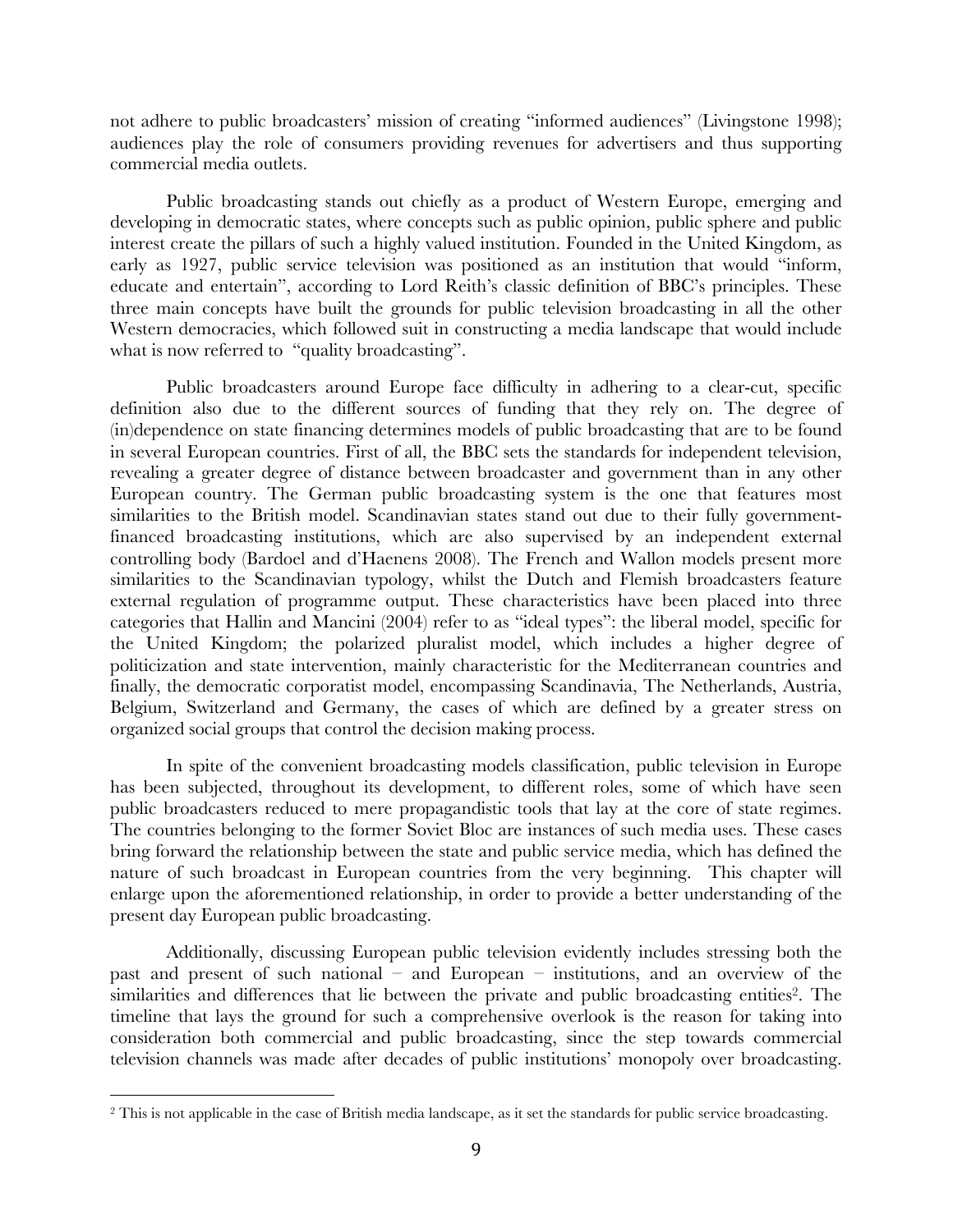Technological development and new perspectives on audience behaviour have set forth challenges for public broadcasters, who have had no choice but to join in the competition for audiences, seemingly placing their core values at risk. The main cause for this lies in the ways audiences are perceived: either as consumers or informed citizens. As public broadcasting has been trying to adapt to new trends in audience preferences, claims have been made with regard to their general address towards viewers, who have gradually become most of all consumers of media products, rather than citizens with a critical eye. Moreover, commercialization – before, as well as after its occurrence – was said to overturn the balance between entertainment and informational programmes in favour of the former, thus leading to "an impoverished public sphere" (Holtz-Bacha and Norris 2001). This is precisely why the case of public television should be approached in relation to private channels. This competition has also had its impact on the viewing experience itself, as programming has been redefined according to the increasingly fragmented audiences' needs. Commercialization has also been linked to a decrease in quality programming, as more entertainment products tend to overshadow the "quality" programming put forward to the audience.

General assessment of contemporary public broadcasting institutions has raised several points in relation to the fashion broadcasting institutions should tackle contemporary challenges such as digitalization and media convergence. A relevant argument is the one demanding a complementary approach towards commercial channels broadcast (Blumler 1992). Such a position towards competition requires that public programming follow two paths: one regarding its content and another focused on audiences; the former implies providing a similarly qualitative array of products, equally informative and intellectually stimulating as settled beforehand as part of the core functions of public broadcasting. The latter involves catering for smaller audience, with a rather constant type of preferences. This take on what has become a fierce competition brings forward the imperative of maintaining the core premises, meaning that public broadcasting cannot construct a new identity on fragile ground. The following step described as part of this approach is for public television to emphasize their programme potential. Reinforcing the attributes that broadcasting institutions pride on most, audiences are more likely to restate their interest and loyalty towards such programmes that they will recognize as unique to public service media. Therefore, a "rebranding" of television products that have earned their own place in the overall schedule due to a long run broadcast and a constant audience would lead to a stronger positioning of public service programming within the national media landscape, as well as to an improved institutional image for public television.

# *1.1. The institution of public broadcasting. Introducing public service media*

Recent European discussion at both political and academic level has led to a common conclusion as far as the mission of twenty-first-century public broadcasting is concerned. Not only did European policy makers reflect on the need for such media service to continue its role at national and European levels, but they also stated the most important factor that should define public broadcasting at the present moment. The draft Audiovisual Media Services Directive, adopted in 2007, urges that public media use technological development at its full capacity: "The Resolution concerning public service broadcasting's mission must continue to benefit from technological process. The co-existence of private and public audiovisual media service providers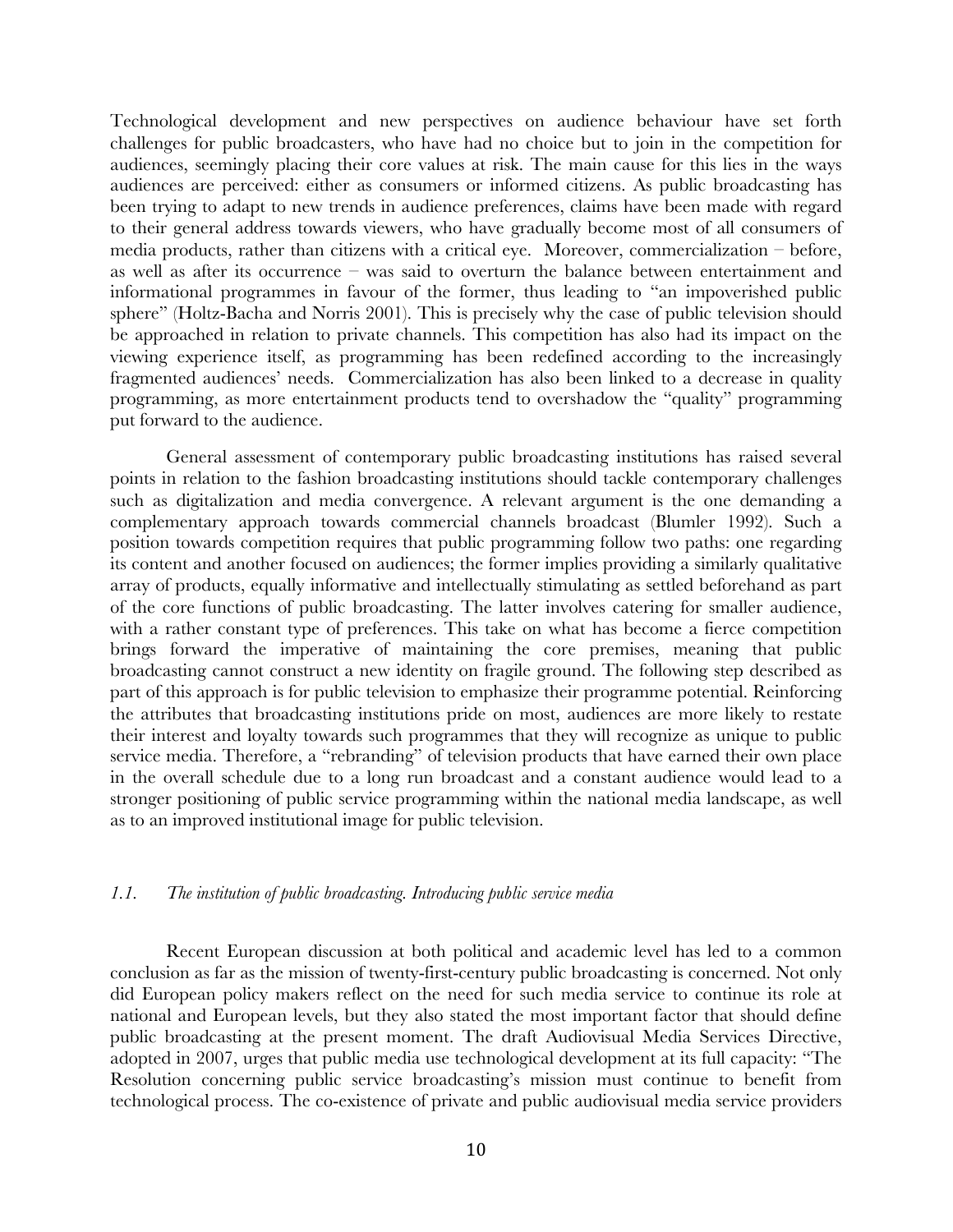is a feature which distinguishes the European audiovisual media market."3 Moreover, a Committee of Ministers recommendation (2007) states that "the public service remit is all the more relevant in the information society and (…) can be discharged by public service organisations via diverse platforms and an offer of various services, resulting in the emergence of public service media"; "public service media should be able to offer both generalist and specialised contents and services, as well as personalized interactive and on-demand services."<sup>4</sup>

The new term<sup>5</sup> that has been proposed as a replacement for public service broadcasting summarizes the main requirements that need to be fulfilled as part of redefining such institutions. The stress on public service media is one of the main calls for reformulating public broadcasting as an institution and its relationship with its audiences. These changes have been called upon as vital for the future of public broadcasting (Jakubowitcz 2006a). Among the few requirements with regard to the changes that need implementing, drafted by the EBU Digital Strategy Group, there is the necessity of proving public broadcasting is still valuable at societal level. Such a fact is directly correlated with the flourishing of private media providers, which are said to have rendered public service media redundant. One of the most challenging tasks public broadcasters implies facing this hierarchy and overcoming the apparent handicap. Apart from this, replacing "broadcasting" with "media" or "content" indicated the role digital technology plays in the process. Media inevitably refers to "multimedia", given the impressive amount of platforms and outlets that content can be stored and transferred through. Naturally, as digitalization has become synonymous with audience fragmentation, multimedia services are expected to provide "personalized public service" (Wiio 2004).

Having mentioned the personalised public service, a further discussion on audiences is therefore required in order to continue the outlook on public service media transformations. The kind of attitude public service media need to adopt with respect to their audiences is based, to a high extent, on the old media – new media dichotomy. Accordingly, the issue of property arises: viewers need to develop a sense of ownership towards the products public service media place forward (Collins et al. 2001).

The previous patronizing attitude of public media producers has already been labelled as outdated, since viewers have become familiar with the new media platforms and have thus changed the "traditional" type of relationship with media content providers. Otherwise knows as "the journalist knows best" attitude (Küng 2002), this kind of approach also proves a suitable manner of expressing the abovementioned dichotomy, where old media support media producers' upper hand in content distribution and overall management. Indeed, this dissolution of hierarchies that developed throughout the emergence of new media outlets cannot be underestimated, as they must implement the use of such technologies and restate their position towards audiences. As hierarchies are tossed, or better yet reformulated, in the sense that viewers are the ones not only providing feedback but also creating their own content, public broadcasting is called upon to turn this reality to its advantage. Such radical transformations at the very core of

<sup>3</sup> This directive features rules relating to the proper functioning of what has been named "the single European TV market", and controls the European-wide coordination of national audiovsual media regulations.

<sup>4</sup>Recommendation CM/Rec(2007)16 of the Committee of Ministers to member states on measures to promote the public service value of the Internet (Adopted by the Committee of Ministers on November 7, 2007 at the 1010th meeting of the Ministers' Deputies)

<sup>5</sup> public service media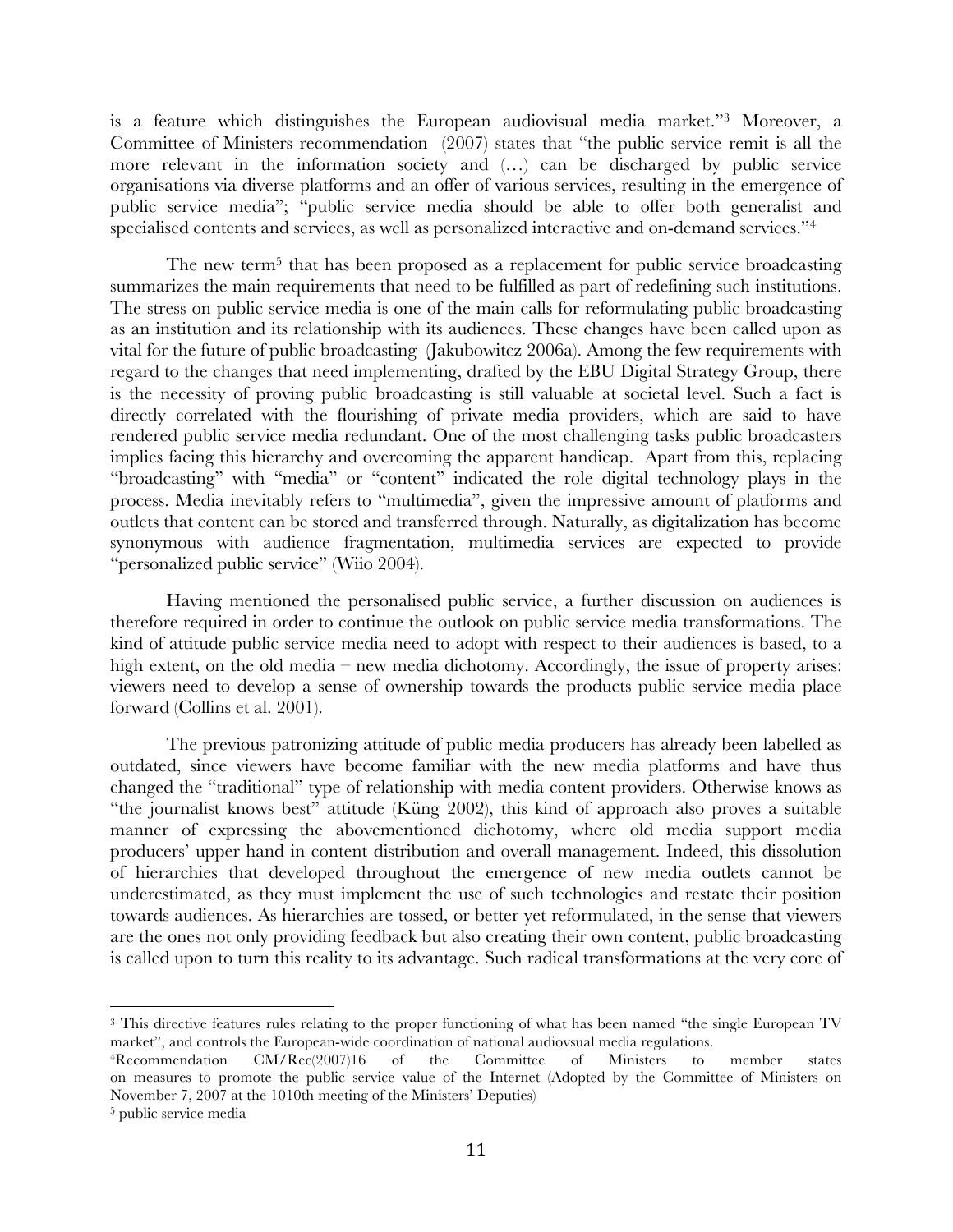public broadcasting have been generally agreed upon as vital to the future of public service media.

Another task that public service media has come upon in recent years, given transformations within the European media market, deals with the inequalities concerning audiences. With the advent of commercial television, the market seems to have been focusing its products on certain audience profile featuring a higher economic status and educational level 6. This has undoubtedly led to a considerable gap as far as the type of programming is concerned, and it is public service media that are expected to tackle this issue that has been widely recognised as a market failure (Collins 1998). Indeed, the plethora of commercial channels dominating media landscapes across Europe have led to an imbalance in audience programming, since marginal groups – precisely the ones with lower incomes and educational level – are no longer included. PSB needs to tackle this issue, since it is its duty to ensure " a sense of social cohesion and belonging" (Harrison and Woods 2001).

#### *1.2. Public vs. private in the public sphere*

Along with the emergence of the European Union, national broadcasters across the continent decided on a common scheme that would encourage communication in terms of programming, ideology and resources. This scheme was implemented in the form of the European Broadcasting Union, currently featuring non-European members alike. This organization aims at establishing contact between national broadcasters, in order to facilitate audiovisual content exchange. Moreover, the Union also ensures broadcasters' visibility with respect to role within the public sphere, as far as their relationship with decision makers is concerned. As a result, public broadcasters remain a key topic on the agenda of regulating bodies. Another issue is thus the type of regulation that state governments enforce in order to maintain a market balance. The relationship between the state and public broadcasters becomes, once again, obvious, as it reveals fundamental characteristics of public broadcasting systems around Europe. First, there is the British model, fully independent from the government, with funding coming exclusively from the licence fee. Another model is the one featuring co-financed institutions, thus partly owned by the state; one relevant example of this is the French public broadcasting system, at the moment on the verge of becoming completely dependent on state financing. Last, but not least, is the one system that stands out due to the complete state control. Here, one of the most relevant examples is Greece.

Broadcast media, and public broadcasting in particular, are inherently linked to the public sphere as Jurgen Habermas defines it in the early 1960s: "the sphere of private people coming together as a public" (1974: 27), and a public that would express its "*raisonnement*" initially via literary circles, printed press and, lately, broadcast outlets. Public service media offer, just as

<sup>6</sup> To illustrate the concept behind commercial television's framework, a quote from CBS executive Arnold Becker is suffice: I'm not interested in pro-social values. I have only one interest. That's whether people watch the program. That's my definition of good, that's my definition of bad." (Ang 1991).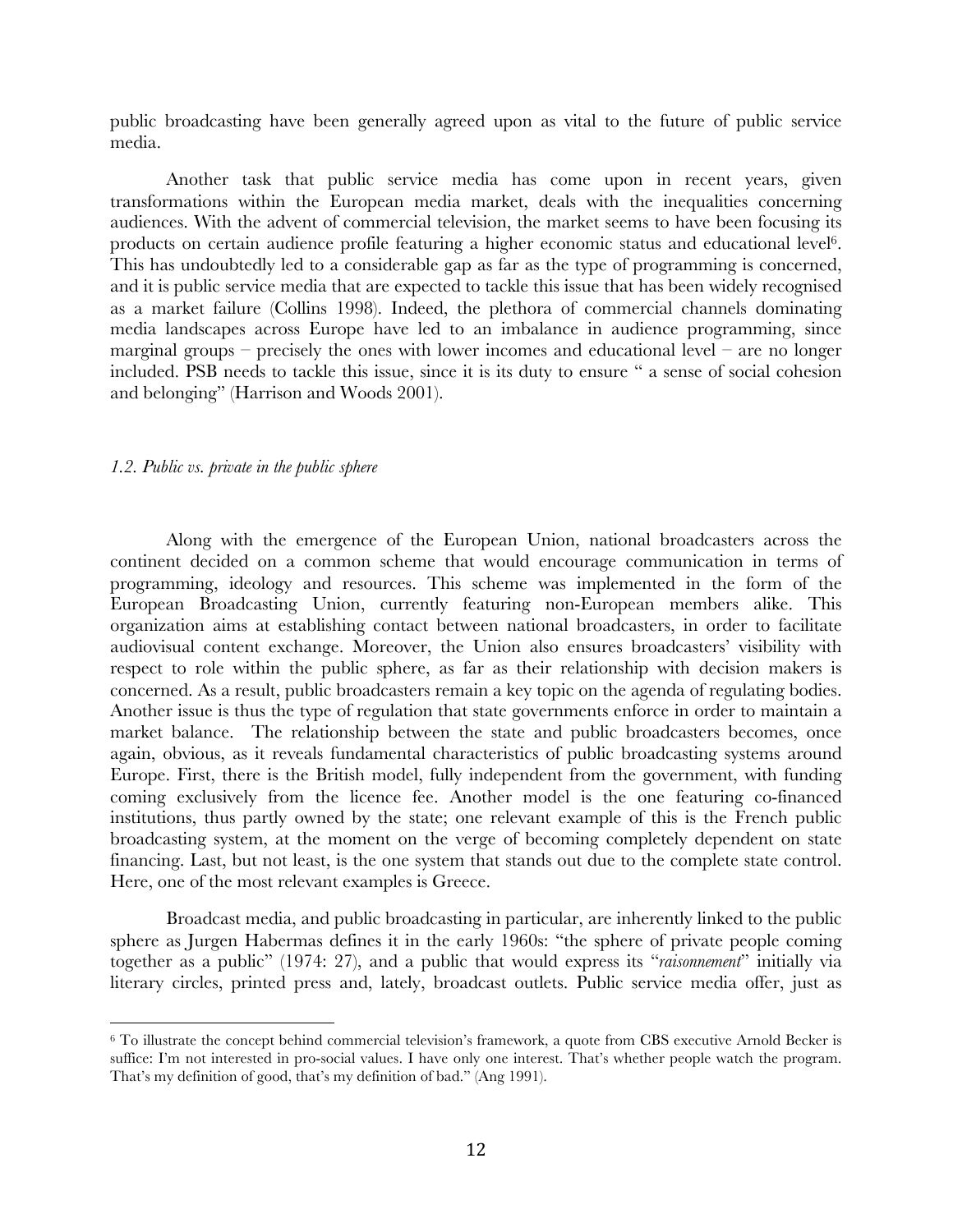printed press, an overview of cultural and political issues that constitute the public sphere. Raymond Williams (1990) positioned television at the very core of the abovementioned public sphere, thus fulfilling the vital role of creating and promoting a sense of social coherence and belonging (Dalghren 1995). Accordingly, broadcast media provide the necessary input that lays the ground for citizenship, since audiences relate to the social, economic and political background that is conveyed through television programmes and similar media products. Arguments have gone as far as to claim that television in the European space has been the most influential institution – outside state parliaments – over the last five decades (Gripsrud 2007: 483).

Considering the European public sphere, several prerequisites need to be fulfilled in order for such a space to surpass the level of abstraction. Swantje Lingenberg mentions three such main conditions, which feature, among others, a common language, a European-wide media system, citizens with European identity and, last but not least, reporting and discussion of European issues placed in the required perspective (Lingenberg, 2006: 123). The necessity of regarding European matters as embedded within the national public sphere is one crucial step in the creation of the European public sphere. It is here that the media hold a noteworthy position, since broadcast reports and analysis is what audiences refer to when it comes to both domestic and international (European) issues.

When discussing the European public sphere from the perspective of broadcasting, an overlook of the European media landscape deserves proper attention. One of the representative bodies of transnational public television in Europe is the European Broadcasting Union. Founded in 1950, it now manages the relationships between European public broadcasters, promotes their interests at political level, generally creating a communication network that ensures the efficient economic and cultural functioning of broadcasting bodies across Europe.

The EBU represents – evidently, in terms of broadcasting – the European public sphere Jurgen Habermas described as a space belonging to private people "assembled into a public body" (Habermas 1974: 52). Connecting all public broadcasting institutions in across Europe and extending beyond the European Union borders, the EBU has had a central role in promoting transnational television. The launch of Euronews in particular brought public broadcasting closer to commercial territory, as television audiences across the continent witnessed the presence of a genuine contender for CNN. What is more, the EBU has strengthened the European space thus created by promoting live, transnational coverage of ceremonies such as Queen Elisabeth II's coronation in countries such as France, The Netherlands, Germany and Denmark (Bignell and Fickers 2008). The main function of the EBU, alongside the European Audiovisual Observatory, is to ensure a transnational flow of programmes, which undoubtedly requires an efficient functioning of the national institutions. This is precisely what the organisations embarked upon: facilitating and managing cooperation among national public broadcasting institutions, at both legal and market levels.

# *1.3. New challenges for European PBS*

When discussing European regulation, there is one aspect that stands out in relation to the abovementioned European public sphere. It is precisely the initiative that led to European broadcasters' redefinition of programming. The "Television Without Frontiers" directive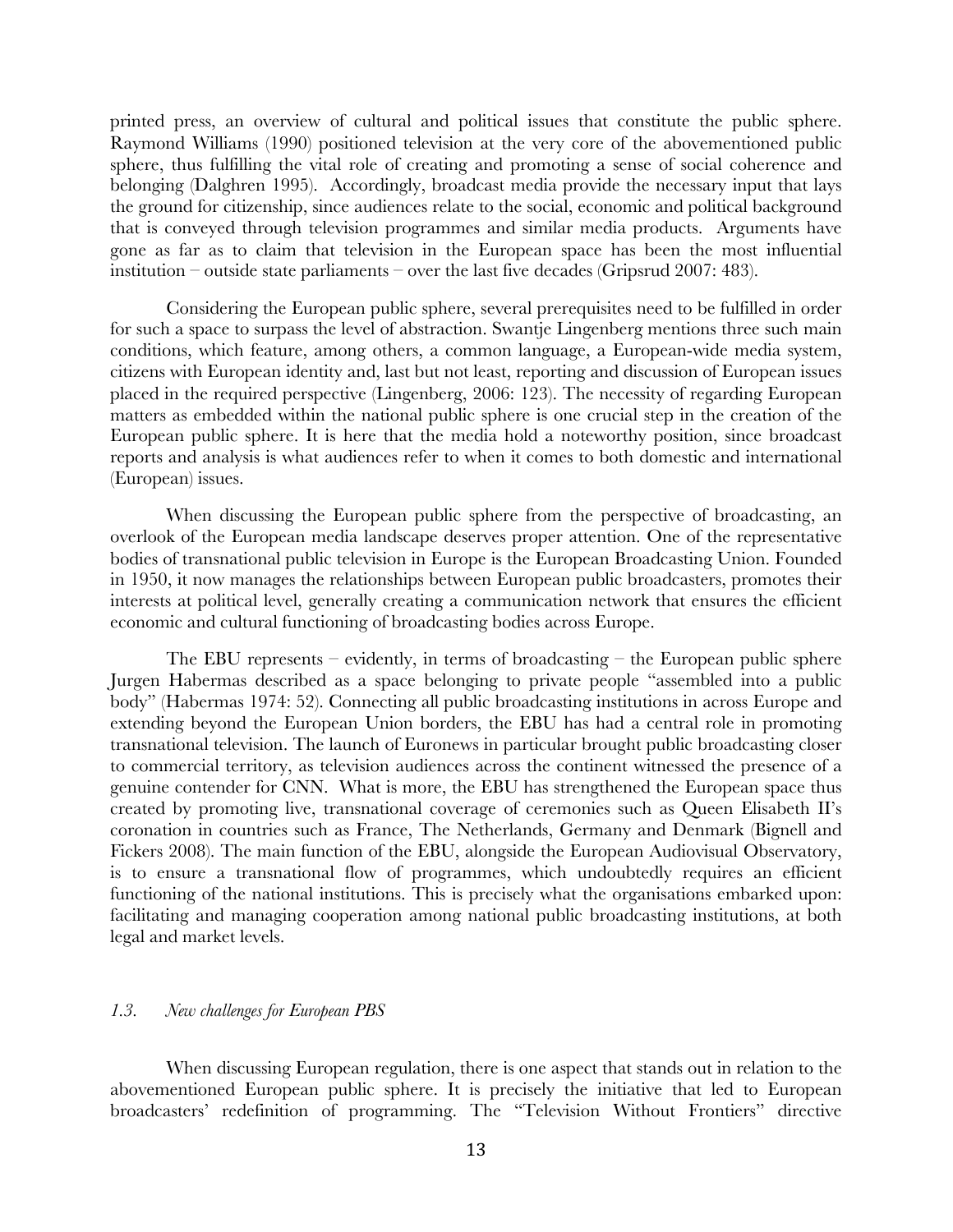increased the amount of Europe-oriented content, in the form of television productions. Regarded as an interventionist measure, this regulation steered the manner in which national broadcasting systems defined their (im)balance between national and Europe-centred programmes. Consequently, not only did the directive function towards creating and regulating a single European audiovisual market, but it also stated the importance of a common cultural background for European audiences, thus helping towards constructing a "clear quota of European works across EU member states" (Wheeler 2009). This directive also featured an attempt at defining what was meant by "European" programmes, thus differentiating between American products from European programmes that would promote cultural diversity, particularly in relation to preserving national identities. Moreover, the directive defined European content as originating from a EU member country or from European third states party to the Transfrontier convention. Again, ownership, control and supervision of such programmes belong to any of the abovementioned countries.

One notable aspect that evolves from the issue of regulation, control and financial independence is the relationship with the national and regional markets. Recent decades have brought newer challenges that public service broadcasters have to cope with, in a manner that would not jeopardize the core values such institutions have been built on. Digitalization and, consequently, media convergence have seen public television facing difficulty in keeping a steady pace with market requirements, which inevitably translate into audience demands.

Digitalization and convergence have, through market, redefined the ways public broadcasters relate to audiences. The late 1980s and mid-1990s brought end of public broadcasting monopoly, as private channels attracted audiences in search for entertainment rather than politicized content. As commoditized content became the rule rather than the exception (Bardoel & D'Haenens 2008), public service institutions had to restate their strategies in order to mitigate the effects of a growing market. This attitude initially raised fears that the two sectors would merge and public broadcasting would eventually resign its place within the public sphere. Although some scholars have gone to such lengths as to claim that the concept of public broadcasting itself is "eroding, vanishing and almost collapsing" (Trappel 2008), several such broadcasting institutions have managed to pave a way through the difficulties they have come across in terms of audiences. For instance, there is the "compensation strategy", which, according to Hultén and Brants, represents a balance that public broadcasters have found between "their traditional values and the necessity to act successfully in a market dominated by commercial forces" (Hultén and Brants 1992: 118).

The abovementioned claims regarding the diminishing quality in public broadcasting due to market constraints apparently stand in contradiction with the initial concept of media diversity, defined as a step towards catering for public interest. Developed as a media policy goal in Western European states during the early 1970s and continuing towards the late 1980s, media diversity aimed at catering for all kinds of audiences. This particular initiative was a consequence of one of the four main trends that redefined media diversity (van Cuilenburg 1998): diversification in channels and content. Such a matter portrays one of the paths public broadcasting has been taken towards transforming, as its efforts have been concentrated on managing competition coming from emerging private channels.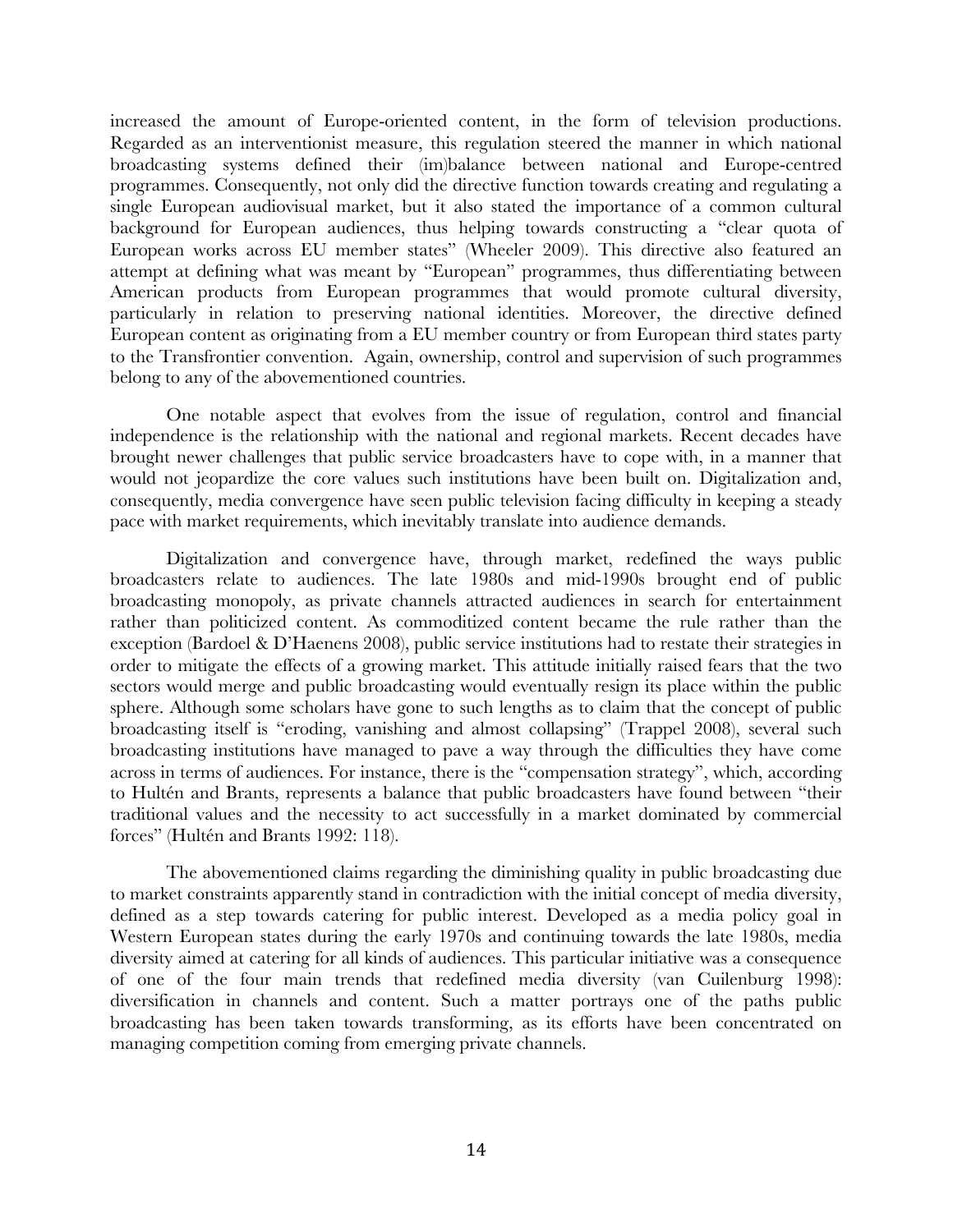# *1.4. Public broadcasting and its 21st century audiences*

Together with changes at the level of public television fundamentals, transformations have become visible with regard to audiences. New challenges have brought modifications to the way audiences refer to public broadcasting. In spite of the core values that have defined public television, there is one aspect that has recently been overlooked, not only as a result of new strategies dictated by the market, but also due to societal changes.

Public television as an institution is bound to "audience universality", a concept defined by Collis et al. and referring to "serving all, the poor and the rich, with a range of programmes, including those which may be unprofitable (2001: 8). Public television has always striven to cater for all kinds of audiences, particularly minorities. However, an increasingly individualized society and a decreasing audience interest in the mechanisms of politics and overall institutions have seen public television distancing itself from its public. Drawing closer to political grounds, mainly due to financing issues, European public broadcasters have been accused of a negligent attitude towards their audience, thus underperforming in the case of "problematic groups": these consist of younger generations, migrants and the audiences with a lower education level (*ibid*.). Nevertheless, broadcasters have found approaches towards coping with such societal circumstances and seem to have regained their initial "*raison d'être*" by addressing their audiences as individuals and representatives of social change. The likes of British, Austrian, Flemish, Irish, Portuguese and Dutch are amongst the broadcasting institutions that have refocused their programming in the aim of advocating new ways of legitimization, accountability and transparency towards citizens and society (Bardoel and d'Haenes, 2004a, 2004b). Moreover, broadcasters are adhering to the BBC initiative regarding emphasis on audience reach, which translates into providing content for all audiences, instead of continuous coverage for only some parts of national audiences. The stress on reach rather than share stands out as another attempt at redirecting public service broadcasting on the initial track (Bardoel and d'Haenes 2008). These changes indicate the importance of internal, national regulations that need revision in order to produce favorable results at European level. The Television without Frontiers Green Paper (1989) and the Amsterdam Protocol on Public Broadcasting (1997), ensuring a higher degree of protection against government control for national public broadcasters are steps forward to maintaining the role PBS holds within democracy and civil society.

Discussing audiences, public and commercial broadcasters hold different perspectives on how viewers are to engage with the content provided via programmes and the overall broadcast schedule. One of the most striking differences between the fashion audiences are perceived in is the approach towards programme content. Commercial broadcasters are expected to rely extensively on a higher degree of entertainment in, for instance, news reports. The concept of "infotainment" has been attached to this particular type of content production, meaning that media content has been subjected to tabloidization, the prevalence of "soft" news focusing on the human interest.

Tabloidization remains one of the main factors differentiating the two types of broadcasting, along with the distinct attitude towards audiences. The latter presents a strong relationship with the type of content offered to the public, since tabloidization is intended towards audiences seen as consumers, whilst public broadcasters value viewers from their position as citizens of a society and their involvement in critically processing the type of media products they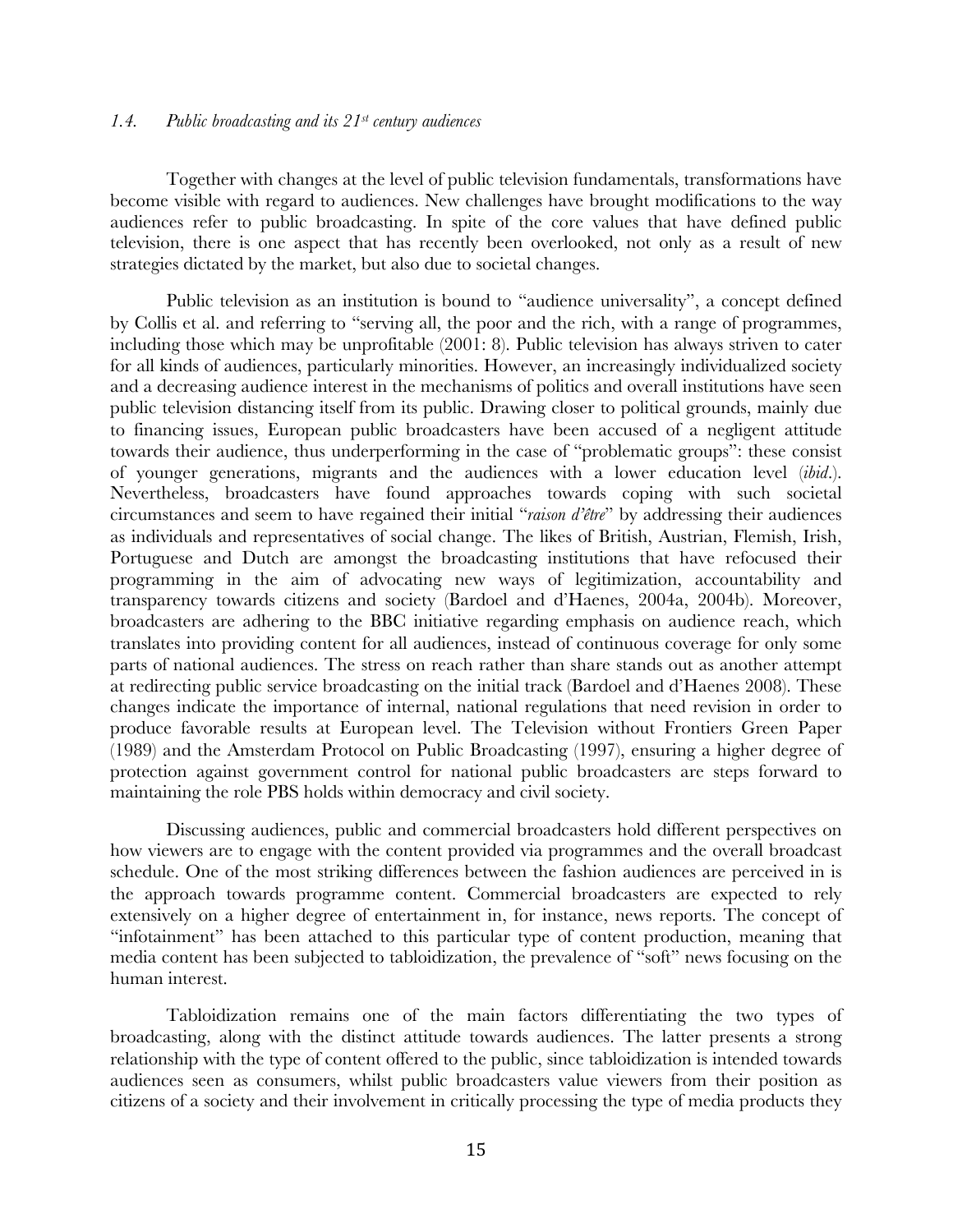are confronted with. This separation is not necessarily a result of an active/passive audience dichotomy, since consumers are regarded – to a certain extent – as active consumers, able to provide critical judgement on the actual content provided via broadcasting. However, the difference lies in viewers' overall societal position: public broadcasting relates to its audience as part of the public sphere, involved in the democratic decision making process, and featuring a notable interest in the issues debated at institutional level. Their affinity towards understanding political mechanisms places them in the category of involved citizens, in contrast with consumers whose need for entertainment has to be fulfilled.

This pronounced gap between the two approaches towards audiences also emphasizes other kinds of dissimilarities. Research on viewers' preferences – be they public or commercial channels – has shown that interest in newscasts or general politically oriented programmes is directly related to an overall higher awareness and better understanding of ongoing political processes at both national and international (European) level (Holtz- Bacha and Norris 2001). Public broadcasting features increased informational media products that address audiences as citizens rather than viewers that are concentrated on consuming solely entertainment.

Of course, denying the role of public broadcasting entertainment would not offer a proper overview of what public television actually represents. Entertainment is a highly valuable component of public service media themselves, because audiences need to be "served" in order to perform their democratic rights and duties (Ang 1991). Television dramas stand out indeed as a social factor that encourages escapism and promotes social values and codes that individuals relate to. Other forms of entertainment would definitely include game shows or talk shows.

The question of "audience-as-public" and "audience-as-market" (Ang 1991) brings on commercial television as an equally important component within the European public sphere. Occupying a completely different position both conceptually and market-wise, commercial broadcasters managed to break down public service media monopoly on audiences, leading to a radical change within the worldwide media landscape. The main difference separating the two types of broadcasting at conceptual level is, indeed, ownership. The profit-oriented mechanism of private television stands out most clearly when discussing audiences and their needs for escapism through entertainment. The need for discussing commercial broadcasters within the context of a media event is that conceptually, media events are characteristic for private television. This will definitely provide a consistent view on how conceptual differences reflect in the anniversary coverage, also adding to the national-European discursive dichotomy.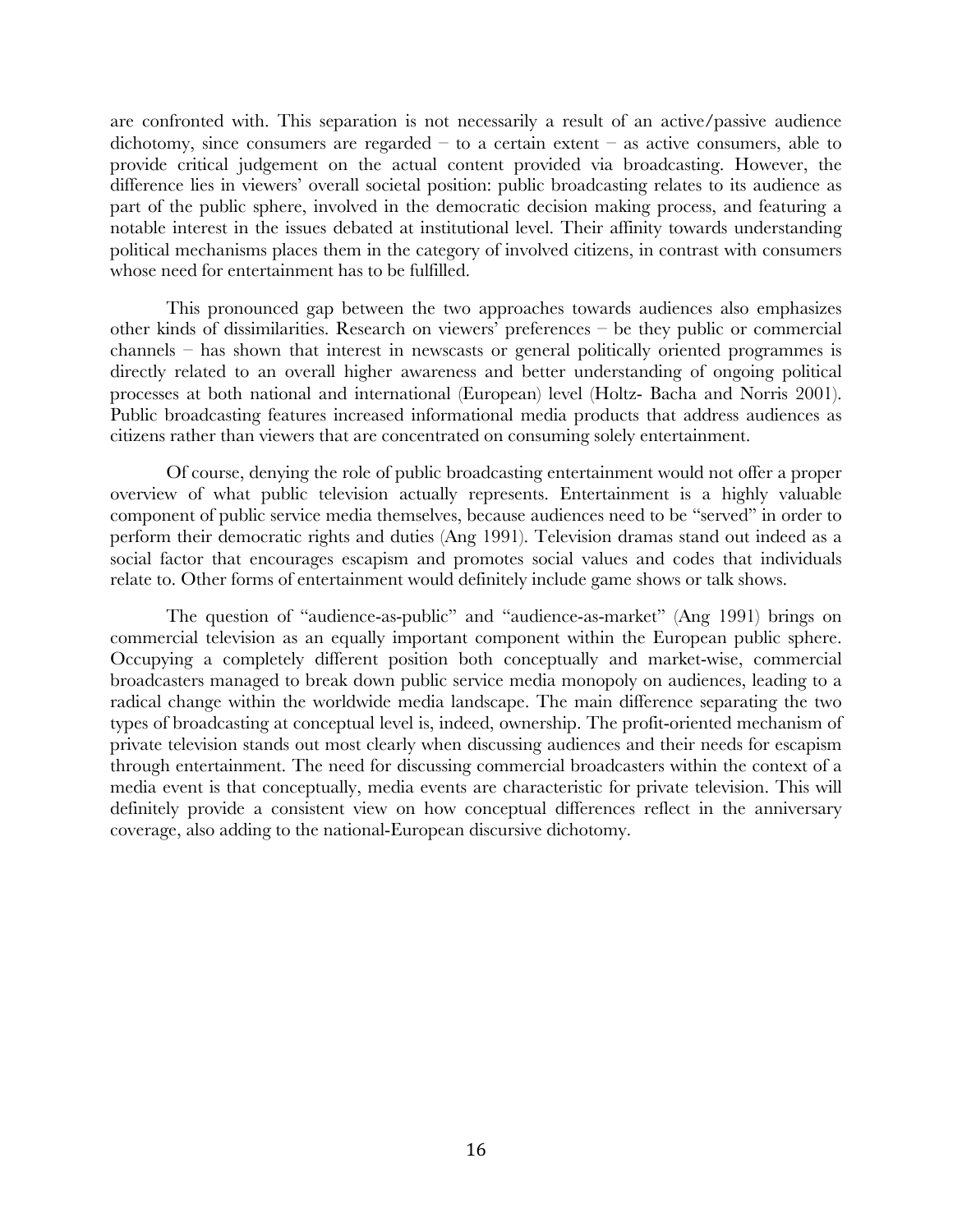# **Chapter 2**

#### **European and national identities**

The previous chapter outlined the status of public service television within the European public sphere, as it is perceived in relation with commercial broadcasters. Discussing the difficulties in defining public broadcasting, alongside its challenges as new phenomena have entered the global media landscape, it is now time to address both types of television from the perspective of identity and construction of cultural citizenship. The following chapter will constitute an approach towards the concepts of national and European identities and the role of various media in constructing the latter, which is yet to be defined as a theoretical concept within the academia. This will mark the final step towards the case study, which will reflect upon all previously discussed matters.

# *2.1. Defining identity*

In order to begin the discussion on Europe and the European idea, an introduction into the notion of identity is required so as to provide a better overview of the subject matter. Identity is generally perceived as a single, "symbolic structure" (Jacobs and Maier 1998), covering multiple time frames. Its constituents are all of equal relevance, and this directly relates to the fact that identity is an artificial construct: individuals develop their identity in a constantly interactive environment, and the types of influences shaping individuality have a strong say in one's becoming within a social habitat. No variables are to be taken separately, as Balibar explains: "…it is not a question of collective identity against individual identities. All identity is individual (…), constructed within a field of social values, norms of behavior and collective symbols. The real question is how the dominant reference points of individual identity change over time and with the changing institutional environment" (1991: 94). This is precisely the reason why psychological factors cannot be separated from the idea of identity. Therefore, the idea of European identity is to be grasped as a construct, part of which has evolved as a media product.

The closest concepts in relation to identity have been clearly categorized and thus clearly differentiated, although they are, indeed, interconnected. Despite the clear lines that have been set between ethnicity, nationality and citizenship, there are certain relationships that require attention. According to Marshall (1998), the issue of citizenship features three main component: first, there is civil citizenship, by which individuals are entitled to property or can claim the right to a fair trial. The relationship with the political confers citizens the right to express their vote, while social citizenship ensures rights such as protection against poverty, illness or unemployment. However, Stevenson (1997) brings forward the discussion on cultural citizenship, which, in his view, should find its place alongside the other three components. While political, civil or social citizenship are granted through the state institutions, cultural citizenship is the result of an ongoing process, as it is no longer attributed to oneself, but earned throughout the individual's development in a given society. Stevenson adds that this component functions in terms of inclusion and exclusion, because individuals may or may not feel culturally as part of a given community.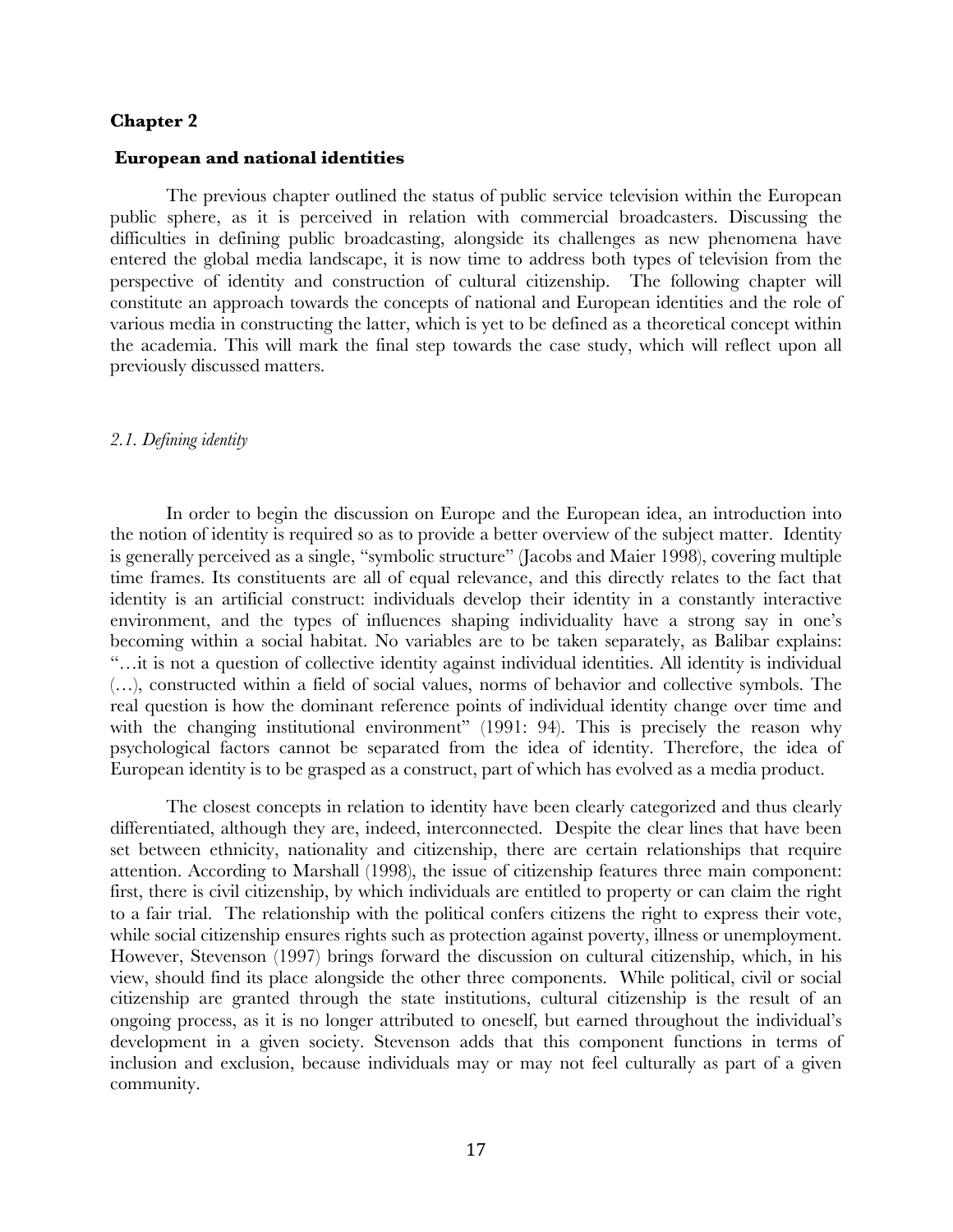Since the definition of national identity appears to be more encompassing, it is fair to argue that cultural citizenship is part of the larger, more comprehensive concept. Benedict Anderson's idea of "imagined communities" is precisely the result of a "centralizing process" that lays the grounds for the nation-state as it is known today. These communities are "imagined" through the development print media, as it is the media that create experiences shared among citizens (Anderson 1991). These communities are, however, limited, in the sense that their "imagined" character refers to the fact that citizens cannot be aware of all their other peers' existence. Such experiences can only be shared to a certain extent, and this is rendered possible through the use of media.

This argument could be taken several steps forward, as printed media were the first media outlets triggering the creation of imagined communities or nation states, taking a centuries-long historical leap and dating back to illuminist ideologies in the time of the French Revolution. Technological advances gave way to deterministic views on the media shaping the abovementioned, imagined communities. Marshall McLuhan's view on media shaping our senses and abilities to interact with the world seen as a global village (1994) is one of the most recognizable theories with respect to media development. The emergence of popular culture as a media discourse was, again, possible due to media products developed particularly for media such as television. Popular culture, another strong indicator of such imagined communities, found its initial support in television, with the advent of series, motion pictures and other similar media products. Even if popular culture does not make the object of this thesis, it is important to mention its part in the developing semiotics of a global media landscape. The digital age has brought an increase in media outlets, which also resulted into the emergence of online communities.

Returning to the issue of national identity seen as cultural citizenship, one important aspect that separates it from all other types of citizenship through its "earned" character, which stands out rather as a result of a long-lasting process of assimilating cultural traits that define a specific social space. National identity could, therefore, be understood as the product of an imagined community, which is itself a construct of the media.

This is precisely the focus of this chapter – examining the role of media in defining imagined communities, and, respectively, national and European identities. This effort requires an insight into the conceptual differences between the double nature of identity: the national, on the one hand and European, on the other.

The issue of European identity has yet to be clearly defined. Academic views on European identity have not come to an agreement on what the concept should represent. Nevertheless, there are views that juxtapose national and European identities, in order to emphasize what the latter does not imply. This compare-and-contrast approach to defining this particular type of cultural identity has inevitably lead to divergent views upon the subject matter.

Grundy and Jamieson consider European identity an "unsettled matter", as social scientists are still debating its meaning in relation to social cohesion and everyday life (Grundy and Jamieson 2007). Be it a "stepping stone" from "divisive nationalism to an inclusive global citizenship", or an undefined category with "little consequence for social integration" (*id*., 664), the issue is now generating more discussions that ever before. A more sceptical view comes from Zygmunt Bauman, who favours a rather utopian vision of Europe, envisaged as "a hospitable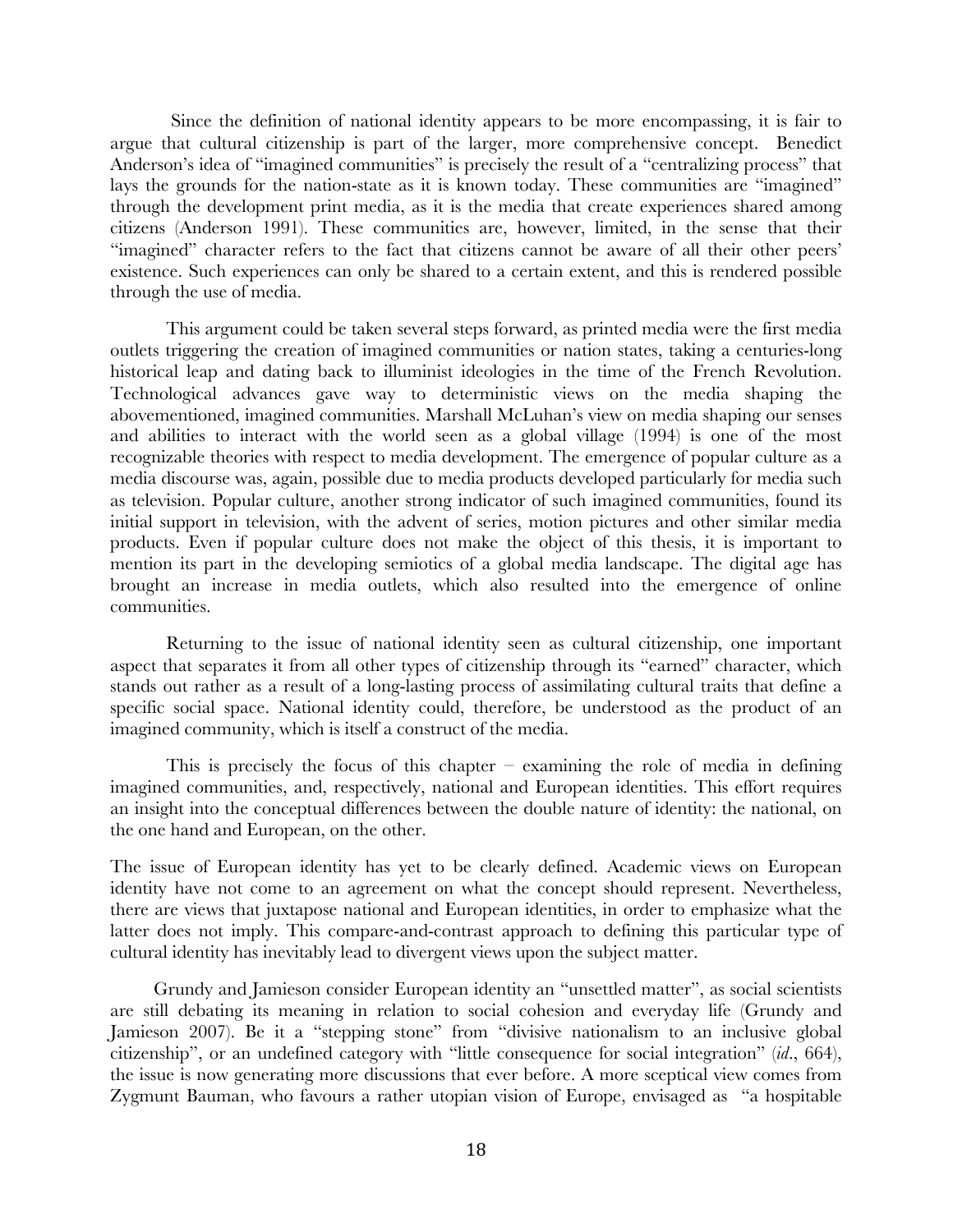user-friendly planet determined to attain and secure a sustainable life for all its residents" (Bauman 2007).

As the idea of national identity is inherently related to nationality, it bares the same label of artificial construction. Martiniello sees national identity as encompassing culture, language, historical past and traditions, also including attempts of (re)stating fundamental relationships (Martiniello 1995). Taking the matter forward, to a larger scale, it would be interesting to examine the relationship between national and European identities, as well as to look into the particular characteristics of what is referred to as European identity – all of this, needless to say, within the context of our selected media coverage. An intensely debated issue on the EU agenda, it has not yet been clearly defined in other terms except for political and economic ones. What stands out as a difficulty in defining the term outside its main applicability is its *cultural* relation to a certain "feeling" of being European or of "belonging to a common European home" (Morley and Robins 1995). Marco Martiniello claims that European identity has so far been considered as complementary and not a substitute to national identity (Martiniello 1995: 35).

What may appear as closest to the idea of a European identity is the issue of European citizenship, also drawing from cultural citizenship, which does not transcend national identity (Jacobs and Maier 1998). The 5<sup>th</sup> Framework project entitled "Citizenship and Democratic Legitimacy in the European Union" refers to three different meanings of the term, one of which represents the cultural citizenship. What matters here is the cultural implications of being an European citizen, implying a common set of values that would establish the "basis for societal membership, reflecting the notion of the EU as a value-based community" (Bondebjerg and Golding 2004). This is how European identity is also referred to, bearing in mind, however, the importance of diversity at a national level.

The cultural nature of citizenship – in the case of a "united" Europe – is relevant within our discussion, since citizenship si placed in relationship with nationality and, most of all, ethnicity. Cultural citizenship refers to cultural empowerment, as Turner claims. This empowerment is described as "the capacity to participate effectively, creatively and sucesssfully within a national culture" (Turner 2001:12). As the right to citizenship is either given or fought for – in the case of emancipatory citizenship movements –, the right to cultural citizenship implies having a community membership, that is, sharing and passing on to other generations the moral behavior<sup>7</sup>, social practices and cultural beliefs characteristic for that given cultural space (Turner 2001:11).

#### *2.2. European vs. national identities: constructing the nation*

One of the most recognizable approaches towards the relationship between national and European identities places nationalism on a central position. Studies have shown that, despite the emerging idea of European identity, cultures have shown opposition towards globalizing trends (Smith 1993). Academic research has shown particular interest in what apparently is a conceptual contradiction between the two terms (*id.*: 56). Just as previously discussed, the case of a

<sup>7</sup> Implying the necessary customs and social norms that make up "a good citizen" showing "civic values".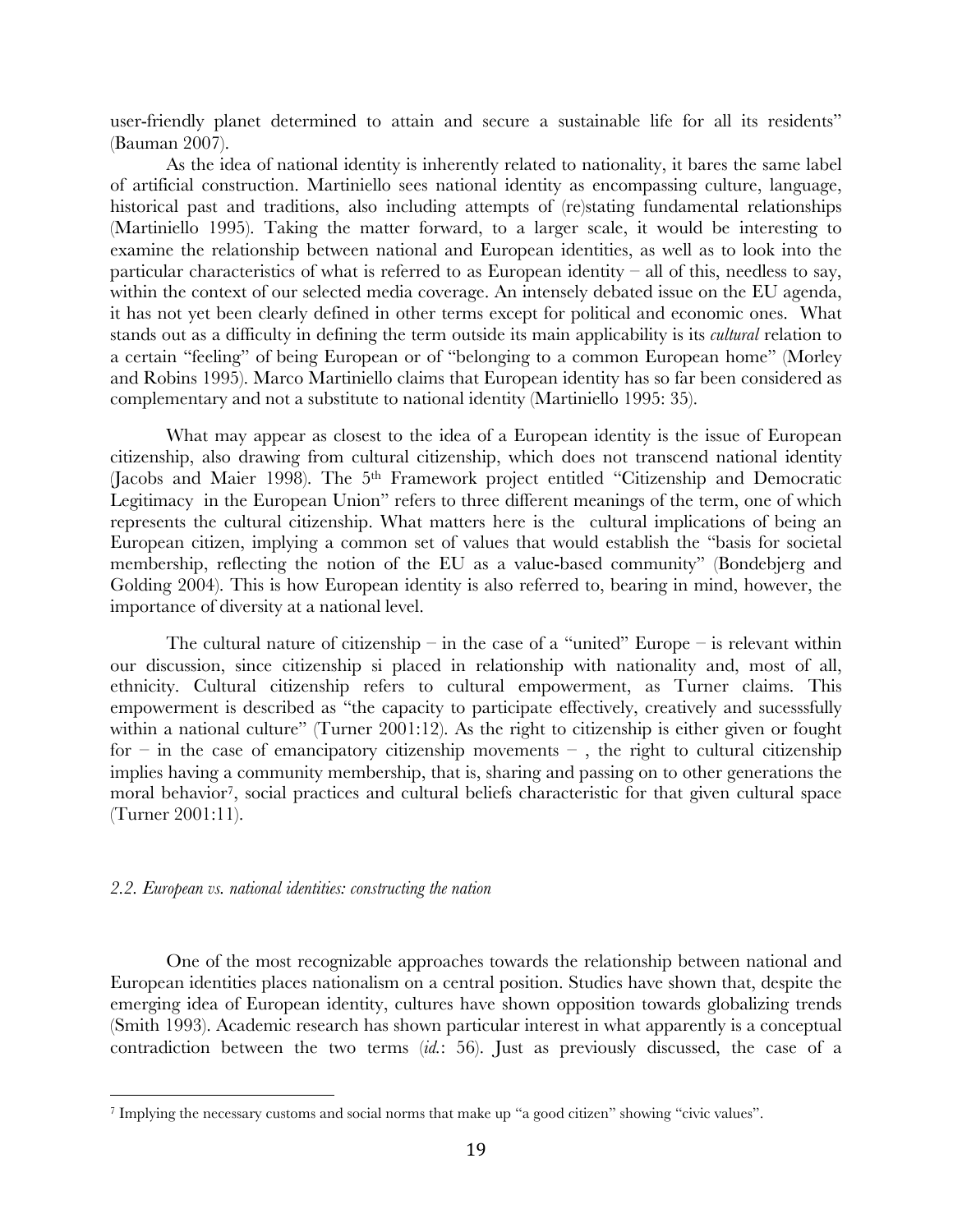contradiction does not come across as supported through solid argumentation, since the relationship has evolved in a complementary fashion.

Cultural identities have been conceptualized as the result of multiple components, which is why scholars in the field of cultural studies stress the importance of analyzing multiple identities. Defined by class allegiances and gendered perceptions, these identities are only to some extent resistant to external pressure, which defines their individual and collective character; the former feature a situational, ephemeral character, whilst the latter is more likely to remain unchanged over time (*id.:* 60). These concepts set forth the more comprehensive one known as a nation, which is *per se* a cultural construct.

Bearing in mind the central role media perform in this type of relationship, it is necessary that public service media be looked into from the perspective of their contribution towards cultural identities. A given cultural identity cannot be conceived in the absence of shared, collective memories, histories, ideas and values representative for a national space or, more simply put, a people. This said, an insight in the mechanisms of constructing such shared memories follows naturally as part of the discussion. Media outlets, at a rather general level, and public service broadcasting in particular, play a considerable part in defining cultural identities. It is via media platforms that such common memories and myths are passed on throughout generations, a process that leads to the creation of national identities. Programmes become associated with the local or national specificities, precisely because they convey the content needed for the common bond of a mass, standardized culture (*ibid.*).

Taking a step forward in the direction of European identity, national media landscapes are now part of the European Broadcasting Union, an organization that requires a certain amount of programming featuring European issues related content. This is to show that European regulations have influenced the manner in which national public broadcasters work, thus directing the workflow towards the European idea. The fact that the concept of a nation is offered the upper hand in relation to European identity – again, at conceptual level – is now one issue that national broadcasters around Europe need to tackle in order to rearrange the hierarchies. It has been argued that a nation is a considerably better constructed concept in comparison to European identity, since a nation's particularities have developed a history, thus have occupied a place a population's collective memory; what is more, it has been promoted via various kinds of methods, of which some of the most notable ones remain the media. Lastly, these specificities are still considered genuine by the vast majority of the people in question, thus are still "widely believed." (Smith 1993: 70). However, national media have been handed the task to reformulate these hierarchies. Again, the launch of Europe-oriented channels such as Euronews or Eurosport is another instance of such efforts to restate the relevance of bringing forward the idea of European (current) issues as part of the continent's cultural unity and shared histories.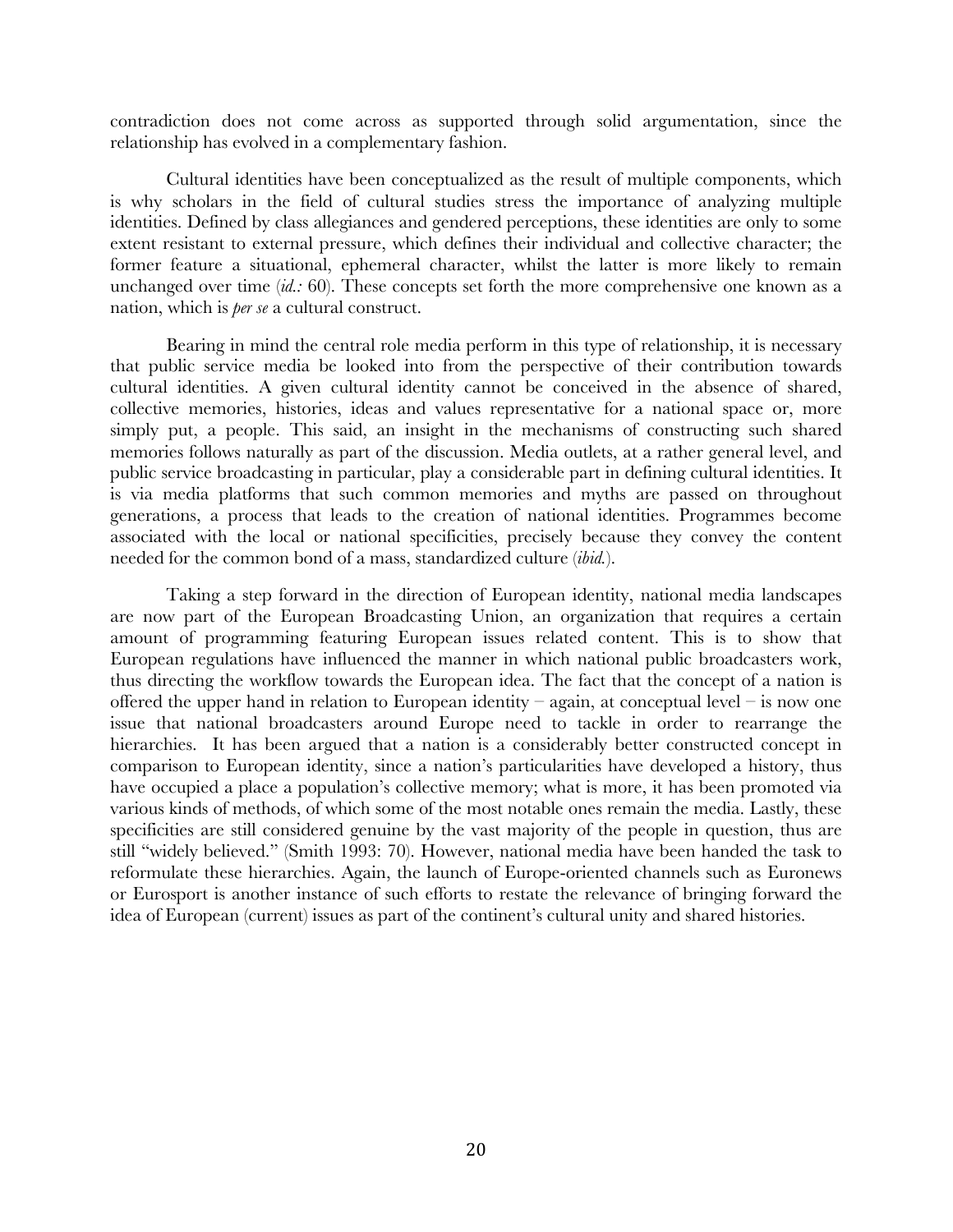# **Chapter 3**

#### **Celebrating the media event**

Having outlined the characteristics of public service broadcasting and its institutional role in the European public sphere, it is now time to move towards the case study analysis; this will prove an appropriate occasion to better understand the concept of European identity as it is reflected through the coverage to be analyzed.

The following chapter tackles European public service television from the perspective of its ceremonial character. The first part will cover a discussion about the theoretical background of a media event, which stands out as the main focus here for the overall case study. This initial section aims at approaching the concept of media events as it is explained within the academic field. Moreover, this concept particularly relates to the chosen case study, since the content to be analyzed tells of a specific ceremonial event.

The second and final part of this chapter is meant to enlarge upon the case study analysis by going into in-depth research concerning discourse and content analysis of the selected coverage. This will finally expose a conclusion and enable further debate on the impact of such media events on European public broadcasting systems seen as institutions.

Since the very beginning of this academic effort, the focus has been kept on the sociocultural role of public television stations across European countries as they are known to be functioning at the present time. This research will take into consideration commemorations of the 1989 event, broadcast in several European Union member countries. Through their programming, television channels have expressed a great interest in this event, largely considered of extraordinary importance in contemporary history. The impressive amount of broadcast concerning the commemoration only goes to show the event received the first position on the agenda, thus labelling it as one requiring immediate and extensive attention from media producers and audiences alike.

The concept of agenda setting was formulated within the field of media studies as a result of observations concerning the impact of news coverage during political campaigns. Broadcasters and print media professionals hold a position that enables them to identify multiple levels of relevance concerning news stories, which is the case with political leaders. McCombs and Shaw (1977) have worked towards theoretically defining this media function, particularly focusing on political elections as a main example. The fact that political representatives rely on the media to a notably large extent in order to convey their messages to the voting public is the argument that lays the ground for this media function. In this respect, broadcasters establish levels of news relevance by indicating audiences which issues to focus on; just as Lang and Lang observe, the media direct public interest towards certain issues (Land and Lang 1981) and suggest not what audiences should think, but what they should think *about* (Cohen 1963).

The case study chosen shows illustrative in this sense, since its coverage was on the top of the agenda around the time of broadcast. The 20 years' commemoration was one of the most newsworthy events of the year 2009, judging by the amount of coverage it received and its overall historical importance. Such grand commemorations stand out also because of their socio-political consequences up until the present day, as the fall of dictatorial regimes led to the unification of a democratic Europe. In this sense, the broadcasts offer a historical retrospective on recent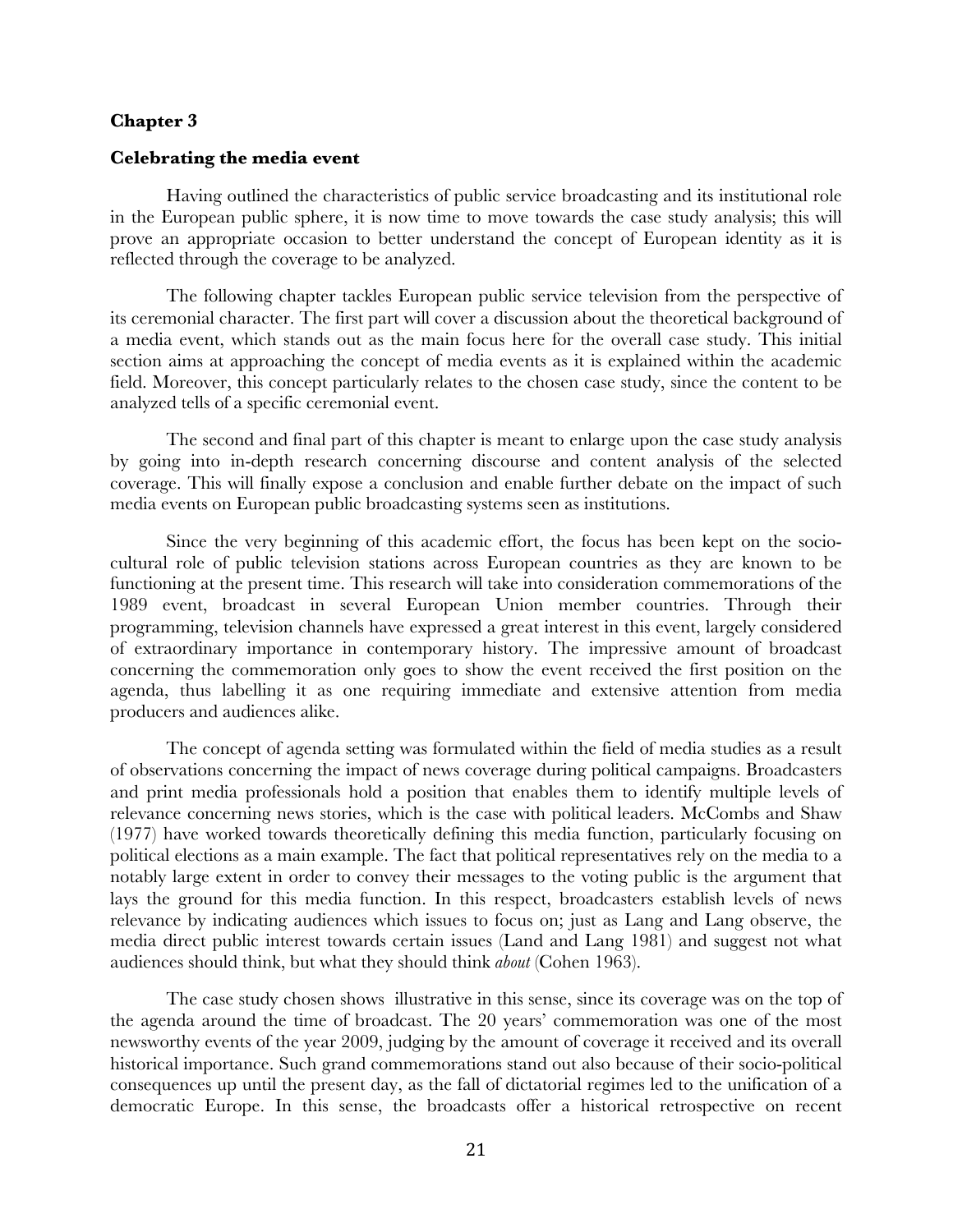European history, which stresses the relevance of such an event at European level. The media coverage takes on the historical landmark and turns it into a media event on top of the public agenda, considering the effects of the agenda setting function.

# *3.1. Reasons behind coverage choice*

Ceremony coverage has been chosen taking into consideration a few prerequisites. Firstly, there is the historical background of the nations involved, which justifies the British and French broadcasters as representatives of democratic political regimes. On the other hand, the German and Romanian coverage take on the positions of states on the other side of the Iron curtain, which will offer a distinct view on the same 1989 event. Moreover, Spain is again a relevant choice, since their history features a similar dictatorial leadership. In order to emphasise any striking differences in approach, nation –wide commercial broadcasters will also contribute to a major part of the overall analysis.

Apart from historical motives, other interpretations of such choices relate to journalistic reasons. The BBC has, ever since its foundation, stood out as the main reference point regarding quality programming and an overall example of what public broadcasting should always strive to achieve, be it in relation to their audiences or with respect to the national and international public spheres. The German ARD8, ZDF9, Deutsche Welle and Tele France 1 follow suit, as Television Española brought in the first reporters to cover live the 1989 events. Romanian television will bring a distinct perspective to the foreground, given the historical background and its relationship with the symbolic 1989 event.

An overview of Euronews content will help stress the type of approach that may occur in public service coverage, thus serving as a reference point throughout the analysis.

Commercial broadcasters will follow as a counterpart of public service coverage, in order to mark any differences that may appear in terms of discourse and general approach. As a result, their analysis will prove equally important in comparison with public service broadcasts, since any contrasts will lead towards a conclusion regarding the initial hypothesis. French, Spanish, Romanian and German private channels will be the main content providers.

Last, but not least, there are the cultural and political reasons that render this choice relevant and, to a certain extent, necessary. The new political order recently established portrays a political and economic union whose member states – be they founders or newly admitted members – play distinct, yet highly relevant roles in relation to the emergence of a cultural union. Germany and France are historically the founding fathers of the European Union, while Romania is one of the last countries to have joined in. Spain, on the other hand, comes as a relevant choice due to its own former communist regime, a fact that will provide valuable data for the analysis.

<sup>8</sup> Full name: Arbeitsgemeinschaft der öffentlich-rechtlichen Rundfunkanstalten der Bundesrepublik Deutschland, an organisation of all the nation's regional public service broadcasters founded in 1950. It began broadcasting nationwide in 1952, going by the name of "Das Erste", in relation to "Das Zewite" (ZDF).

<sup>9</sup> Full name: Zweites Deutsches Fernsehen, "Second German Television", broadcasting since 1963.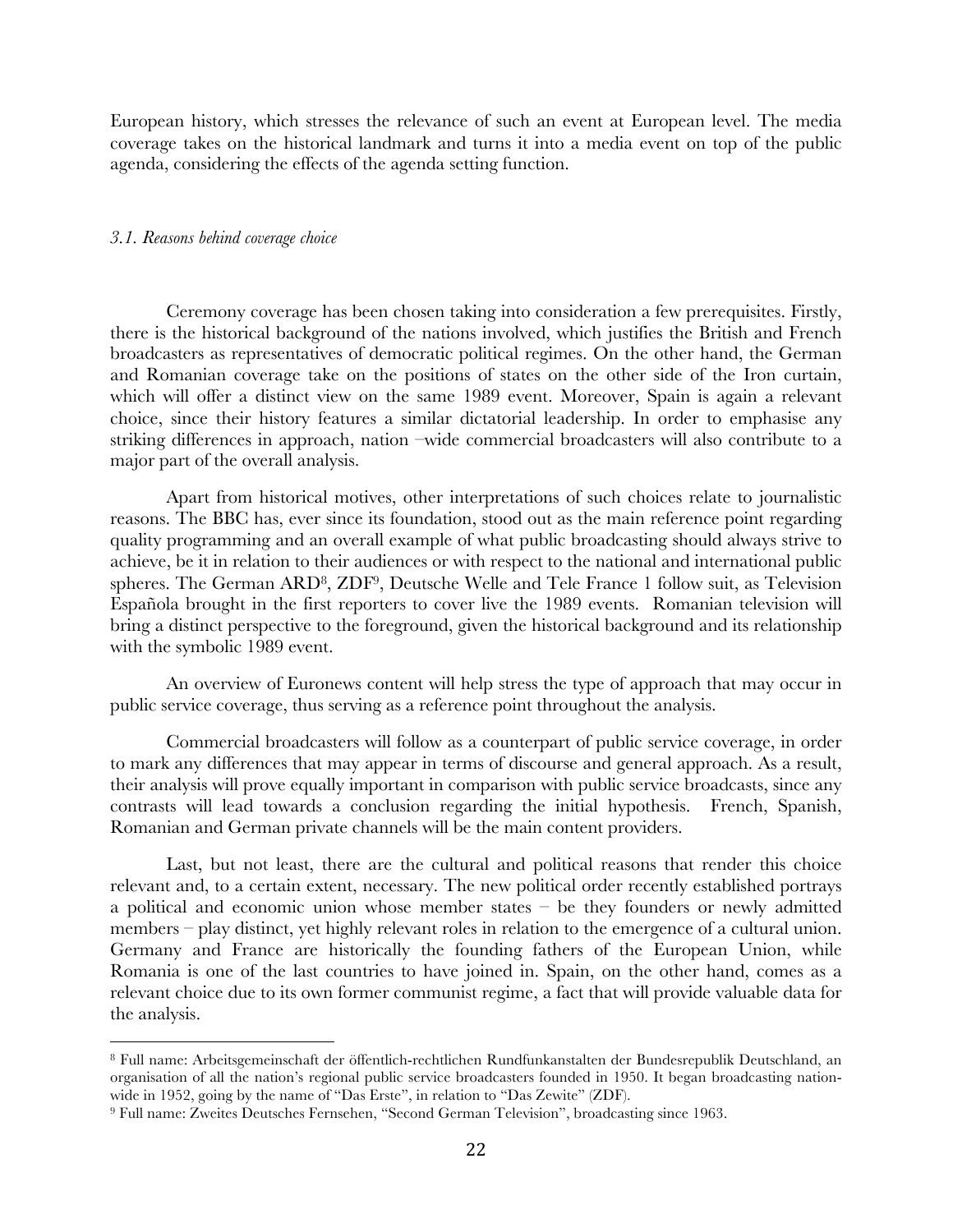The concept of "media event" has developed quite recently in the field of media studies following increasing attention from media researchers and scholars alike. The aim here is to explain the characteristics, taking the framework set up by Daniel Dayan and Elihu Katz as a starting point. The three actors that the authors take into consideration are the organizers, broadcasters and audiences. Each of them plays a carefully defined role in constructing what has been named a "festive viewing of television" (Dayan and Katz 1992). Organizers cooperate with broadcasters in order to provide audiences with an opportunity of escaping daily routine, as media events are, more often than not, extraordinary occasions. Apart from escapism, such celebrations require a certain type of viewing, as far as audiences are concerned. In this sense, media events also feature sense of communion, since the viewing experience is a shared one, rather than individual. This explains the extraordinary character of such occurrences at both national and global levels: bringing the nation together requires a proper ritual, the result of which audiences are meant to celebrate in the comfort of their own home.

To begin with, finding a category that would perfectly fit this media event is a difficult task, just as Dayan and Katz admit. However, from the three categories the two authors place forward, the most appropriate one considering its description is the "conquest"10 category. This is mainly due to the celebrations marking a peaceful revolution that ended in people's victory over a highly restrictive regime.

Regardless of the circumstances, such occurrences are interruptions of routine (Dayan & Katz 1992) that monopolize attention through the coverage they receive. This instance is one of the most relevant examples of pre-planned events, given the historical impact of the 1989 Berlin occurrences and their highly anticipated commemoration. Taking on the remote/live – preplanned/interrupted dichotomy, this is type of pre-planned coverage broadcast live on both public and private television stations, both featuring a specific approach to the celebrations. The construction of such media hype is indicative of an entire media ritual reflected in the accident coverage. Nick Couldry's definition of a media ritual is strongly related to Emile Durkheim's anthropologic approach of rituals, who addresses the question of how members of a society become conscientious of the very fact they form up a society<sup>11</sup>. Couldry defines a media ritual as "formalized actions organized around key media – related categories and boundaries, whose performance frames, or suggests a connection with, wider media-related values." (Couldry 2003: 29) As a result, what matters here is the relation between the event and the values that the media hint at. Moreover, a media ritual draws attention to the time and place it is constructed in, as the two become the main pillars holding the entire ritualistic artefact.

Timing is another factor requiring careful analysis. Ceremonial characteristics of this media event also relate to its symbolism, as the pre-planning resembles preparations before any symbolic, ritualized performance. The present moment becomes a time of remembrance, as time is halted in order to another past instance when history "stopped" (Dayan and Katz 1992: 120).

<sup>10</sup> Coronations, following the initial classification that includes Contests and Conquests.

<sup>&</sup>lt;sup>11</sup> Emile Durkheim explains this process by stating "the upholding and reaffirming of the collective ideas make up [a society's] unity and its personality.", cited in *Durkheimian Sociology: Cultural Studies*, edited by Jeffrey C. Alexander, pp. 162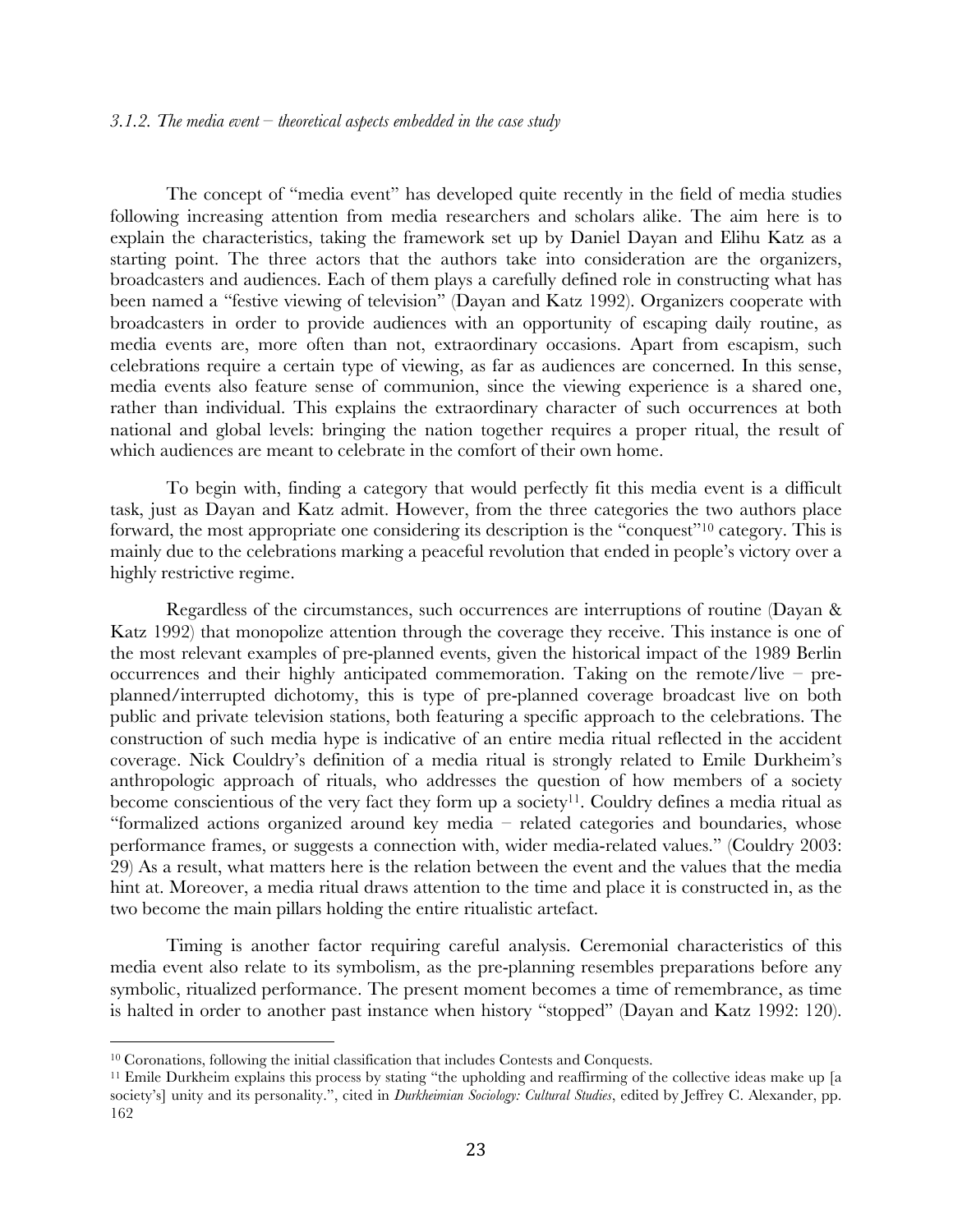The live broadcasts themselves are thus constructed following a ritual, as prime time scheduling is adamant to the unfolding of the overall media event. Livecasts scheduled in prime time stress the ceremonial character, since audiences need to witness the ritual as a shared experience.

Some instances of broadcast history, as Dayan and Katz have named media events, deal with transformations or "new historical realities" (*id.*: 123), referring once more to the relationship between time and ritual. Particular events are able to convey a proposal for change, which is the case of the present case study. The ceremonies surrounding the November 2009 commemoration are such an example, since, on the one hand, they refer to a historical moment when time was brought to a halt – again, via another media event, as there were live broadcasts of the first Berliners passing through on the other side of the city – and on the other hand, they offer new meaning to a historical reality (*id.*: 124). That is to say, the change brought here via the new political context that is now reaffirmed: the fact that such celebrations refer to a past state of conflict, the need to brig about change is even more carefully stressed at the present moment, twenty years after the 1989 event. The country leaders who attended celebrations in Berlin underlined the role of remembering, or, as Dayan and Katz put it, "a reflexive perception of what came before the ceremonial event."

This ritual also influences the sense of place, since the actual spot where the media event is organized is filled with geographical symbolism. Apart form historical connections with other past moments, there are transformations regarding the ideas of space and social immutability (*id.*: 165). Berlin commemorations address the former understanding of geographical symbolism, meaning that two decades ago, Berlin could not be imagined without the physical and symbolic separation. The media event readdresses this former status quo, and brings to attention the fact that geography can change, even at a symbolic level: a united, free capital that has brought its contribution to what is now a democratic European space. Along with the renewed symbolic space, there is an immediate connection with a past state of conflict, also characteristic for media events. In this case, emphasis falls on the contrasting political regimes symbolized through the separating wall. Dayan and Katz also argue that such media events attach meanings to historic moments that can still be negotiated. This implies the fact that such past events still hold a place in collective memory, and that is the reason for commemorating two decades since the fall of the Berlin Wall. Moreover, the fact that emphasis is placed on the nation leaders attending ceremonies in Berlin establishes another relation with the past moment. The political figures leading some of the most powerful European countries in 1989 were present at the 2009 ceremonies, alongside the actual ones, as they become protagonists commissioned mythic roles. One example would be Angela Merkel, whose position within the socio-political structure at the time of the 1989 events is mentioned in one Romanian broadcast.<sup>12</sup>

It has been argued that media events are hegemonic (Dayan and Katz 1992: 147), in that they redirect individuals' attention towards the "established values". Otherwise said, these events ask for a renewed commitment to the values, ideas and cultural realities that define a national space. What the present case studies refer to is the historical relevance behind the crumbling of the wall, along with the freedom and ideals attached to democracy. Such restated values act as reminders of the price a nation had to pay in order to gain its freedom; it is thus not surprising to

<sup>&</sup>lt;sup>12</sup> Angela Merkel was reportedly working as a researcher in the federal Republic of Germany.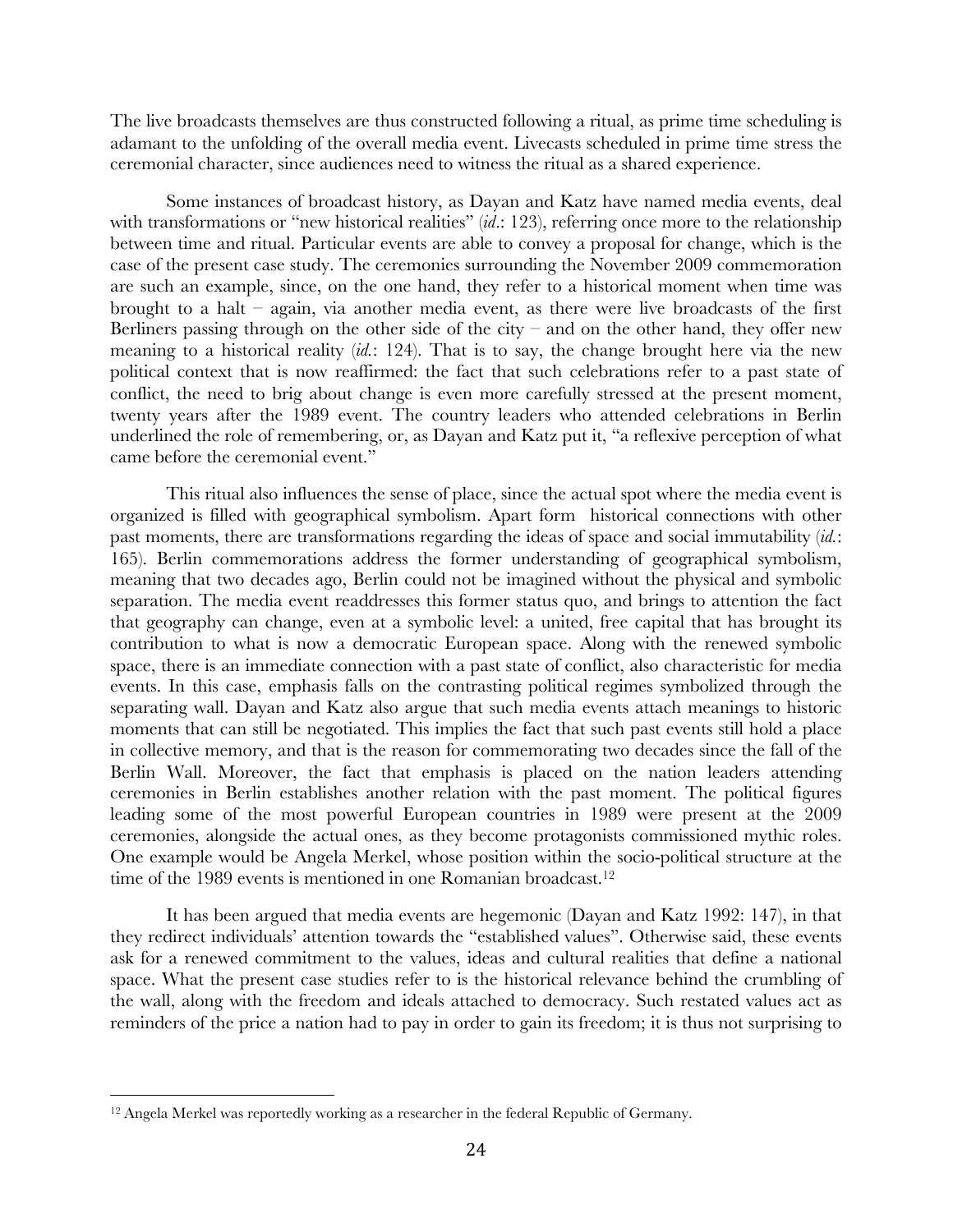witness an objectified past moment, as media coverage features the famous "wall of shame"<sup>13</sup> phrase in order to refer to the event as well as the implications of this landmark event in European history.

Private and public television alike have approached the anniversary occasion underlining what is arguably one of the most important historical moments in recent European history. The type of media attention this anniversary has received will be the main interest of this analysis, which will attempt to bring forward any differences between the coverage featured by public and private channels. The research will consist of discourse and content analysis within different coverage, specifically looking at instances referring to the construction of a united Europe at any given level. Coverage will be addressed from a compare and contrast perspective, which will help prove the (in)validity of the initial hypothesis.

# *3.2. The anniversary - a media event itself?*

Looking back at the 1989 televised event, the connection with the 2009 ceremony asks for special interest, since both are instances of live broadcasts, although the circumstances are essentially distinct. Theories of television relate "liveness" to authenticity and truth, as the time and space synchronize, providing viewers with a feeling of participation within the televised event (Bourdon 2004). Such live broadcasts place viewers in a position that has seen them "overcome the limitations of time and space" (*id.*: 49); the type of "live" that is implied here, following Borudon's classification of live television, is the "fully live" coverage, which Dayan and Katz identify as "holes" or "windows" in the normal everyday broadcast schedule. The main difference between the 2009 ceremony and the 1989 events lies in the pre-planned character of media events at a general level: as the former is laid out as a highly anticipated televised celebration, the latter's specificity is its spontaneous nature. Both instances, however, fall in the category of live media events, despite their contrasting nature. Television broadcast is claimed to be live in both instances, although the opposite case, when producers do not claim to be broadcasting live, is quite rare, if not inexistent (Bourdon 2004). Identifying the live character of both events leads to another similarity between the two. This is related to the festive manner in which both events are broadcast. The live events of 1989, portraying citizens of East Berlin passing through on to the other side of the wall for the first time, are celebrated as a victory of people's will power and free spirit. The same celebratory approach is visible in the case of 2009 anniversary. However, the reason for celebration reveals a different purpose, as well as one of the main arguments in favour of categorizing this coverage as a media event, in the terms explained by Dayan and Katz. The Berlin ceremonies mainly act as an empowering occasion, one that is meant to maintain and restate the importance of events occurring two decades ago. Restating the importance of a past moment in history – at all levels – is one of the defining traits of media events; the social function of television, translated into a shared viewing experience, becomes visible once again as the narrative contains clear references to audiences witnessing the live televised ceremony. The 2009 media event is meant to revive the memory of a former festive occasion, one that lacked a ceremonial character. The pausing of present time is thus justified through the use of technical

<sup>&</sup>lt;sup>13</sup> This is featured in coverage from all public broadcasters: "el muro de la vergüenza", "zidul ruinii", "le mur de la honte", "die Mauer der Schande".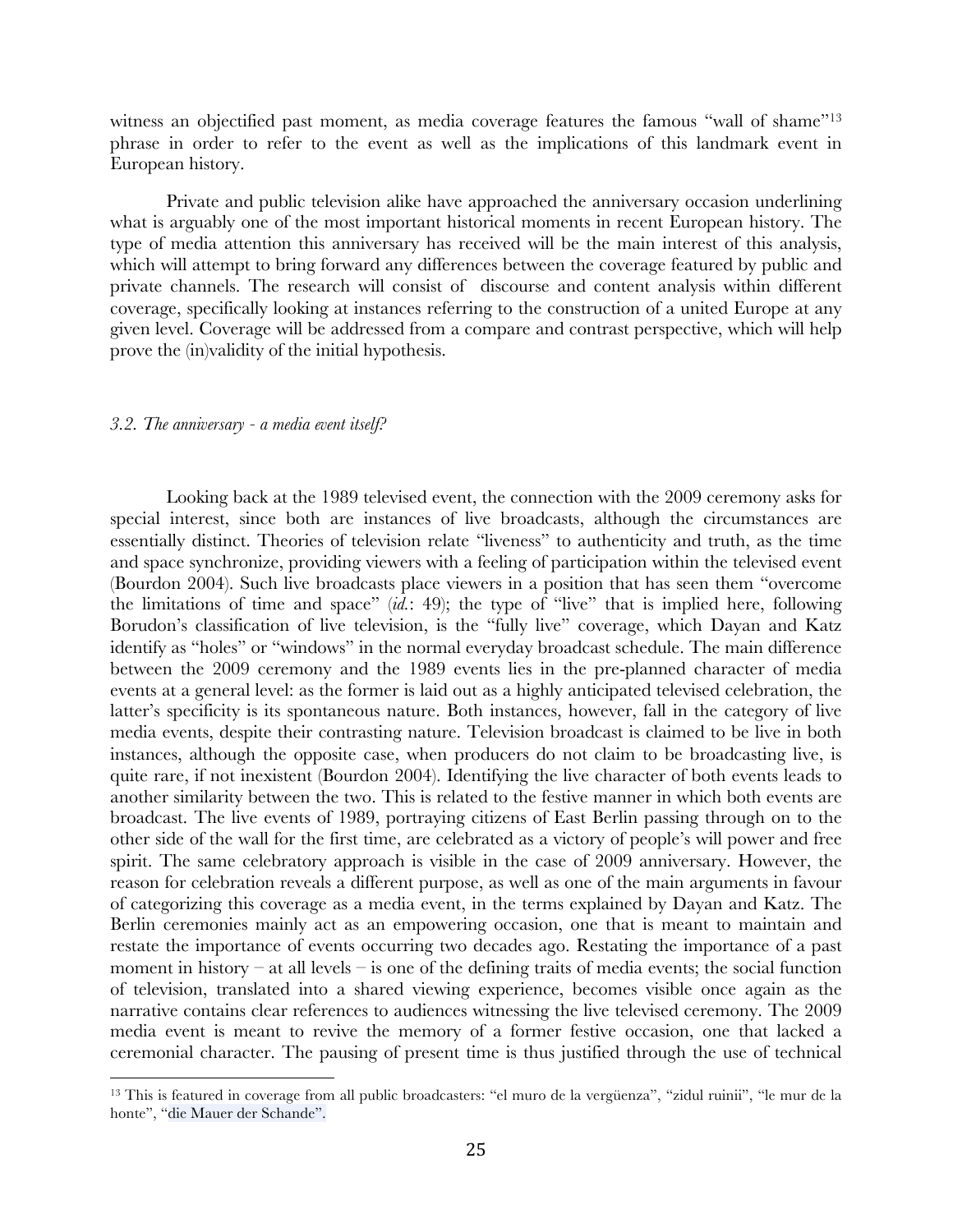preparations and the attached symbolical connotation building up such a distinctive occasion. References made to the 1989 events are thus crucial, since they represent the very core of Berlin celebrations. Highlighting the need to cherish the meaning of 1989 events at all levels – political, social and cultural – expose the main characteristic that classifies such live broadcast as a media event. Just as Dayan and Katz point out, media events do not only represent breaks within the daily routine, but they require special consideration especially due to their role of marking a "particular moment of transition" (Dayan and Katz 1992: 140). Indeed, transition is precisely the core of such celebrations: the crumbling of communist regimes brought along the freedom that people had craved for; the manner in which freedom was won is also the reason why the 1989 events should be remembered in festive fashion. It is a moment of remembrance, stated as such by organizers and broadcasters alike, each following in their script.

#### *3.3. Analysis*

Content analysis will assess at the possibility of encountering repetitive discourses or rhetorical patterns occurring in the coverage, either live or broadcast off air. This will help define whether there is any common ground uniting media reports, and if this relates in any manner to Europe as a cultural, political and economic union. Analyzing the chosen coverage, I offered particular attention to timing – whether the material was scheduled before, live, or after the event –, scheduling – what kind of coverage was broadcast in prime time or earlier in the schedule – and commonalities such as material composition, narrative structure, characteristics of live and edited reports and main ideas addressed within the coverage. Differences will also add to the overall research, helping create a clearer picture of the commercial and public broadcasters' coverage.

Discourse analysis will indicate how the discovered patterns make sense as narratives. It will focus on media language and semiotics, in order to follow the media function of meaning construction (Gillespie and Toynbee 2006). As a result, both types of analysis will appear interrelated. Since the overall analysis comprises of both live and off air broadcasts, it is necessary that the two types be approached separately, given their distinctive defining features, in order to adequately assess the results of this research.

# *3.3.1. Live and reported in content analysis*

# *Live material*

First of all, there is a clear-cut difference between live and off air coverage, as far as focus is concerned. Live coverage, irrespective of the channel type, tends to stress one particular moment or component of the entire ceremony. The figurative significance of the Berlin Wall, alongside its fall, appears as a *leitmotif* throughout the coverage, as all the broadcasters chose to stress the symbolism behind the 1989 events, as well as the one surrounding the 2009 anniversary. The latter celebrations develop, as far as the media event script is concerned, around a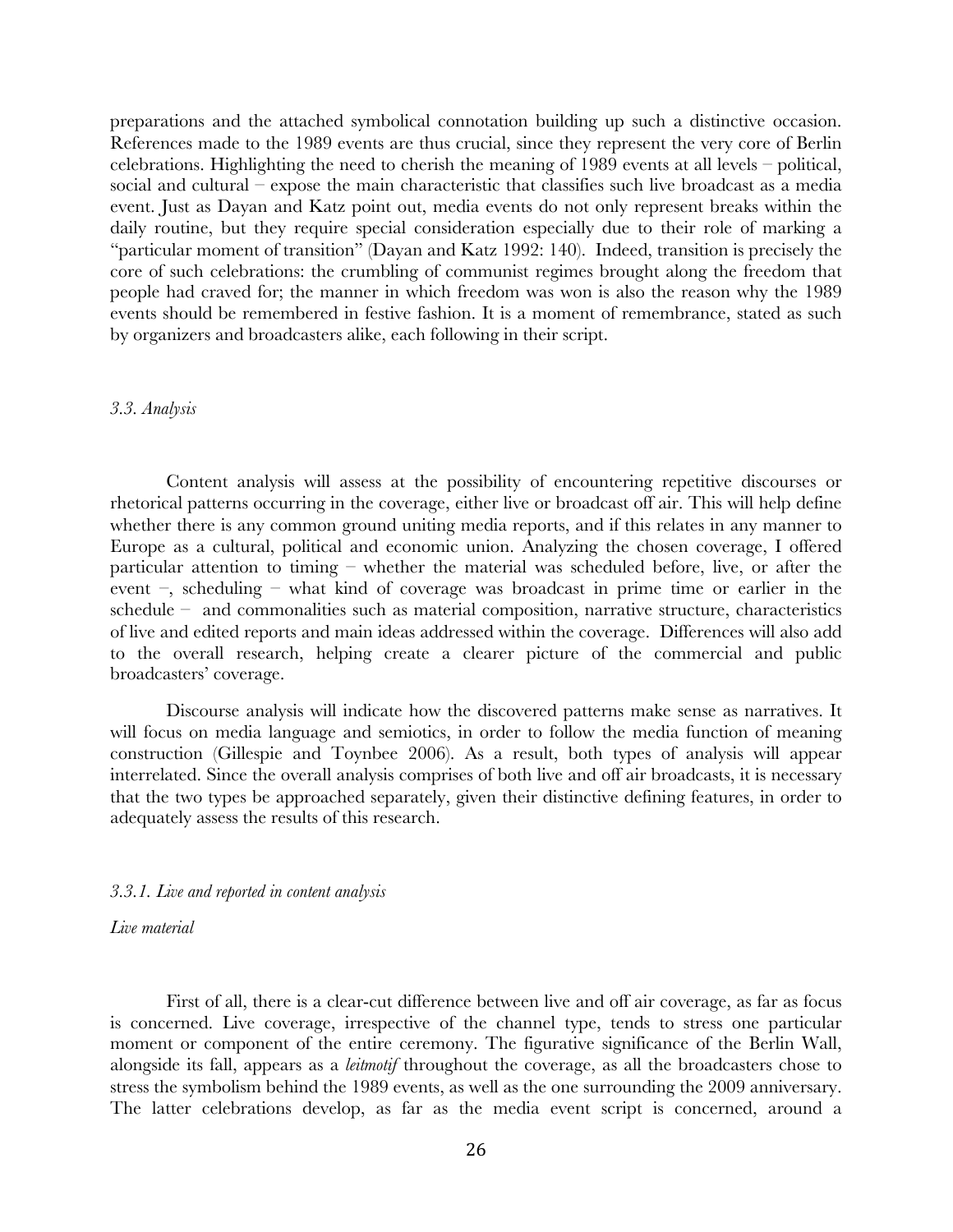performance that is meant to illustrate Berliners' power of bringing down the border; people's desire for freedom is thus translated into the hundred meters-long domino game and it is  $-$ again, symbolically – Lech Valesa's<sup>14</sup> role to push the first tile in order to produce the anticipated domino effect. Preparations were indeed a hugely important part of the event, since the overall success of this event is ensured through a perfect synchronisation of all the elements involved. Therefore, successful celebrations justify the organizers' struggle to perform at their best abilities, especially since the event is witnessed live by millions of viewers worldwide.

The event thus becomes engaging from a highly symbolical perspective, which remains the main reference point of the media event discussion. All broadcasts mention the importance of such an integrated event within the overall ceremony; the precise scheduling - 20:00 pm., Berlin time, reveals a hierarchy in the order of celebrations, with the domino-like crumbling of tiles symbolizing the former wall standing out as the ritual climax.

Another similarity in coverage stands out when looking at the anniversary live cast. All broadcasters have sent media teams to cover the preparations and the actual evening of ceremonies. Live reports have been broadcast around the time of the domino game, anticipating the most enthralling moment of the evening. What comes as striking for this research is that all live coverage focuses on the same component, as this common aspect is the one that also defines the approach towards the symbolism surrounding the anniversary occasion.

References to the implications of the 1989 events at international level stand out as common for both live and off air coverage. The emphasis falls, to a great extent, on the symbolic presence of past and present state leaders, political figures who earned their place in history via their own contributions to the emergence of democratic regimes within the Eastern bloc. These leaders' presence adds to the extraordinary nature of such an event, as it is the likes of Lech Walesa and Mihail Gorbaciov that help the audience and the media alike to repaint the picture of a once separated Berlin. The media make constant use of this mythological side of the ceremony, one that establishes the event as a discontinuity within the daily routine, one that is needed in order to restate the importance of individuals' remembering of recent history.

The role of media in re-mediating history is thus clear here, given the multiple references to the European historical background and the younger generations' awareness of the price paid for the current democratic regime across the European Union. This recurrent return to the 1989 events, and to the implications this event had worldwide, not only at European level.

The emphasis on a then-and-now perspective towards the event uncovers an interest in rediscovering a past moment that defined the course of events for the decades to come. References to the symbolic domino game include messages about "where we should be going in the world"<sup>15</sup>.

A similar amount of references to the idea of a united Europe features in coverage from both private and public channels. The striking aspect is that such references are quite limited, because most of the coverage relates to the changes the event brought worldwide, and not so

<sup>&</sup>lt;sup>14</sup> Lech Walesa, the former Polish president who initiated the "Solidarity" movement, leading the country on the path towards democracy in times of communist rule.

<sup>15</sup> Gordon Brown's ceremonial speech, on Deutsche Welle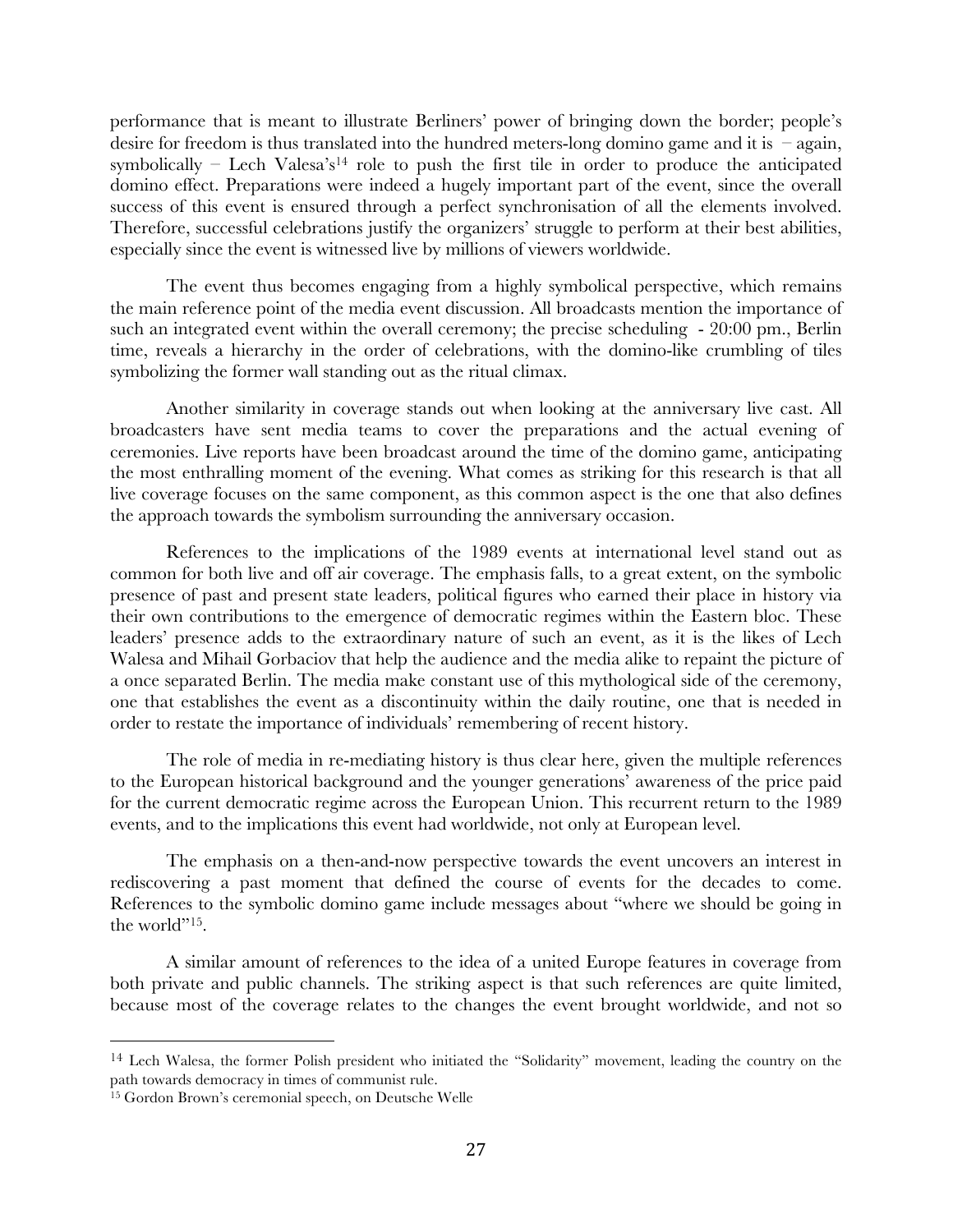often at a European level. The most part of the media narrative points at the freedom the Western world was brought via the fall of the Berlin wall, with emphasis on a united city that stood out as an example of human will power, able to tear down other walls as well.

Live broadcasts mainly concentrate on the domino game, considering their timing and script, with the latter revealing several particularities. The script reveals a strong emphasis on ritual, as the following pattern is characteristic to all live broadcasts: the anchor introduces the lead, followed by reporters' live intervention around the time of the domino game. This focus on "live" coverage originates from early television studies, as "live" television was brought to the public in the 1950-1960 period. Other emphasis is laid on the actual storytellers: the anchors or the reporters who are directly addressing the audience, contributing to the feeling of "authenticity" created around the event, but also to the overall confidence in media professionals, who need to deliver a credible performance (Bourdon 2004: 188).

What separates this media event from a news report is the level of audience involvement. News reports "distance the event" (*id*: 114), by not offering it an extraordinary approach. Media events, by contrast, are occasions to be celebrated accordingly. Dayan and Katz argue that audiences' role in attending a media event such as the one described here is stressed through the fact that viewers are addressed in the same manner as though they were following a fictional depiction of reality. However, despite the fact that this characteristic opposes media events and news reports, this could not qualify as a fiction, for several reasons. Firstly, media professionals still address the public directly, as reporters and anchors alike do not abandon their roles in performing the script; anchors and reporters do address the public directly, thus meeting the condition of having a "spectator" audience, one that is invited to witness the event "from within", as part of the people gathered in the streets of Berlin.

# *Edited material*

The other type of data that proves of interest here falls in the category of edited coverage. Bourdon makes a clear distinction between live and edited, non-fictional television, naming the former "fully live" or continuous". Documentaries and news reports are the most common genres that fall into the "edited" category, and mainly differ from live broadcast material in terms of timing.

All of the edited material covered here consists of news reports, a genre that is particular, however, for live broadcasting. Nevertheless, this kind of material is subject to editing and recording; commentator's voice may be live, as the report may be broadcast live on non-stop news channels. Still, the news report features contrasting specificities, since the actual story is not unfolding live, from the scene of the event, just as in the case of live broadcasting of coronations, conquests or contests. Apart from providing the public with a feeling of "authenticity" and "truth" (Bourdon 2004), "liveness" stands out as a way of overcoming time and distance, apart from fulfilling all the prerequisites for an audience-shared experience.

Materials to be presented here were broadcast in such a manner that they would capture public attention to the events on November 9<sup>th</sup> 2009, the official twenty years' anniversary. The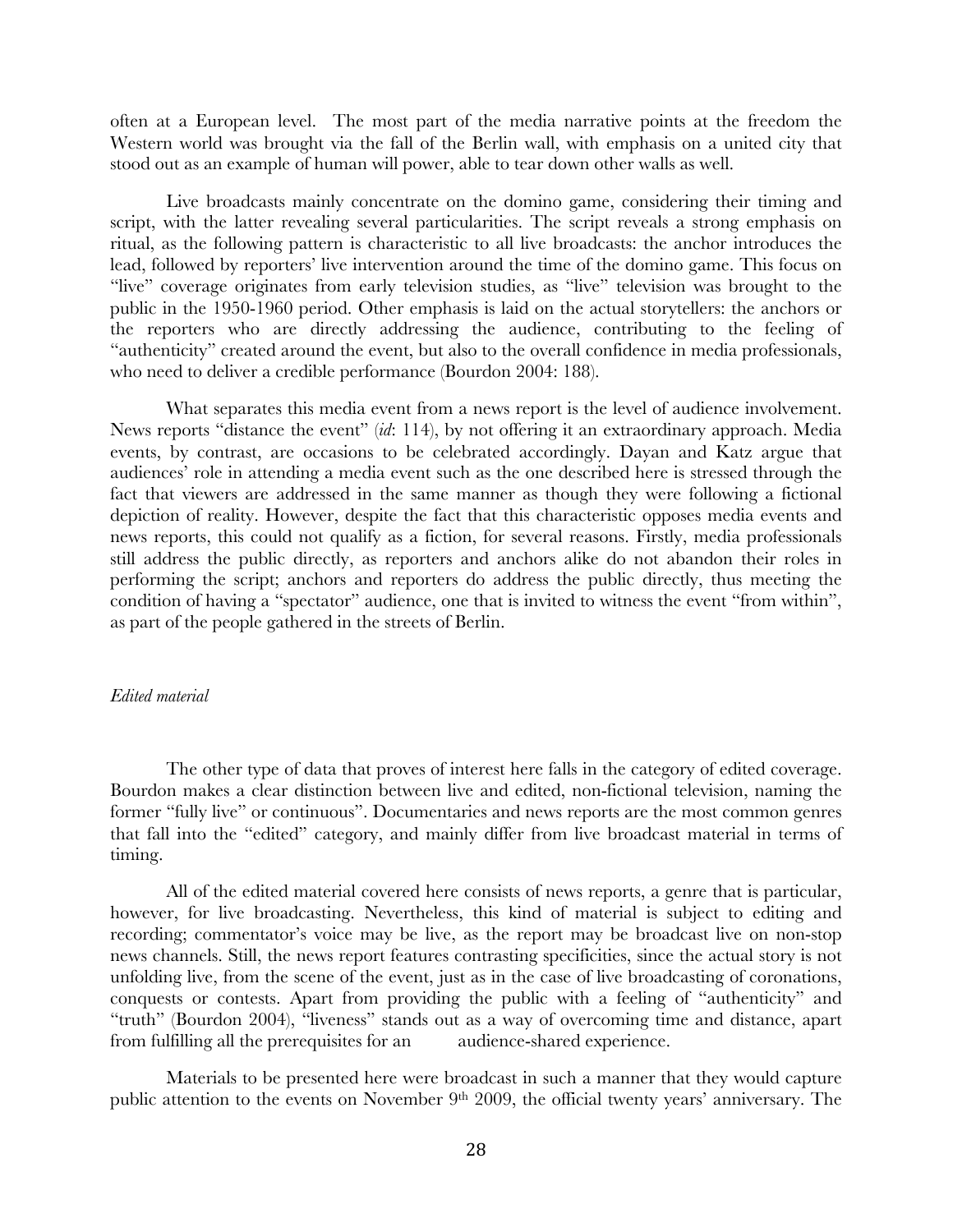ones planned beforehand have the role of evaluating this event's status, thus setting the public agenda. This media function is, therefore, visible from the very beginning, portraying the relevance audience should be aware of, as soon as the event appears as subject for discussion within the public sphere. Reports continue to be broadcast even after the anniversary date, which features most live broadcasts. Consequently, the major difference in the relationship between scheduling and the type of material presented is that live broadcasts dominate the November 9<sup>th</sup> schedule, whilst edited reports tend to close the same circle they started before the anniversary.

Irrespective of the broadcaster type, reports feature a general focus on the event preparations, including key moments of the anniversary, guests to be expected and the overall pre-event atmosphere. Moreover, reports scheduled during the following days highlight the same topics pointed out in the very beginning, a trait that again underlines the circular construction of the overall coverage.

One observation related to the presence of world leaders in Berlin is the fact that there are very few references to European institution leaders. The Spanish Telecinco and, perhaps unsurprisingly, Euronews, are the only two channels that mention and stress, respectively, the presence of EU officials at the ceremonies. The emphasis mainly falls on the other political figures that either delivered inaugural speeches or attended the anniversary due to their role in the 1989 events.

A spatial reference related to leaders' presence features Gethsemane church in Berlin (TVR), where the German chancellor attended a sermon in the early morning of ceremonies. The church – whose symbolism is thus restated – had been used as a base for the GDR dissidents at the time, and it is Merkel's duty as a leader to remind the public about their sacrifice in the aim of German reunification.

Moving forward to other similarities, all broadcasts, with no exception, display particular interest in covering stories of ordinary people who shared their experiences of November 1989. Be they German or Berliners of foreign origin, these individuals' stories contribute to the overall *leitmotif* present in the anniversary coverage: a then-and-now dichotomy, one that unveils through the use of such stories. A reunited Germany needs, according to media producers, to take a closer look at Berliners' testimonials, and appreciate them at their true symbolic value.

The stories bring together an image of a ruptured past, one that stands in stark contrast with twenty-first century realities. The Spanish public television concentrates on the testimonial of a former Spanish-born citizen of East Berlin whose brother – alike many others – had fallen victim of an attempt to cross the Wall on to the West side. Another Spanish expatriate living in Berlin at the time confesses never to have tried escalating the border, as he considered the consequences of his actions; he goes on reminiscing general disbelief upon hearing the November 9th news16. One example brought by TV5 portrays a young German couple that still needed to endure prejudice and social stigma once they became employed in West Germany, after the fall of the Wall. Deutsche Welle presents the acount of another, this time reunited German couple who had lived apart due to the East-West separation. Deutsche Welle and France 24 tell the stories of a rather still disputed issue of German reunification; this time around, focus falls on

<sup>16</sup> The Spaniard had been exiled in France, and after a short repatriation during Franco's regime, he found home in East Berlin. His vehement opposition against the communist rule led to a two-and-a-half-year-long imprisonment.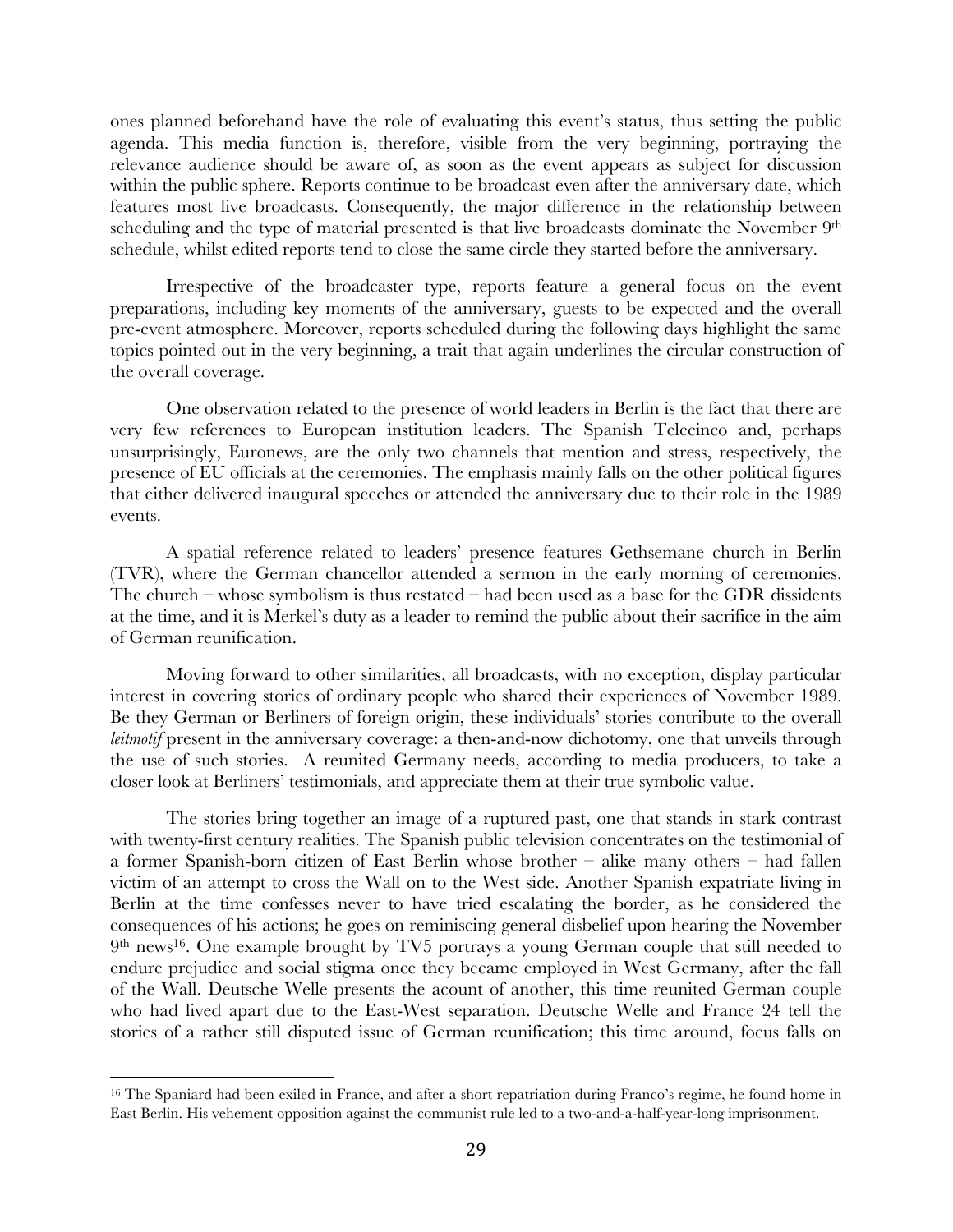families still living in former East Germany, who have found it difficult to cope with the changes brought along with the new free market system, which has brought about higher unemployment rates, in spite of political freedom. The contrast covers all age categories, with emphasis on the working class. Reports also feature experts' opinion on the political change twenty years on, in an attempt to explain the nostalgia felt by numerous East Germans and to offer a positive view on the capitalist reform. What is more, Deutsche Welle viewers are invited to contribute with their own testimonials regarding their lives around that historical event. As a result, responses from viewers all over the world (United States, Greece, Australia or New Zealand) make up for an international picture of overall experiences.

#### *3.3.2. Symbolism in discourse analysis*

Special interest also falls on the event symbolism. All preparations regard the anniversary as an instance of remembrance and festivity, intertwined and emphasized via the different temporal segments that mark up the event. It is important to mention that media events relate to audiences in terms of preferred readings, meaning that the manner viewers decode the narrative in is similar to the encoding one. Stuart Hall's theory unmistakably explains the specific type of narrative construction defining media events and ceremonies in particular. What these preferred readings imply is keeping the audience within the borders of the same ideological context: ceremonies bring forward rituals containing a vast array of shared cultural capital receiving unanimous audience recognition. As Hall describes it, the audience "operates in the same code" (Hall 2001), by relating to and accepting that the occasion is symbolic in both meaning and form. In this case, the message (seen here as the media event itself) has already been transmitted in a hegemonic manner. Firstly, the anniversary marks the 1989 events; their symbolic importance is now the subject of public attention once again, leading to a restatement of their entire meaning within collective memory. What was then a symbolic gesture  $-$  that is, bringing down the wall through human willpower – is now a recollection and celebration of freedom of speech that triggered change not only at a national level, but on a global scale as well. This is exactly where the analysis will find its purpose, aiming at which kind of discourse is prevalent for both types of broadcasters.

Similarities in terms of symbolism between the two types of broadcasters feature when looking at both discourse and content. Broadcasts insist on the symbolic meaning attached to this anniversary, triggered with the help of two instances. First, there is the welcoming of world leaders: political figures whose presence at the anniversary is meant to underline the importance of remembering the course of events that lead to the fall of the Wall. Mihail Gorbaciov, the former Soviet leader, Lech Valesa, the founder of "Solidarity" movement, Henry Kissinger, the former secretary of state during United States president George Bush's office, all attended the festivities, their roles carefully emphasised in all the chosen broadcasts. The leaders of today – Angela Merkel, the British Prime Minister (at the time) Gordon Brown, US secretary of state, Hillary Clinton, and the French president, Nikolas Sarkozy, to name a few present – help build up the "then and now" perspective that dominates all scripts, thus adding to the overall symbolism. This is also clear through the fact that most broadcasters (TVR, BBC, TVE, TF1, ProTV) refer to the actual leaders' past, especially around the date of the events. Angela Merkel's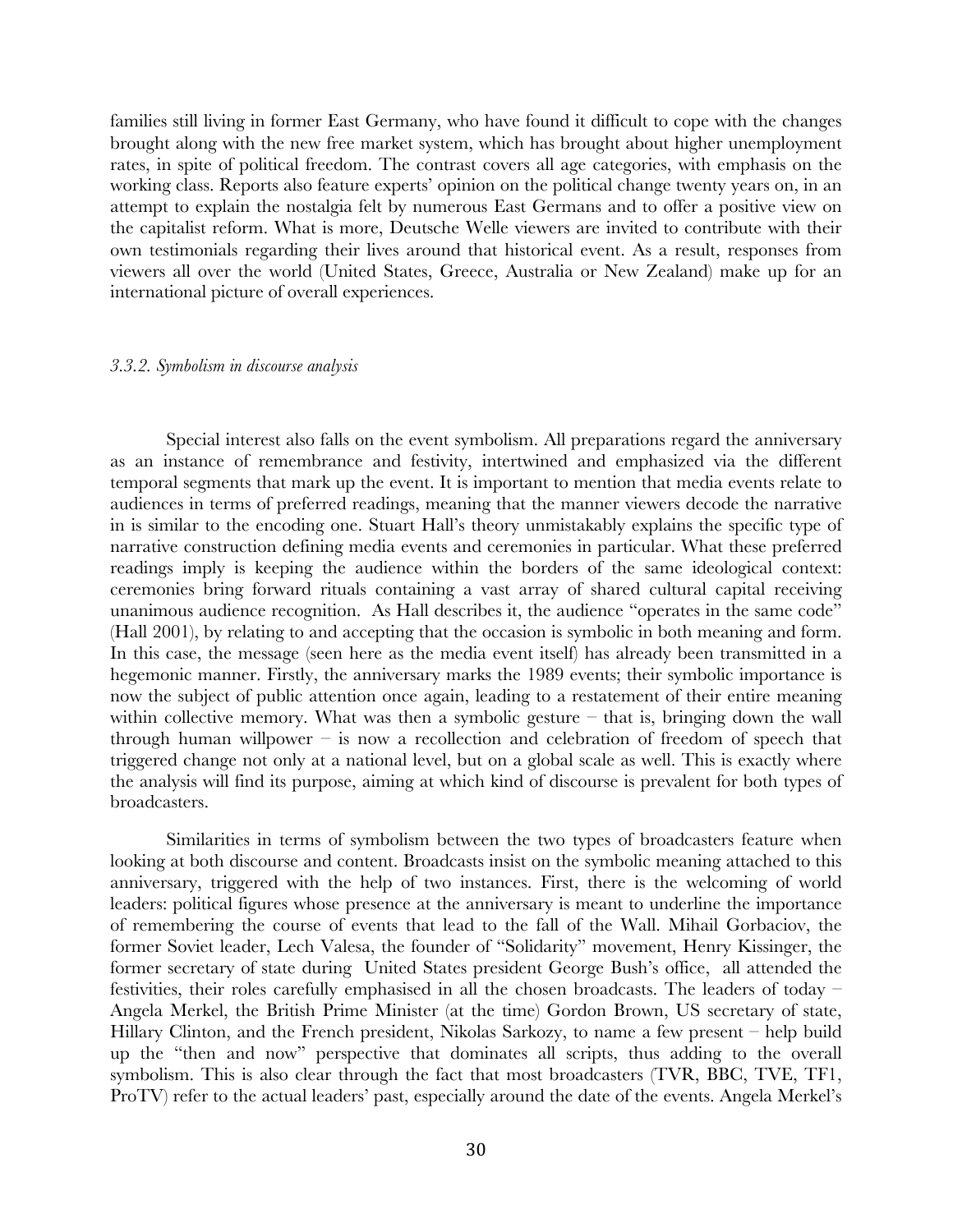position as a researcher in the former German Democratic Republic comes out as relevant in the context of recreating a link with the past moment, at the same time underlining the interesting course of events that saw country's twenty-first century leader originate from East Germany. Furthermore, any attempt of rewriting the past is carefully downplayed. Euronews, TVE and Deutsche Welle all call for an accurate remembrance of the 1989 events, as Nikolas Sarkozy had claimed to have been present as the wall gates opened on November 9<sup>th</sup>. Records reportedly contradict his statement, thus accusing him of an attempt to "position himself at the centre of world events" (Euronews).

Apart from testimonials regarding temporal indicators, there is common emphasis in terms of place. The main deixis here is the Wall as a physical and symbolical border that marks rupture at both national and international levels. Reports refer to the victims who attempted to surpass the physical frontier, simultaneously describing its history in terms of measurements and position within the capital. Its checkpoints, marking the three sectors, are added symbolic value as reports mention Angela Merkel passing through Checkpoint Charlie at the 2009 festivities - the first point to have opened its gates for free passage on November 9<sup>th</sup> 1989 (TVR). Reports refer to the Wall's symbolic reconstruction as a metaphor of remaining walls that need tearing down: the "wall of shame" sets an example for other (figurative) borders, such as the wall of poverty" (Deutsche Welle) or the ones marking all the remaining totalitarian regimes<sup>17</sup>. ZDF, the German public broadcaster presents a parallel between the Berlin Wall and the Korean border separating North and South, as an artist and a university professor of arts, both of Korean origin, explain the relevance of the 1989 events within their national public sphere. <sup>18</sup> To continue on the same note, one TVE reporter, stepping on the wall traces on the anniversary day, is keen to mention that, despite people's apparent manner of crossing the city from one side to the other, the former barrier's (historical) importance must not be understated. The metaphor thus marks another attempt at reconstructing the Wall's symbolic status.

Deriving from the emphasis on symbolism  $-$  and emphasising dicscourse analysis once  $a$ gain – is the common semantics that appears in all coverage: broadcasters use the same construction to define the wall, this being the correspondent of "the wall of shame" in all languages: "el muro de la vergüenza", "zidul ruşinii", "le mur de la honte", "die Mauer der Schande". Other choices include "el muro de la desconfianza"19 (TVE), "zidul terorii"20 (ProTV). This linguistic pattern is particularly relevant in terms of semantics, since it once again points at a hegemonic lecture, according to Stuart Hall's definition (Hall 2001).

<sup>&</sup>lt;sup>17</sup> Deutsche Welle stresses this topic by inserting an edited interview with Manfred Gerboth, a former East German civil rights activist, in one part of the anniversary coverage. The interviewee suggests North Korea and Cuba as destinations for nostalgic individuals who are thus offered the possibility of reliving past times.

<sup>18</sup> The interview featuring the two Koreans is part of the "Mauerfall: Dominosteine aus aller Welt", a report scheduled before the anniversary, focusing on the domino-like reconstruction of the wall. The two had been among the many to paint the domino blocks.

<sup>&</sup>lt;sup>19</sup> Spanish for: "The wall of distrust"

<sup>20</sup> Romanian for: "the wall of terror"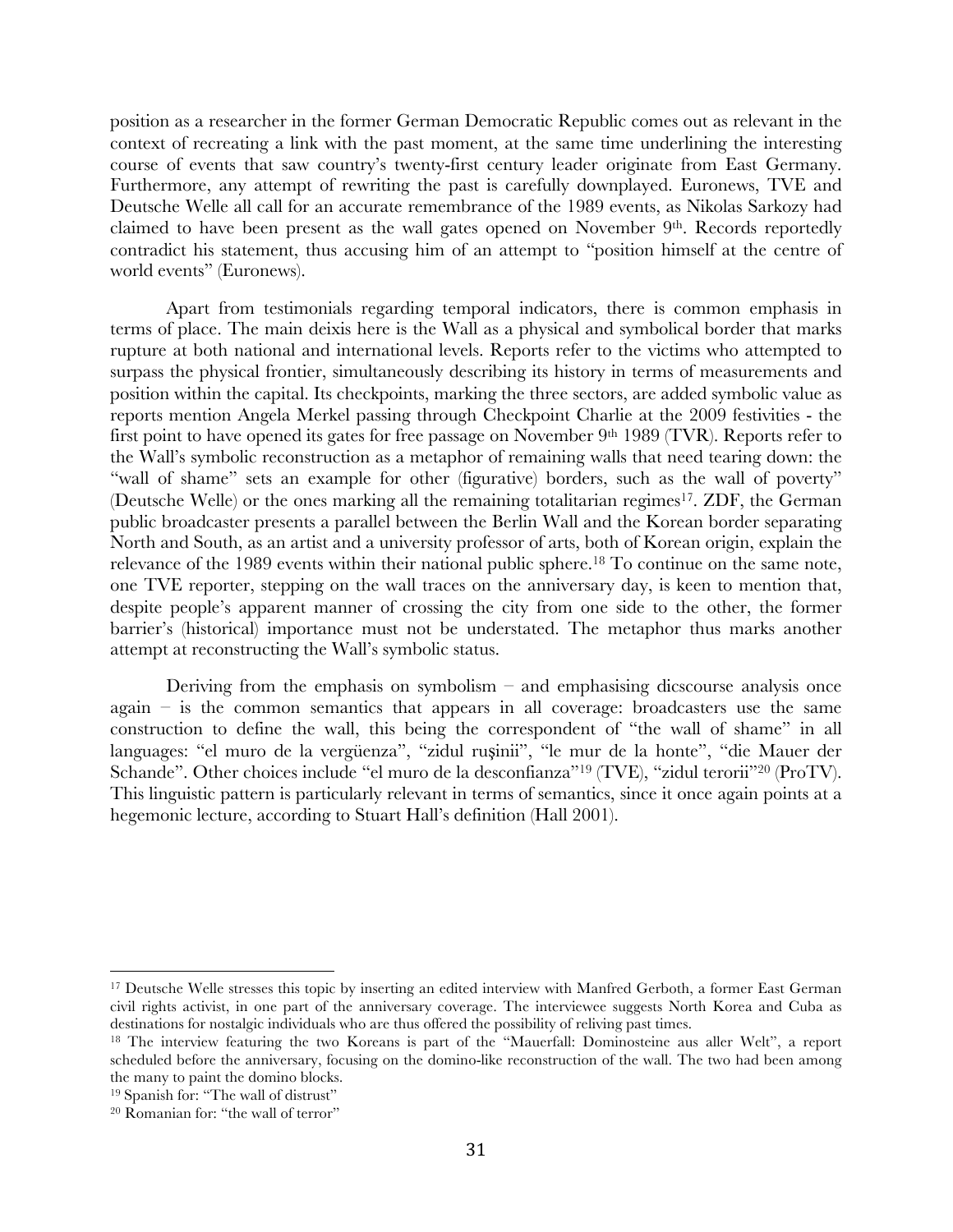Continuing to identify commonalities and differences concerning these reports will provide a link with the institutional role public television and the main hypothesis. Both content and discourse analysis will go on addressing the institutional role of public television in reporting the anniversary from the perspective of a united Europe.

# *Germany*

Deutsche Welle the two public service broadcasters, ARD and ZDF, hold a particular position, since the event marks, first of all, a national landmark: the unification of a country, that eventually led to the crumbling of communist regimes in Eastern Europe. Consequently, it is to be expected that the broadcaster prepare a different type of coverage in comparison to the other broadcasters. The first aspect that this media event reveals, as far as DW coverage is concerned, is that German public television stands among the few public broadcasters to stress the idea of a united Europe as a direct consequence of the 1989 events.

Coverage proves original by addressing the major project put together especially for this anniversary: the result of smooth collaboration between DW and the Berlin Wall Foundation, "Walled In!" is an animated depiction of the border separating East and West Germany at the time. It is an attempt at constructing a picture of a past reality, placing emphasis on spatial coordinates, given its high definition televised production.

Apart from this, there is, undoubtedly, a national perspective on the consequences of 1989 events. Deutsche Welle, ARD and ZDF broadcasts – both live and reported – have a rather justified position in describing the ceremonies from a national point of view, since Germany had a central position within the political circumstances. Indeed, numerous reports rely on material dating back to the event: live broadcasts from the moment the announcement was made or stories of Berliners that stress the past-present dichotomy. The same approach is applicable to the commercial RTL.

Notable differences revealed in discourse analysis set the German international broadcaster apart from the other public television coverage. Former relates the global implications of 1989 events with the idea of a united Europe. Deutsche Welle reveals constructions such as "the day that changed European history", "events that changed Europe, if not the world" and the "wall that rumbled thorough Eastern Europe". The 2009 celebrations act as a call for "a new global order", as the "barrier between East and Wet falls again, twenty years later." In this case, it is Deutsche Welle, Germany's international broadcaster, which features most references to the European Union. This may not come as a surprise, since its main coverage focuses on Germany and the European Union; its mission statement is to "promote understanding of Germany as an independent nation with its roots in European culture and as a liberal, democratic, constitutional state based on the rule of law". <sup>21</sup> ARD and ZDF, the two main public service broadcasters, do not show particular interest in discussing the ceremony from a

<sup>21</sup> http://www.dw-world.de/dw/0,,3325,00.html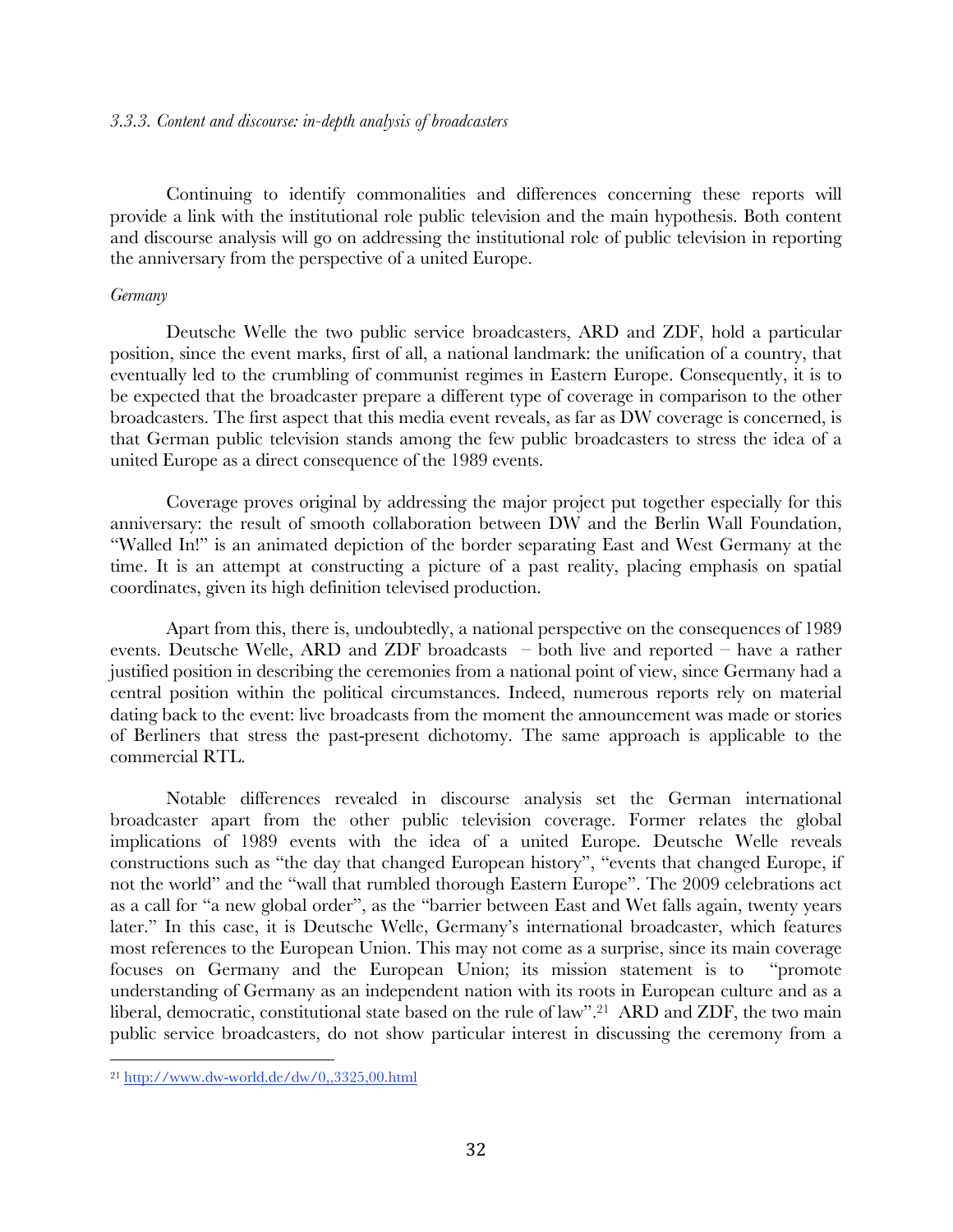European perspective, only briefly mentioning Angela Merkel and Gordon Brown's speeches, which did feature European unity as a consequence of the peaceful revolution. One minor reference lies in the "pan-European picnic": the now symbolic place where group of East Germans and Hungarian dissidents held a peaceful demonstration, near the former Austro-Hungarian border at Sopron.

Coverage is generally organised in categories mainly consisting of public broadcasting footage and material dating back to 1989, produced very soon after the gates of the wall first opened, or the days following the event; other reports feature testimonials and further political debates about the completion of German reunification: "Germany is busy celebrating twenty years as a unified country". Therefore, the focus on a national perspective seems to predominate. Global implications are also considered and especially pointed out through discourses such as "November 9th was Germany's – and the world's – lucky day" (Deutsche Welle). Live coverage also comprises of keywords as "guests", "spectacle" and "domino", all of which to be found in most international coverage.

# *Spain*

Spanish public television holds a special position, especially because of its similar historical past: the former communist rule dating from the 1939 to 1975 thus acts as a reminder of the importance democracy in a country that lived a long history of dictatorial regime. It comes not as a surprise, thus, to find links between the 1989 events and Spanish political turmoil. By stressing Spanish Prime Minister José Luis Rodríguez Zapatero's "heavy wall of Franco years", TVE invites the audience to have a closer look at the historical similarities that brought the two countries closer on this occasion.

Similar to Deutsche Welle, TVE brought the public extended coverage of the 2009 anniversary, setting the event high up on the public agenda. The pre-festivities reports touch local and temporal deixes, all relating to the wall's symbolism as well as to several landmark places around the city centre. Reports follow the same pattern as most coverage, but one aspect sets Spanish television apart from all the rest. One material preceding the 2009 celebrations stands out as constructed around the institutional role of public television in Spain. The fact that TVE was the first broadcaster to provide live coverage of the very moment when the gates opened at checkpoint Charlie stresses the relevance of television as a medium in representing a historical moment – especially in the case of media censure and general restriction of free speech<sup>22</sup>; it does, however, also point directly at Spanish public television's contribution to historical facts.

TVE's material does concentrate on the consequences of November  $9<sup>th</sup>$  1989 at a national level, as far as modern-day Germany is concerned. Naturally mentioning all the political figures' presence at the anniversary, the Spanish coverage also refers to implications from a European viewpoint. "La fiesta de la libertad y de hoy"23 translates into a grand occasion to commemorate the "twentieth anniversary of the fall of the Berlin Wall, a historic gesture that put an end to the

<sup>22</sup> As the Spanish journalist depicts the experience of reporting live from East Berlin, meters away from checkpoint Charlie, she mentions people's obvious surprise when faced with the chance to express their reaction live on camera. The reporter goes on to justify Berliners' unfamiliarity with media mechanisms by mentioning the strong media censure that set West and East Germany apart.

<sup>23</sup> Spanish for: "today's freedom festivities"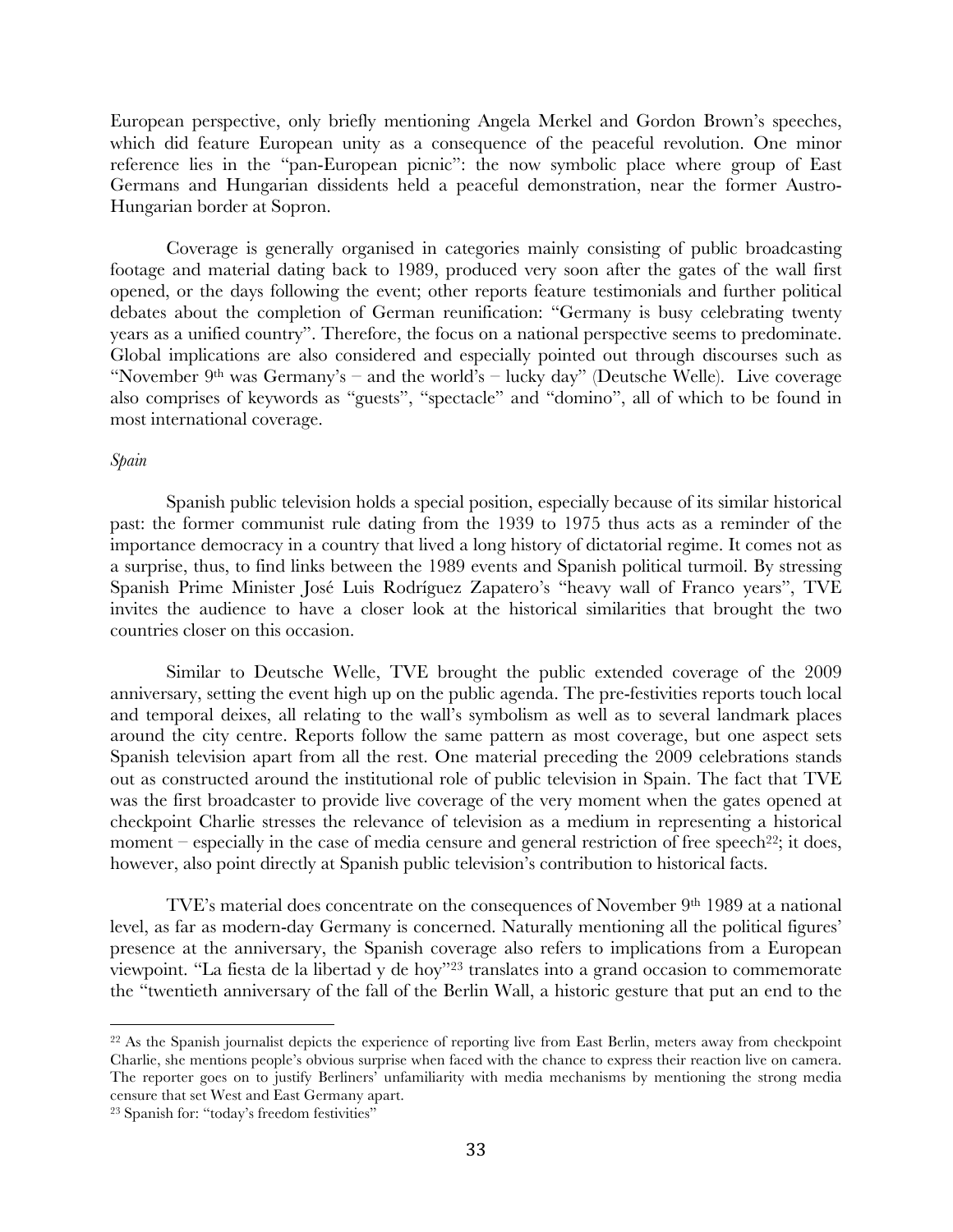Cold War and to a divided Europe". <sup>24</sup> Reports also openly express the need to remember November 9th as a day of celebration in world's history, as twenty years after Europeans and citizens of the world cherish the moment to restore the festive attributes attached to this event. Therefore, by justifying their relevance, reports openly refer to the 2009 celebrations as a media event:

"A thousand gigantic domino pieces symbolize the chain reaction that fall of the Wall triggered in Europe and across the world. It is the climax of an entire day of festivities, just like twenty years ago."25

One other intriguing observation related, however, to the commercial Telecinco is that the broadcaster and the French TF1 are the only ones (disregarding the commercial – public specificities and Euronews) mentioning the EU officials' presence at the anniversary. Coverage from Telecinco stresses former German president Horst Köhler's speech referring to European integration and "the gift of peace" as strong reasons for the countries involved in the 1989 events to assume "special responsibilities" towards the rest of the world.<sup>26</sup>

Furthermore, another report follows Vicente Álvarez Areces' <sup>27</sup> speech upon awarding Berlin the "Principe de Asturias de la Concordia 2009" award as a symbol of understanding, togetherness, justice, peace and freedom in the world." This report stresses parts of the speech including the "construction of a United Europe" as well as Berlin defining Europe as an example of world leadership in terms of progress, innovation, freedom and justice."28

# *Great Britain*

BBC offers a rather distant perspective, since it does not particularly link any of the anniversary with domestic political or social issues. Coverage organized under the "Europe's Revolution" category is limited to the extent of the ever-present 1989/2009 angle, offering footage dating back to the hours of the event and analysis of walls that are "still standing". Former British Prime Minister Gordon Brown's anniversary speech opens one of the reports entitled "Berlin marks the demise of the Wall"; however, the rhetoric stressed in the edited material clearly states the outcome as follows:

"You tore down the Wall and you changed the world. You tore down the Wall that for a third of a century half a city, half a country, half a continent and half the World. And because of your courage, to Berlins are one, two Germanies are one, and now, two Europes are one." (BBC, November 9th 2009).

<sup>24</sup> Con esta gran fiesta, se ha puesto final a la commemoración del 20 aniversario de la caída del Muro de Berlin, un hecho historico que puso fin a la Guerra Fria y a la división de Europa." (TVE, November 3rd 2009)

<sup>25</sup> "Mil piezas de un domino gigante simbolizan la reaccion en cadena que aquella caida provoco en toda Europa y en el mundo. Es el momento culminante de un dia que, como hace veinte anos, ha vuelto a ser un dia de fiesta" (TVE, 10 November 2009)

<sup>26</sup> "Creo que la suerte de la integración europea y el regalo de la paz nos obligan a asumir responsabilidades especiales para con el resto del mundo" (Telecinco, November 9th 2009).

<sup>27</sup> governor of Asturias province, Spain.

<sup>28</sup> "Berlin representa la capacidad de Europa de liderar en el mundo ideas inovadoras de progreso, libertad y justicia." (Telecinco, 10 November 2009).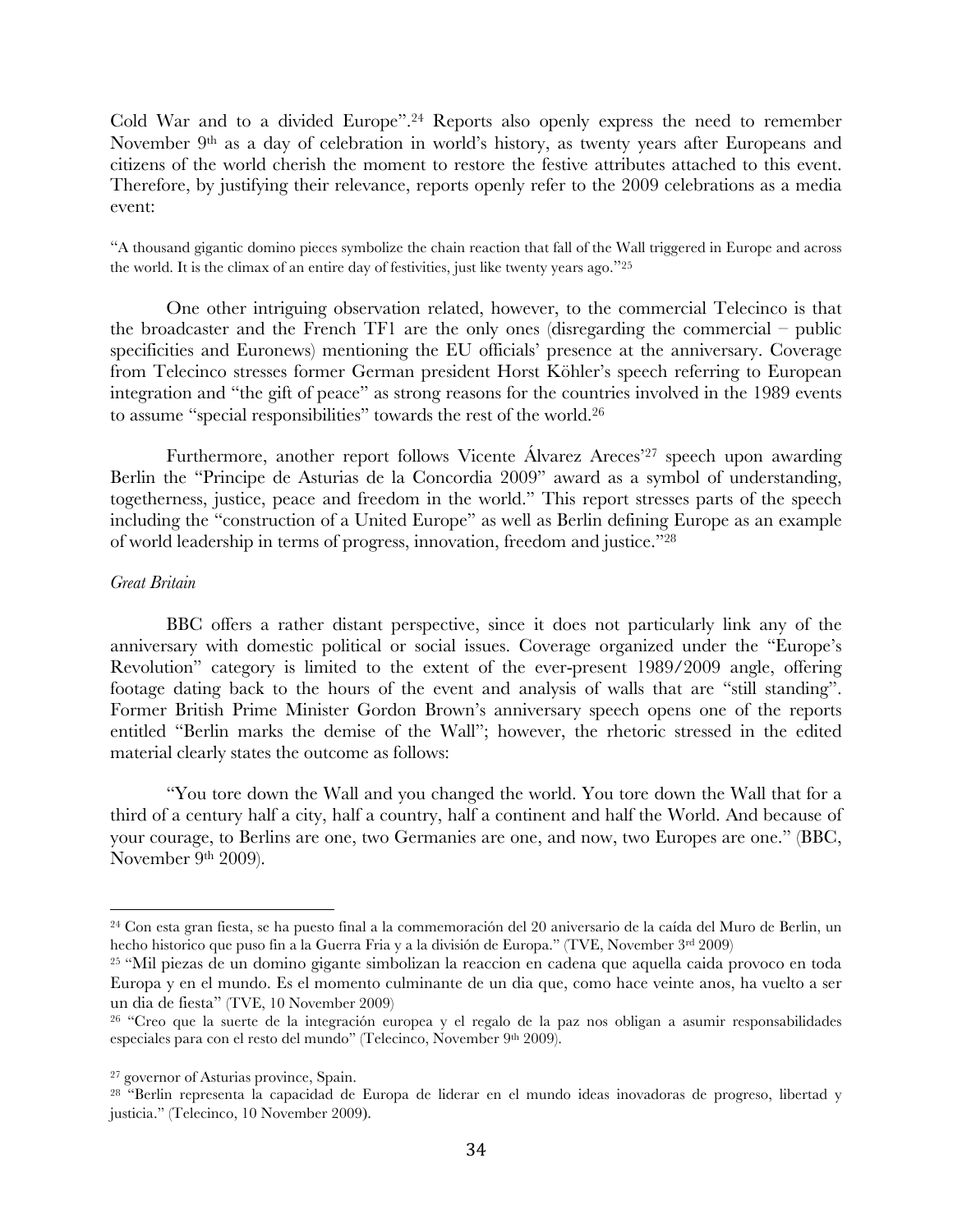The emphasis on Europe as a Union becomes noticeable; in "Looking back on 20 years ", BBC reporter Brian Hanrahan also comments the impact of November 1989 events on the continent, convincingly stating that the fall of communism would have taken place with or without the crumbling of the Wall. Following the archival live Berlin correspondence on the evening of November 8<sup>th</sup> 1989, the reporter explains citizens are celebrating an end of "Europe's division"; later on, more precisely twenty years on, the same reporter states: "what people ask is, did it change history? I suppose the honest answer to that has to be no, because communism was always going to collapse, and Europe was probably going to end up where it is now – maybe a bit different, but, essentially, in the same path." This is another indirect reference to the European Union. As BBC places the commemoration within a larger perspective – the demise of communist regimes throughout Europe –, the message is thus clear: the commemoration must be understood in the overall context of events that marked the end of 1989.

#### *Romania*

Romanian television positions the event in a completely different manner. Given the recent, historically defining moments in the country's becoming, coverage intends to present the ceremony as a constant reminder a communist regime that ended little after the series of events in countries like Hungary, Poland or former Czechoslovakia. The 9<sup>th</sup> of November 1989 thus becomes associated with Romania's December 1989. These are overall observations of general coverage, as specificities will, to a limited extent, set public and commercial broadcasts apart.

Similarly to all the other coverage, public broadcaster TVR stresses the symbolism unfolding during the ceremonies. Emphasis falls on preparations, guests and the most important moment of the event of the evening, when the domino blocks collapse, portraying a carefully constructed metaphor. Live coverage provides details regarding all of these factors, including the overall "atmosphere" in the capital's streets.

What is particular about TVR is the relatively little number of references concerning the European Union or the idea of European identity. Most of the coverage on the eve of November 9th 2009 is almost entirely linked to the Romanian 1989 revolution. The amount of coverage dedicated solely to the twenty years' anniversary does not match the Spanish or the German coverage, mainly due to the evident connection with events occurring within national borders.

Some reports, nevertheless, do approach the history of Berlin's wall, by offering a chronological perspective on the subject matter. It is, indeed, a general approach towards the build-up of Germany's reunification, focusing almost entirely on outlining the course of events, rather than commenting from a specific perspective. One material does illustrate an attempt at opening a discussion related to the reunification effects at a European scale. The interview with presidential counsellor on security issues, Iulian Fota, reveals editorial interest in describing Europe nowadays, after twenty years and the reply follows economy-related lines. It is, indeed, Germany and France that play the main role in maintaining European Union's economic force, and this is precisely what the counsellor mentions:

TVR anchor: "One could say that Germany is today one of European Union's leaders; a very interesting nation that still features – as seen in the previous report – slight contrasts between East and West, but its role as a genuine economic force is one of the most obvious." Interviewee: "Indeed, Franco-German tandem has become Europe's economic engine, so to speak, as Germany has brought a remarkable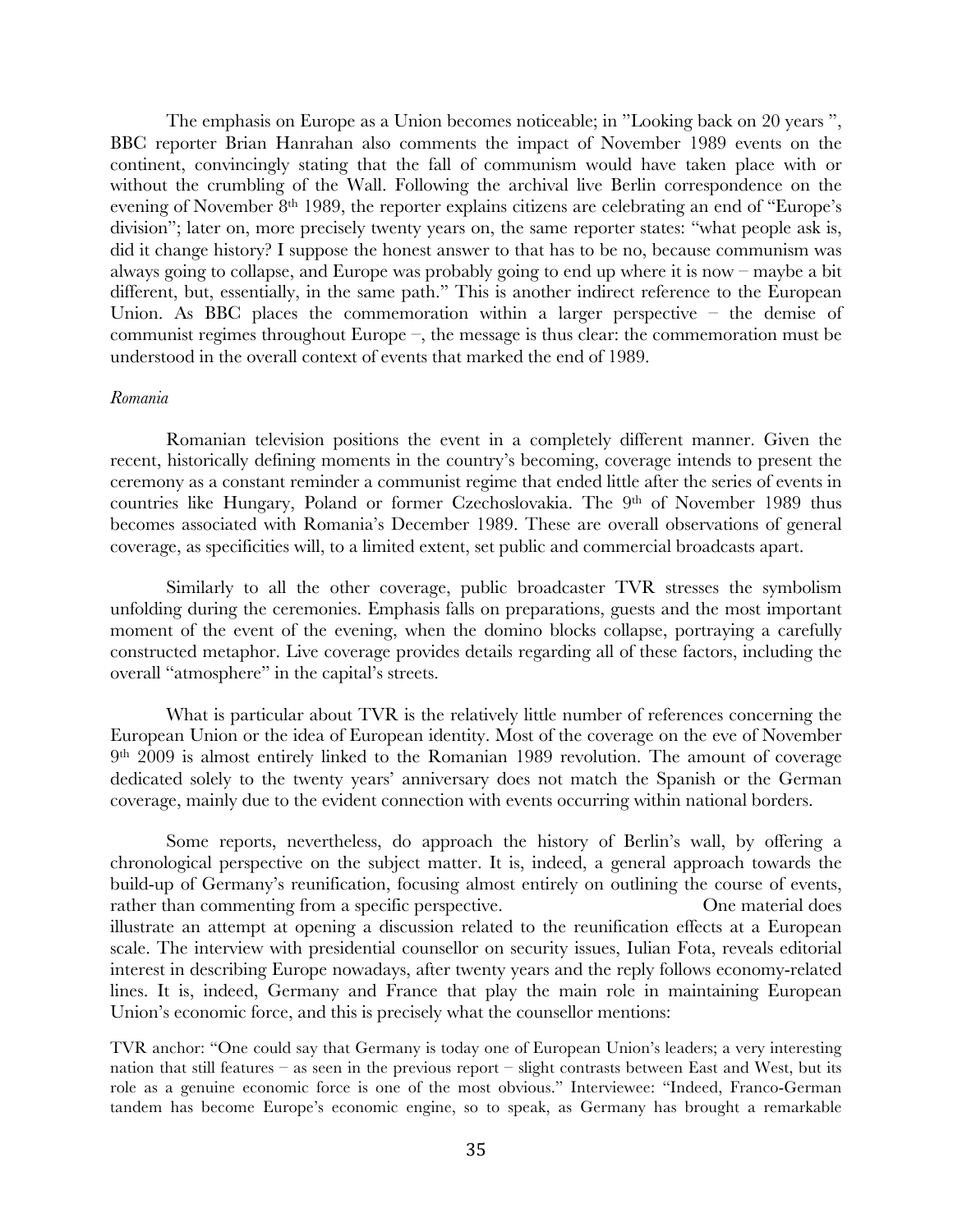contribution to NATO's international acknowledgement; last but not least, it is a country that genuinely cherishes freedom."29

Another discussion dealing with European Union matters springs from the idea of free circulation. The anchor hints at the freedom gained now, as a result of bringing down the physical barrier that literally kept individuals apart. This is another instance that brings the debate back to European Union matters, since discussion continues in terms of free movement of people guaranteed through EU legislation.

Further into the interview, the discussion takes on the iterative aspect of remembering the meaning of Berlin 1989 events, especially for the younger generation who should be reminded not to take freedom for granted. A report about German youngsters living in Berlin discusses the matter in more detail 30. Romanians who experienced the November 1989 moments are also the subjects of interviews. TVR material also features testimonials and can thus stand alongside the rest of reports dealing with personal experiences; the pattern remains the same, even though the temporal lag may define different content. Summing up, the little differences in coverage Romanian public television has to offer, compared to other broadcasters, are the few references to the European Union as a single economic region.

Leading nation-wide Romanian television ratings is the commercial  $\text{ProTV}^{31}$ . This broadcaster arranged its anniversary-related content in a manner that reveals two main features. The 1989 events in Berlin received considerably less coverage than the December Romanian Revolution. As opposed to the French, German and Spanish broadcasters, the anniversary does not receive extended coverage represented through a special news category; this broadcaster does not place the media event as high on the agenda as the Romanian 1989 revolution. For the latter occasion, ProTV marks the commemoration through intensive live broadcasts, interviews, reports and documentaries. One interesting aspect is the manner of including the Berlin events into the greater perspective of December 1989. This reveals a strong focus on national history: commemorations in Berlin only stand as a mere instrument for explaining the ensuing events in Romania. Essentially, this inclusion sends a clear message to audiences, who are to grasp the meaning of Berlin events solely as a cause or a starting point for the demise of communist rule in Romania.

One example illustrating this inclusion is the special "Romania, I love you" special news edition, comprised of documentaries and interviews related to the twenty years' commemoration of the Romanian revolution. The five part - documentary "Twenty years of freedom" begins by very briefly outlining the order of events building up to Romania's December 1989. This short historical review also mentions the crumbling of the Berlin Wall; nevertheless, the striking feature

<sup>&</sup>lt;sup>29</sup>TVR Anchor: "Germania este astãzi, am putea spune, o tarã lider a Uniunii Europene, o tarã foarte interesantãã, în care, asa cum am vãzut in materialul anterior, se mai pastreazã câteva contraste între est si vest, dar, pe de altã parte, rolul de locomotivã pe care îl are, economic, cel putin, este unul dintre cele mai evidente." Iulian Fota: "Evident, Germania, impreunã cu Franta, constituie motorul franco-german al Uniunii Europene, o tarã care a avut o contributie remarcabilã la dezvoltarea Uniiunii Europene, o tarã cu o contributie foarte importantã si la afirmarea internationalã a Aliantei Nord-Atlantice (NATO) si o tarã care stie sa pretuiascã libertatea."

<sup>&</sup>lt;sup>30</sup> "The Wall's children don't know their identity" (TVR, November 10<sup>th</sup> 2009)<br><sup>31</sup> Both prime time (6.2%) and overall (2.7%) averages see ProTv as a leader in nation-wide ratings. For detailed data: http://www.paginademedia.ro/audiente-tv/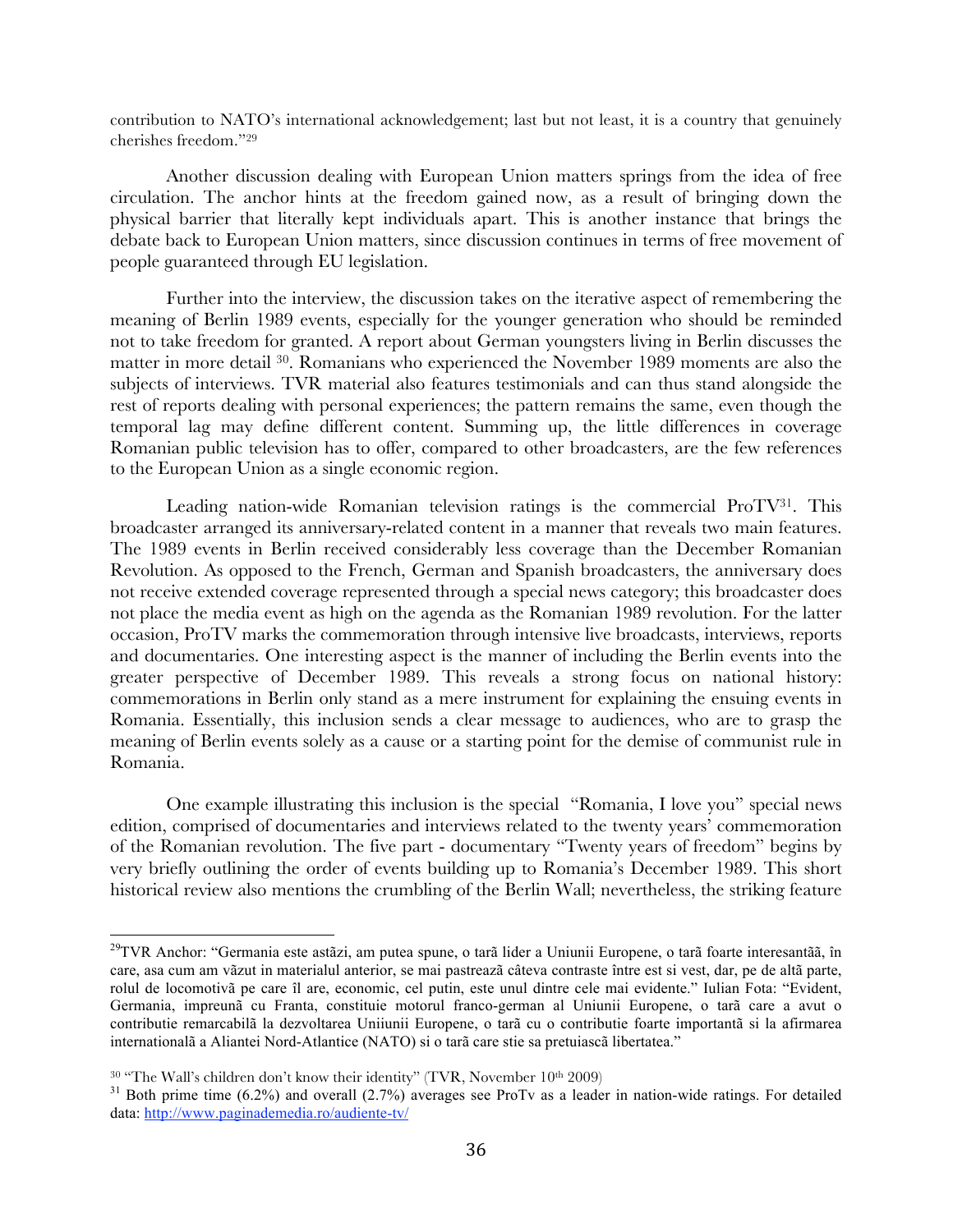is the way this broadcaster positions itself as a "social phenomenon" and a way of "escaping" the internal political issues that still scarred the country, even after the fall of communism. Moreover, its well-known "Think free"32 slogan enables the commercial channel to claim its contribution to people's freedom of speech. "The best television news" also enabled audiences to "experience events differently" in a "deprived society, led by careless politicians lacking vision"33. The escapist character of commercial television stands out as the most important defining feature of  $-$  at the time – newly founded ProTV. Its references to offering audiences a "door to the Western world", alongside the "Think free" slogan hints at the broadcaster's self-declared role in ushering in democracy.

Little emphasis falls on the Berlin ceremonies as a media event in itself; coverage is limited to edited reports, with no live broadcasts. All material does not stand apart from any other broadcasts, since it offers similar details about the guests, special moments within the ceremony and testimonials of Germans living in the former GDR. The national perspective this event appears in is precisely what defines ProTV coverage, and its attempt to place the meaning of a symbolic German reunification into a larger context resembles the BBC approach.

# *France*

The French public broadcaster TF1 also distinguishes itself through the particular interest it has shown towards the anniversary. The "Berlin 1989-2009 dossier" consists of coverage around the "making of" idea, which sees French media producers place particular attention on the special edition production. "Making of" thus adds up to a series of reports following French citizens' experiences of today's cosmopolitan German capital, the issue of forced adoptions in the former East Germany and testimonials of several Berliners nostalgically reminiscing the former GDR lifestyle.

More coverage reveals clear interest in domestic issues, such as French president Nicolas Sarkozy's ceremonial speech and his controversial statement regarding his contribution to the 1989 Berlin events. Again, reports emphasize the importance of a Franco-German alliance within the French political landscape: after celebrating the twenty years' anniversary of the fall of the Berlin Wall, the two were once again present at yet another commemorative occasion, namely the commemoration of the first World War armistice:

"It was, actually, the first time when a German chancellor participated alongside a French president to commemorate the 1914-1918 was armistice, marking the defeat of German forces."34

Once more, the stress on national matters is omnipresent, as the only references regarding external effects of the 1989 events are mentioned at a global scale:

<sup>32</sup> English for "Gândeste liber!"

<sup>33</sup> ProTV started broadcasting on December 1995, with the "You watch and win" adage. Voiceover: <The best television news>Romanians needed entertainment. In the post-revolutionary era, ProTV represented the largest ever foreign investment in a Romanian company. Provifing thousands of movies, news and entertainment, the channel immediately turned into a real phenomenon. 1995 ends with the launch of ProTV. In a deprived country, led by careless politicians lacking vision, ProTV was the way out and a door to the West." (ProTV, November 2009)

<sup>34</sup> "C'était la première fois en effet qu'un chef du gouvernement allemand participait aux côtés d'un président français à la commémoration de l'armistice de la guerre de 1914-1918, marquant la défaite de l'armée allemande." (TF1, November 11th 2009)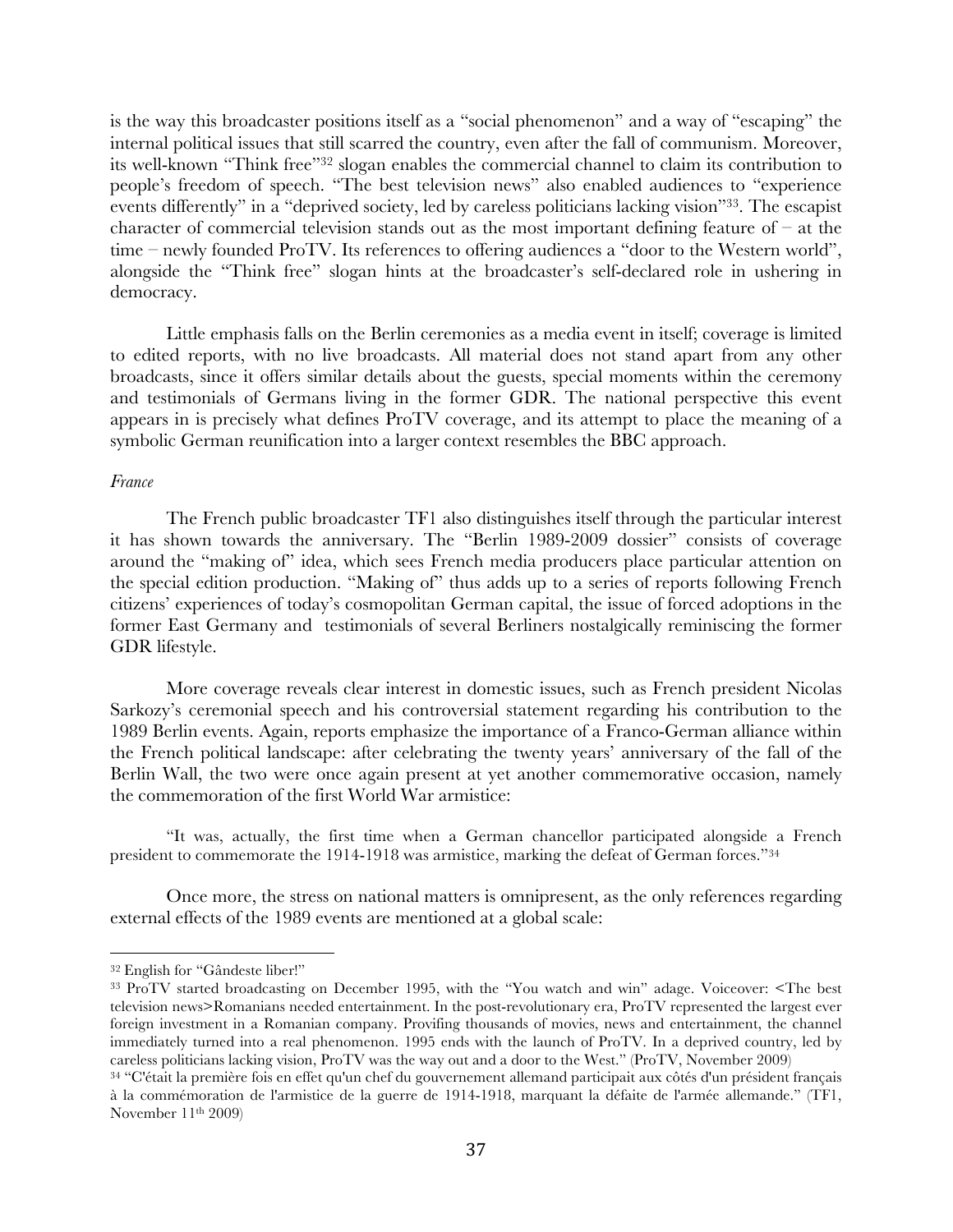"The fall of the Wall was a baffling moment for the entire world – thus, the world returns here twenty years after, to celebrate the event."35

 Live interventions depict the overall atmosphere, at the same time contextualizing the anniversary. Reporters focus, unsurprisingly, on the political figures to attend the ceremonies, as one correspondent comments "en direct" the metaphorical layer of the domino blocks, as they are collapsing in front of the television cameras. Live coverage also provides edited material of late afternoon, last minute preparations.

TV5 Monde, a commercial French broadcaster, develops a timeline of events, establishing a then-and-now approach to the anniversary. Testimonials are, again, an important part of the overall coverage: "Temoignages: où étiez-vous?"

#### *Euronews*

Euronews does not belong to any categories when it comes to public-private specificities, a fact that enables a clearer view on the type of coverage expected, as explained through the hypothesis.

The amount of material on the matter of Europe's becoming after the fall of the Berlin Wall is overwhelming. Its variety is in itself extraordinary, as reports follow a present-day perspective on the idea of a United Europe. First of all, there is a very well defined line separating the media event from all the other news categories or stories, regardless of their focus. The Berlin Wall anniversary is thus analyzed and treated as a media event separately from, say, the 1989 Romanian Revolution. Placed within the "World" news category, coverage related to the ceremony stands as a category of its own, as the media event is treated as such.

Apart from the usual coverage regarding the actual ceremonies, most material covers debates about new member states' integration, precisely Eastern European countries whose communist rule saw an end in 1989. The areas of interest covered extend from politics to arts. European filmmakers are called upon to depict their 1989 experiences, alongside former leaders, ambassadors or journalists. The likes of Ezio Mauro, former Moscow correspondent for "La Republica" and the actual newspaper editor in chief, Wojciech Jaruzelski, former Polish president at the time of reunification, Daniel-Cohn Bendit, Greens group, European Parliament and Jacques Delors, the former European Commission President, all reminisce their experiences on German reunification. The interview with Jacques Delors is particularly relevant in terms of media discourses touching European Union issues. Euronews reporter's set of questions follows after a short introduction on the "days and weeks that changed the face of Europe". One of the questions interestingly addresses the fear European Commission officials could probably have nurtured towards the consequences of German reunification. The interview follows a path leading to the European Union's present day, described as "the new chapter for Europe".

For "Agora", a talk show programme, Euronews producers prepared a special edition reviewing the year 2009 and featuring Denis MachShane, a British Labour MP exchanging views alongside La Repubblica director, Ezio Muro. The programme evolves around two main issues:

<sup>35</sup> "La chute du mur, ç'a étè un boulversement pour le monde entier – eh bien, le monde revient ici vingt ans après pour fêter l'événement."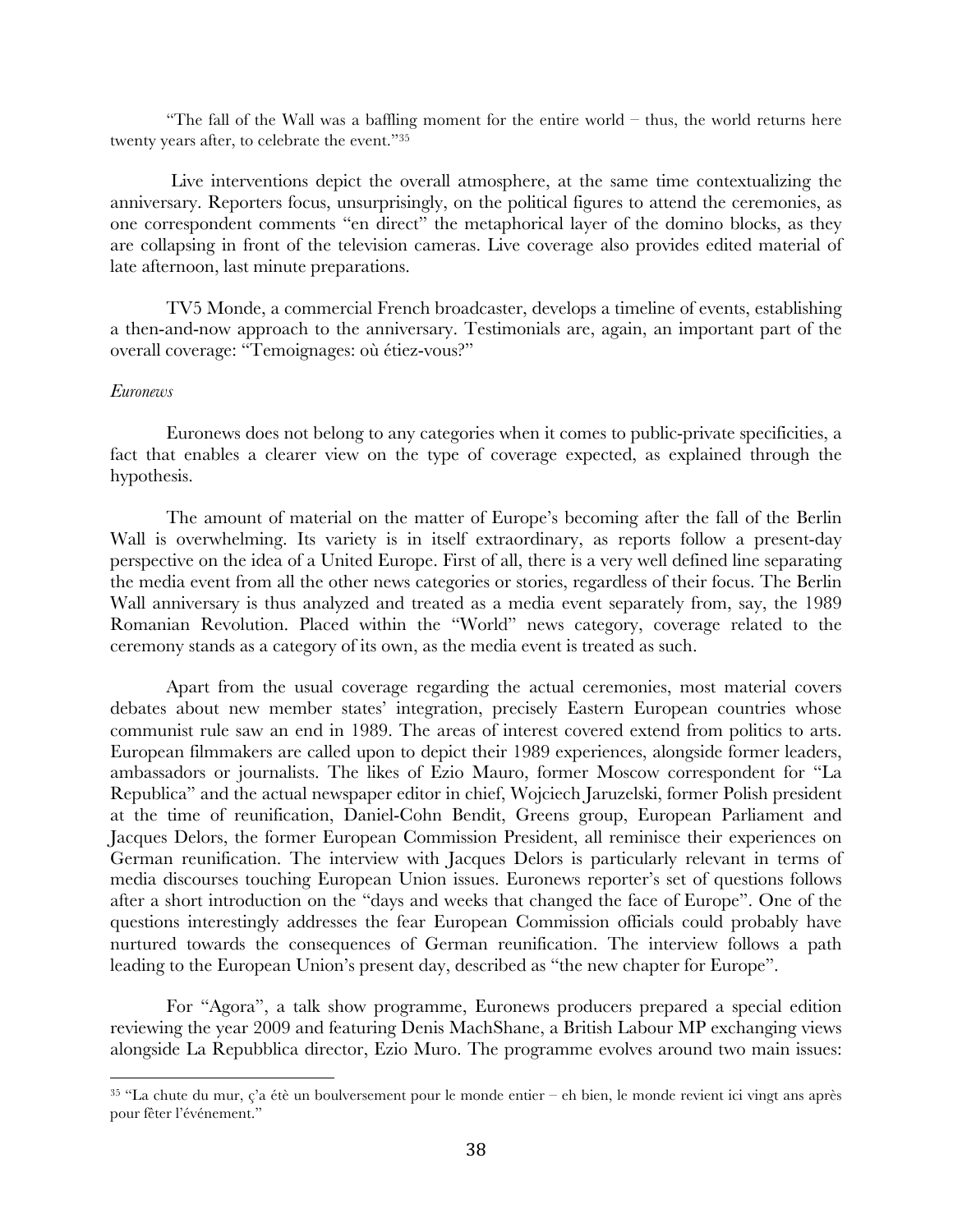European democracy and culture; the starting point is, indeed, the Berlin Wall anniversary, but the discussion soon takes a turn towards the present-day issues of the European Union, including the debate on European unity at a cultural level. One of the debate highlights sees the British MP claiming the existence of a rather national Europe. The reasons would be European Union member states' will to prioritize their national identity in favor of adhering to a culturally common, European background.

To conclude, Euronews takes matters further than solely stating the implications and symbolism of such a festive occasion, employing the anniversary as a platform for analyzing current European issues. This is not, however, a defining feature of public – or private, for that matter – television coverage.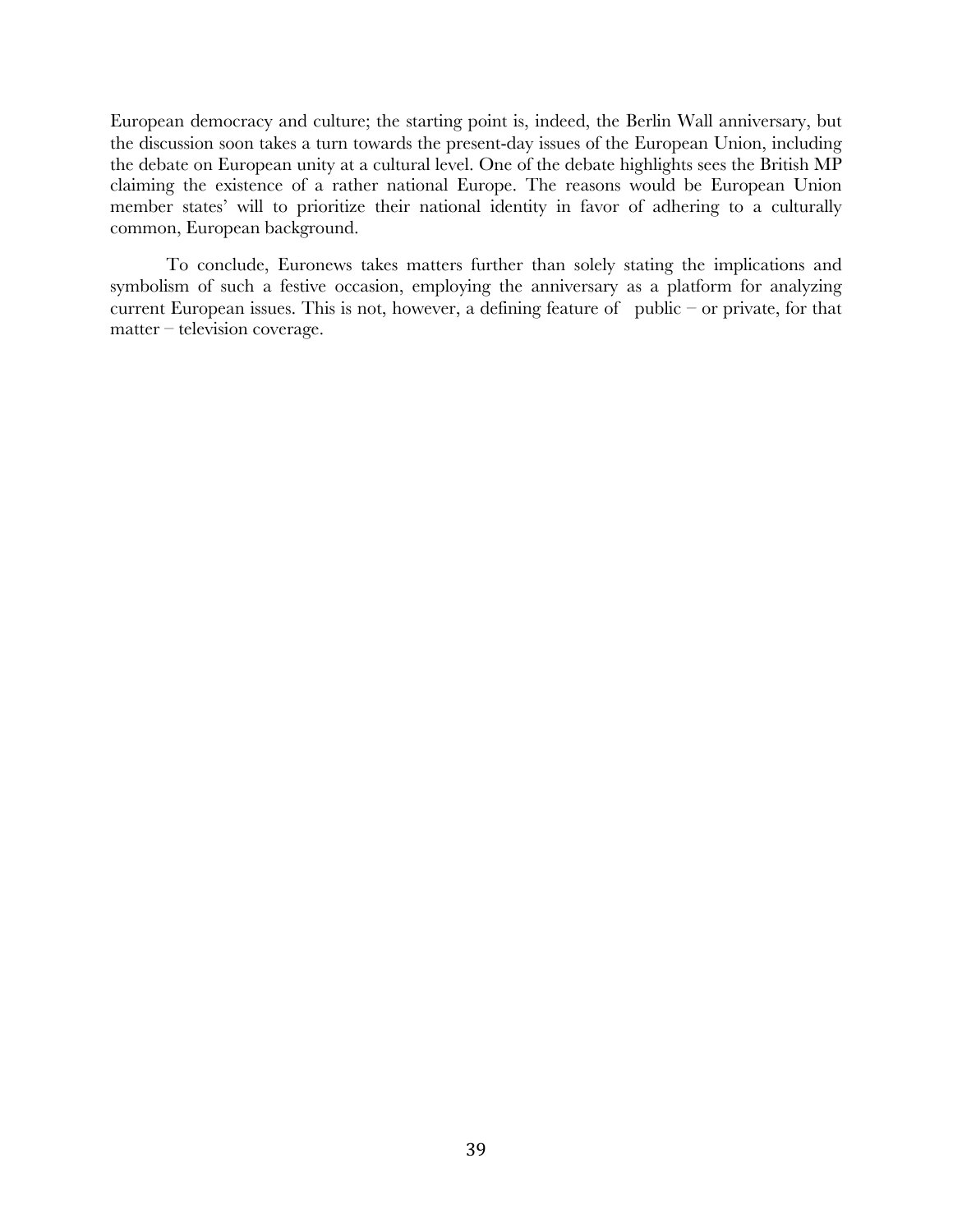# **Conclusions**

This thesis has looked at public European television in the twenty-first century, as it turned one of the most anticipated moments of the year 2009 into a media event. The twenty years' anniversary of the fall of the Berlin Wall stands out as a defining point in the history of one continent and the entire world, and television once again reveals both its technological and cultural attributes through extended broadcasts, creating the shared experience for audiences, along with positioning the commemoration as highly symbolic.

The overall effort comprised of ushering in a debate on public service television within the European public sphere. Initial attempts at defining public service broadcasting opened a path towards a view on its preferred or "ideal" character, thus giving way to constructions such as public service media. The main reasons for proposing a redefinition of public broadcasting lie in the challenges placed forth through technological development and consequently the outburst of new media outlets. This has also implied a radical change with regard to audience media use, which now defines the new media industry. Faced with such major calls on meeting increased expectations, public service television has struggled – and succeeded in several cases such the  $BBC -$  to maintain a balance between the defining core values of providing quality content at the same time making use of new technologies to their own advantage. Debates in academia as well as at a general level within the public sphere have questioned the future of public service broadcasting, considering its further existence only under certain circumstances (Bardoel and d'Haenes 2008).

New phenomena such as media convergence, digitalization and deterritoralization (Chalaby 2005) have seen public television lose its status within the media landscape it once dominated. These concepts appeared following the coming of commercial television, thus bringing along and gradually toughening competition between the two types of broadcasters. One of the main struggles public television was forced to face as the contrast with commercial television grew more evident is the type of funding it relies on. Ownership has become an even greater issue since commercial television started building its role within the market as leader of audience ratings. This is due to debates on public broadcasters' independence from political interests. Since one of the defining core values of public television is to ensure the proper functioning of a national political system (Blumler and Gurevitch 1995), the issue of state funding proves controversial, especially when commercial television has so often been linked with political bias originating from its private ownership. An overwhelming number of public broadcasters in the 1980s featured state control, with the exception of Italian and British dual systems; as soon as commercial broadcasters started outnumbering public ones during mid-1990s, a call for democratic values within public broadcasting was issued. Public service media are to work solely towards providing their audiences with unbiased, clear insights on political issues, thus strongly differentiating coverage of such matters from the entertainment-oriented approach characteristic for private television (McQuail, Golding and Bens 2005). The strive for quality content has seen public broadcasters pride on better informed audiences, with a higher preference for political issues; a higher degree of advertisement and entertainment intake equals a roughly lower interest in and consequently less knowledge about public affairs (Holtz-Bacha and Norris 2001). Both external and internal factors have thus placed public broadcasting in a difficulty, as it has been attempting to regain its audiences by providing quality infotaiment programming, at the same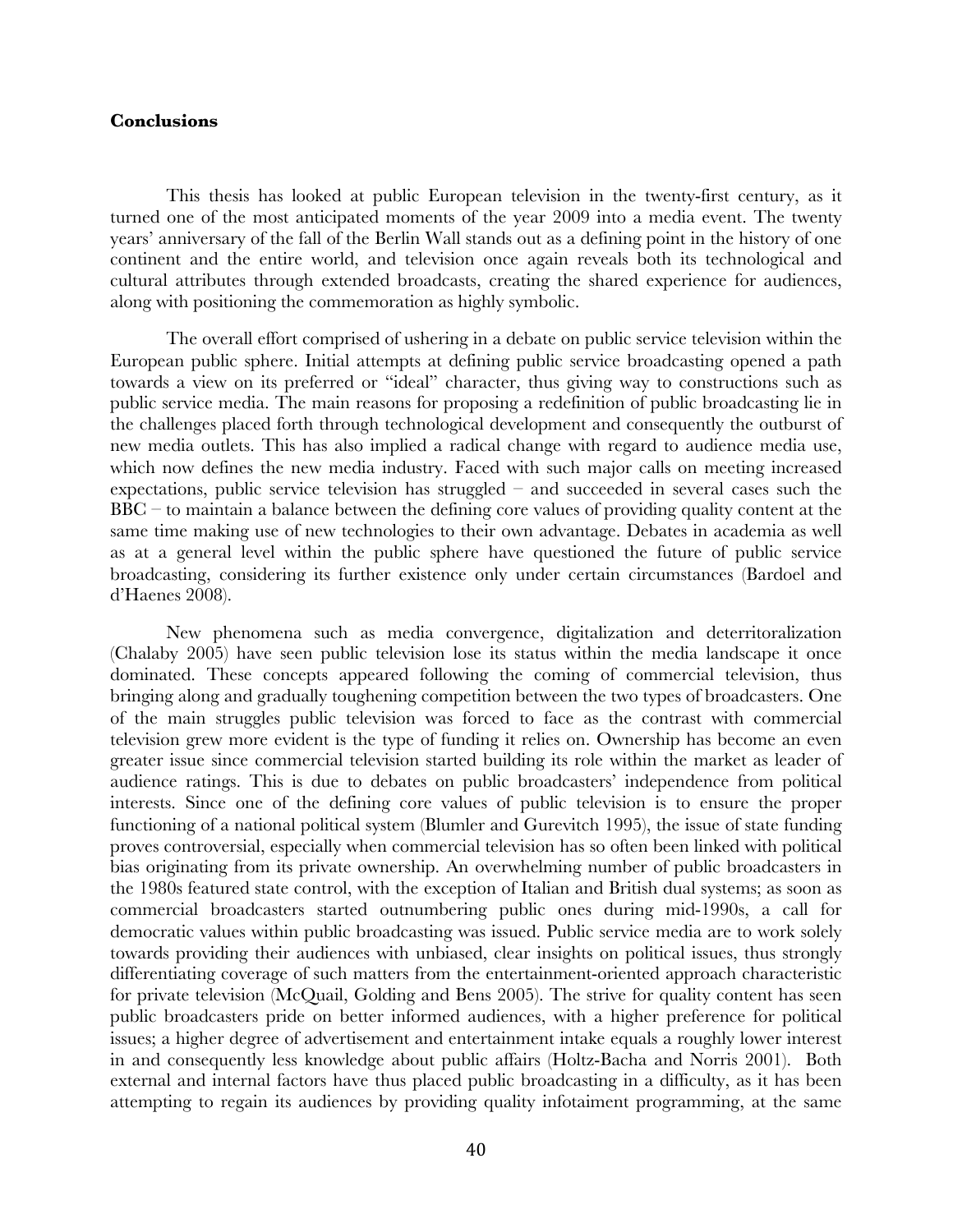time making use of new media platforms that have redefined audiences' media consumption habits and radically restated the broadcaster - audience hierarchies.

 What is more, television, through its cultural role of identity construction holds a central position within this thesis. This relates to the main hypothesis, which links European public television to its role in defining European identity, an issue that previous chapters have focused on. In search of a possible new role for public television – that of helping to better illustrate the idea of European identity – the analysis covers a highly relevant occasion. The twenty years' anniversary of the fall of the Berlin Wall marks a turning point in the history of European countries and Europe as a political, economic and cultural union. This occasion was celebrated as a highly symbolic event, both by organizers and media producers. What this thesis aims at is answering the question whether this media event constitutes an occasion for public television to reveal the hypothesis validity: that is, whether coverage relies on a Europe-centered rhetoric that would help strengthen the idea of European identity.

Although this concept still remains an "unsettled matter" (Grundy and Jamieson 2007), as no precise definition has been settled on, there is general agreement on the idea that citizens relate to it in a complementary manner; that is to say, European identity does not exclude national identity and vice versa, since individuals are known to present multiple identities (Martiniello 1995: 35). The context of national and European identities also covers another significant concept, namely cultural citizenship; it is the relationship with national identity that triggered debate in previous chapters, mainly because of its specific nature. It could be argued that national identity includes cultural citizenship, as the former indicates a larger spectre encompassing several dimensions: "territorial boundedness" of populations sharing the same homeland, myths and local memories, the bond of a mass culture, so on and so forth (Smith 1993). In fact, cultural citizenship has been recently added to an older classification belonging to Humprey Marshall (1992), who only considers civil, political and social citizenship as the main components of the larger concept. Nick Stevenson (1997) claims that cultural citizenship, represented through education and mass communications, deserves its rightful place among the other three components. Indeed, the role mass media play in establishing such complex and abstract baggage of symbolic value cannot be underestimated. In this sense, television helps create the abovementioned components of national identity, especially through the shared viewing experience that it offers viewers on a nation-wide scale: it is precisely the case of a common homeland and the feeling of "togetherness" that unites members of a community at a highly symbolic level, leading up to Benedict Anderson's "imagined communities" (1983).

Throughout its development, national identity has had to face external pressures. Such pressures emphasize the process behind national identity construction, as individuals adopt similar dispositions, conceptions and attitudes through socialization (Wodak, Cilia, Liebhart and Reisigl 2009). One major factor illustrating socialization is television, as part of the larger media sphere, and this is one example of external pressures threatening national identities.

Pressures particularly striking at global level are the ones brought along *via* media products as a result of Americanisation. They originate from what Herbert Schiller called cultural imperialism: a one-way flow of media products that penetrate national media landscapes, going as far as redefining the patterns to be found in the national sphere. Academia has dismissed this theory as narrow in scope, since it does not take into consideration local cultures' potential to resist media imperialism, thus underestimating the latter's ability to preserve national specificities.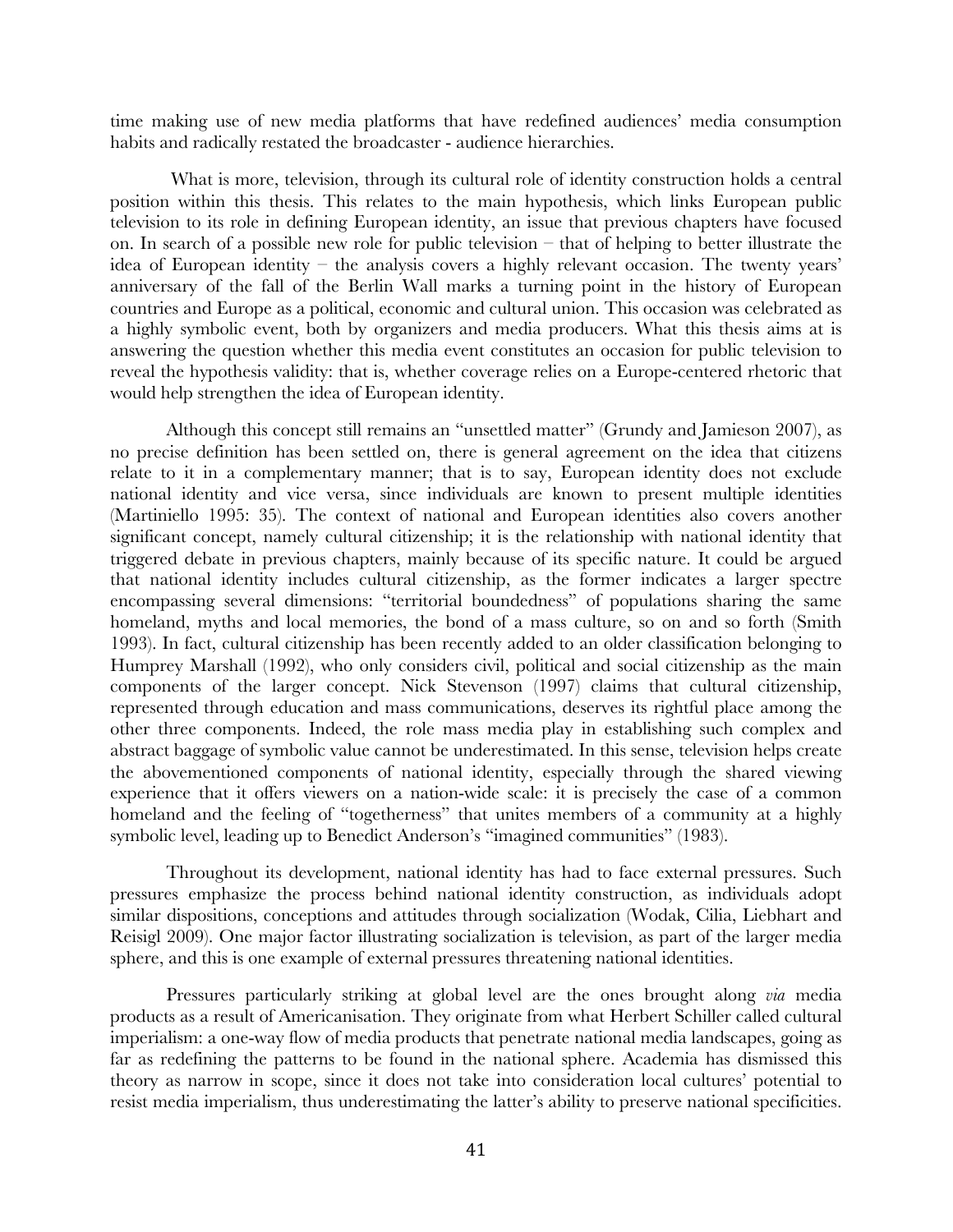Moving further to the European level, national identities have built their own defence against media products of a transnational nature, thus proving that "travelling cultures" are not entirely appropriated at a local or national scale (Barker 1997). Language is one of the strongest factors indicating the existence of exchange between local and external forces; transnational television channels need to adapt to national markets from a language perspective, in order to ensure profitability. In spite of ever-developing global, transnational corporations, the nation-state does not fall short of mechanisms preserving its cultural capital.

European countries have also reportedly called on European integration as a possible threat to their national identities and cultures (McLaren 2007). The media role in defending this identity that individuals fear lost as a consequence of the European project is thus highly relevant. Public service broadcasting can help defend the set of values, conceptions and attitudes amounting to what citizens refer to as national identity, whilst helping preserve European identity, at an upper level. Transnational institutions connecting public service broadcasters across Europe will thus work in a similar manner as national broadcasters in order to ensure a secure development of European identity (Stevenson 1997). The main conclusion following this argument is indeed the fact that public service television fulfils a double purpose: that of helping preserve both national and European identities. This is also to show how European media landscapes have tackled the media imperialism issue; differences between European and American public broadcasting systems once again prove striking.

The transnational collaboration Stevenson mentions is indeed the European Broadcasting Union, comprised of European public broadcasters that are thus encouraged to share audiovisual content in order to establish international communication leading up to cultural exchange. Other European regulations such as Television Without Frontiers also works towards creating the idea of European identity through enforcing a standard of Europe-related issues within the overall public service televised broadcast.

Media events marking anniversaries of landmark moments in European history provide an outlook on the Europe-centred programming that public television has been called on to produce. The one media event this thesis focuses on reveals itself as a tool in analyzing public service broadcasting and its assumed discourse on European Union issues, twenty years after both a country and a continent reunified. The role public television holds in constructing European identity through broadcast media events – celebrations that also bring national specificities to the foreground  $-$  is, thus, the starting point for discussion.

Focusing on the media event created around the festive occasion, I have tried to identify the types of discourses both public and commercial broadcasters displayed in their coverage, by applying content and discourse analysis. These two methods have indeed lead to interesting results concerning the overall coverage, despite their contradictory character in relation to the initial expectations.

The stress on commercial television, on the other hand, is just as important, firstly because it leads to interesting findings, apart from stating clear all conceptual differences between public and private broadcasting. The issue of ownership and the new phenomena defining media landscapes starting the late 1980s saw an increase in commercial broadcasting that gradually ended the public broadcasting monopoly. Commercial broadcasting has its well-defined position within the public sphere, which is indeed a valuable one: audiences are drawn to commercial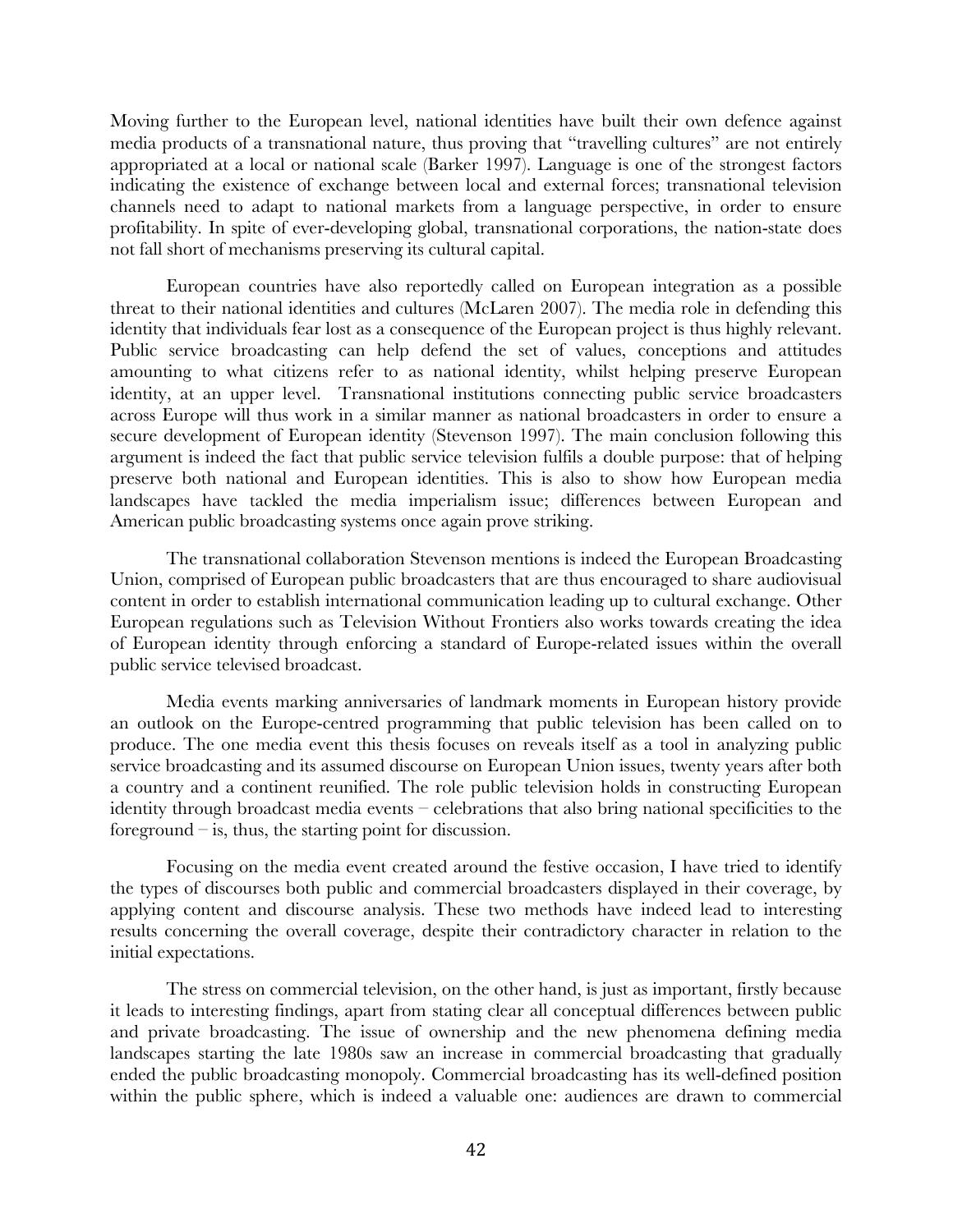television productions mainly because of the escapist character of its programming. Entertainment, be it in the form of music, movies, sports or reality shows, is preferred to public issues debates characteristic of public broadcasting. This explains findings regarding the link between audiences consuming certain types of programming and their overall level of information regarding political debate.

Moreover, the assumptions stated in the hypothesis also took into account the type of discourse to be found in commercial television broadcasts surrounding the media event. In this case, I indicated an expected emphasis on the event's national contextualization, whilst public broadcasting would reflect more on the ceremony implications in relation to European Union matters.

With regard to the actual data chosen for research, taking on both public and commercial broadcasts ensured an in-depth view on the role of public broadcasting in the five countries. Given the differences in content variety drawing the line between the two types of broadcasters, what I looked for were patterns that would lead to a possible common ground for both commercial and public service television coverage. Patterns would refer to scheduling, narrative construction and semantics.

Choosing the appropriate research methods was key to answering the main research question regarding the Europe-centred discourse. Initially, the main aim was to discover general similarities between the two kinds of broadcast – more precisely, at the level of script construction and broadcast timing. This is part of the content analysis, which develops the analysis main body. Discourse analysis is meant to explain how these similarities come about and what exactly they represent, in terms of semantics.

Two general points spring from the findings based on both research methods. First of all, there is no sign of a clear-cut difference between public and commercial television in terms of a Europe-centred discourse: both refer sporadically to Europe as a united continent, rather than to European identity as a highly discursive, cultural product. To balance this aspect, public broadcasters rely on portraying the 1989 events through a national spectre.

This first observation following the analysis reveals the intriguing character of overall findings, which do not seem to confirm the hypothesis validity. What is striking about the results is that the few references to a European discourse are massively outnumbered when looking at the revealing content analysis. Both live and reported material consists of what appears to be a strictly national discourse, present at both levels of analysis. There are no clearly defined dissimilarities in either content or discourse that would separate broadcasts in the manner explained in the hypothesis. Research led to similar approaches towards European issues, which both public and commercial television channels address to a similar extent. Overall, there are extremely few instances where media producers, be they anchors, reporters or correspondents from Berlin, refer to the symbolic ceremony as a reminder of Europe as a union. Rarely does rhetoric go beyond the idea of a united Germany, except when media producers highlight the meaning of 1989 events at a global scale. Only two broadcasters remind audiences about the European Union officials' presence at the ceremony, one of which is, unsurprisingly, Euronews. This channel choice stands beyond any political or media reasons, due to its specifically Europe-oriented content and format. Its role is to emphasize the type of coverage public broadcasting in the European countries was initially thought or expected to follow. Indeed, Euronews does fulfill the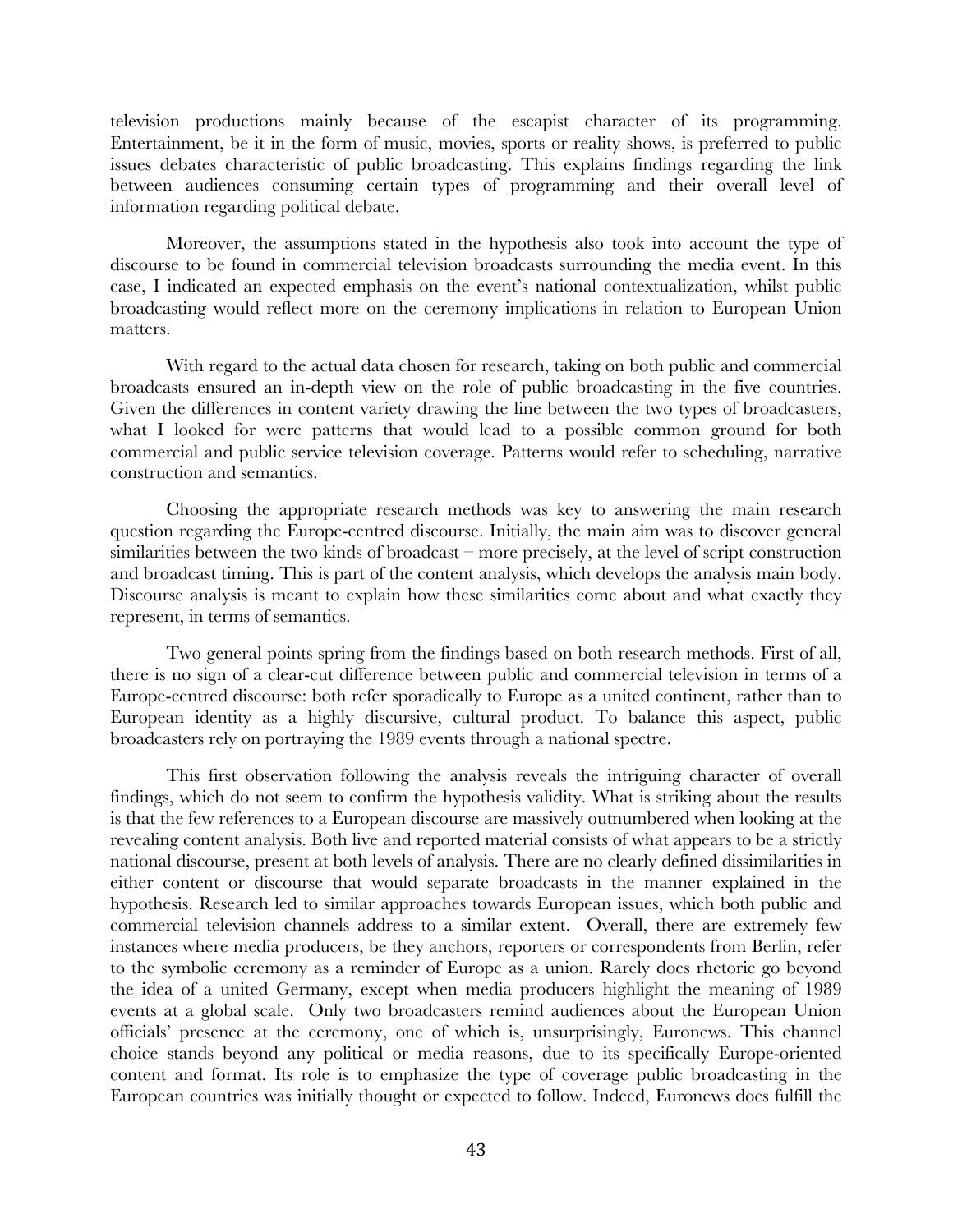role of an example when it comes to relating the ceremony to European Union issues. As seen in the previous chapter, reports and talk shows were especially formatted so that they would fit the debate on European integration. The type of questions featured in the interview with the former European Commission president guide the interviewee to touch issues such as EU officials' fears over the German reunification.

The emphasis on national perspectives towards the anniversary event is not equally strong in all broadcasts. German public broadcasters, for instance, portray the media event as a landmark in their nation's history, as Berlin celebrations receive an exclusively nation-oriented approach. The consequences of German reunification clearly stand out as most important, as there are no references to the European Union.

Spain has a particular view on the anniversary, mainly because of its empathizing approach towards the fall of communism. This is precisely how the Spanish TVE links the anniversary with Spain's own recent history, particularly by stressing the Prime Minister's speech. What is striking in this case is the fact that Telecinco, the privately owned counterpart, linked its coverage to European issues to a greater extent than TVE. This aspect brings about a new perspective on the way public broadcasters in question contextualize the anniversary. The "then and now" approach, common for all of the chosen coverage, is, in fact, a pretext for explaining both German past and present realities, but most of all, for introducing a national historical retrospective.

French broadcasts focus even less on the European perspective, as they tend to express more interest in the Franco-German relations as they have developed since the end of the Second World War.

Romanian coverage is once again an example of strong national emphasis, this time to be found in commercial television material. ProTV links the anniversary with the 1989 Romanian revolution and sees the Berlin events as the triggering moment that defined history for the former communist countries. The documentaries and special reports following the Berlin 2009 ceremonies do not explain any consequences the anniversary or the actual fall of the Wall might have had at European level.

 BBC, however, tends not to place the anniversary within a national context; analysis does not rely on a national discourse, preferring a slightly European approach. This only comes as a result of independently categorizing the news story, under the name of "Europe's revolution", which speaks for itself when discussing which direction BBC content takes audiences in. What comes as intriguing here is that BBC does not follow the pattern set forth through other public broadcast, preferring to keep a slightly Europe-centred view on the anniversary. This is, in fact, the only public broadcaster featuring the kind of approach suggested in the hypothesis.

What defines these research conclusions as interesting is the fact that there are no patterns in relating Europe-oriented discourses to public broadcasting. Indeed, there are a few instances when coverage is steered in this particular direction, but not enough in order to confirm the presence of a pattern within public broadcast. More surprisingly comes the fact that some commercial channels do take on what was supposedly the duty of public service television. It is Telecinco, the Spanish commercial channel, which links the anniversary to Europe as a cultural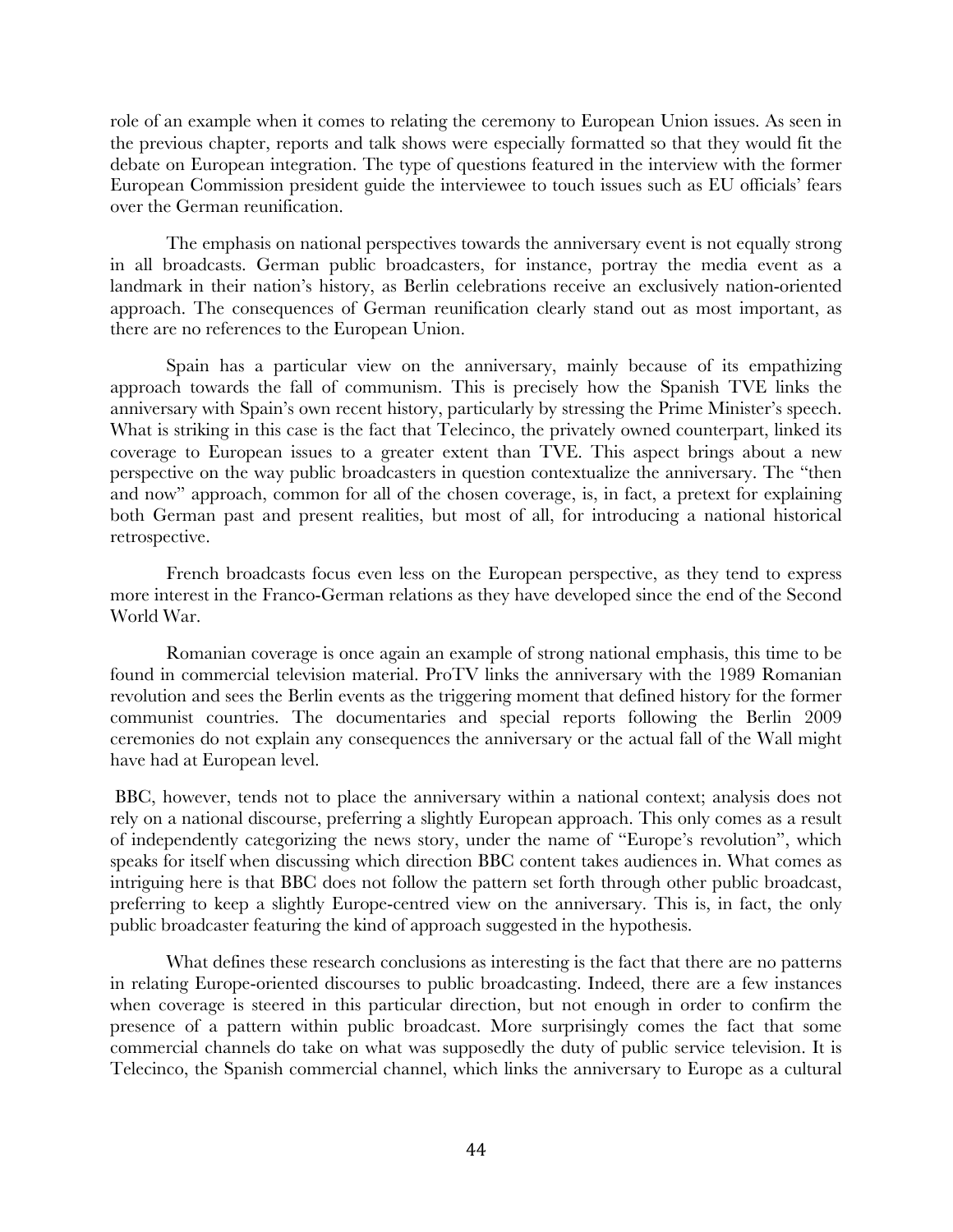union, as TVE does not show particular interest in explaining the consequences of German reunification as far as the European Union is concerned.

The second main conclusive point the analysis reveals is, apart from the unclear focus on the present-day European Union issues, the emphasis on Germany's reunification as a defining moment in world's history, and Europe in particular. Nevertheless, discussing consequences at European level does not imply discussing the European Union. The better choice to illustrate this would be the German public broadcasters themselves, alongside Spanish and British broadcasts. Their focus on the kind of change brought to the world also acts as a reminder of walls waiting to be crushed, thus using the peaceful revolution as an example of willpower and democratic thought.

Having marked the emergence of such findings, it is indeed important to reflect on their possible meaning within the present context. This media event is key to providing viewers with both an overview and an in-depth insight in the context surrounding events in Berlin and their consequences, be they mostly on a national level. This very focus on establishing, presenting and simultaneously reminding nation-wide audiences about their nation's becoming as a result of German reunification brings forward the issue of national identity once again. It could be argued that, in the context of national identities threatened within a multicultural union, public broadcasters take on a defensive approach by deciding to contribute solely to their national background. Explaining what the fall of the Wall has meant for a nation's becoming is, indeed, a pattern describing public service television. As far as German public broadcasting is concerned, there is an immediate connection with the national meaning of such an event. This is the only instance where public broadcasting coverage does not touch European Union matters, exclusively dealing with the factors leading up to November 1989 and the changes that followed the reunification. It is obvious that hierarchies constructed here place national symbolism and history on a leading position, and rightfully so. Germany does hold a special position within the entire anniversary media event, and thus it becomes entitled to this type of coverage, given the circumstances triggering what is now perceived as a world-changing event. Taking pride in the German people's peaceful revolution, their willpower and dedication towards a common goal can certainly justify the nationally oriented rhetoric. People's testimonials included in the reports are at the heart of this rhetoric, ideally serving it.

However, if Germany's case can stand as justified, a question arises concerning the remaining broadcasters. What could explain the choice for a general focus on national contexts? In the midst of European negotiations on expanding the political and economic union, there is growing concern with regard to the possible threats national identities have had to face as a result of newly issued European regulations. Although as national and European identities have been placed in a complementary relationship, adding to the idea of multiple identities, research has also concluded that strong feelings of national identity lead to decreased support towards the idea of European Union (Carey 2002). Indeed, this is to say that audiences share this feature. Yet, broadcasters seem to have taken on a similar attitude, and, considering the media function of constructing meaning, it could be claimed that European public broadcasters prioritize – on this commemorative occasion – national identity over European matters, including European identity; as a result, public television in European states seem to search for their own national identity in the midst of an event that radically changed world history.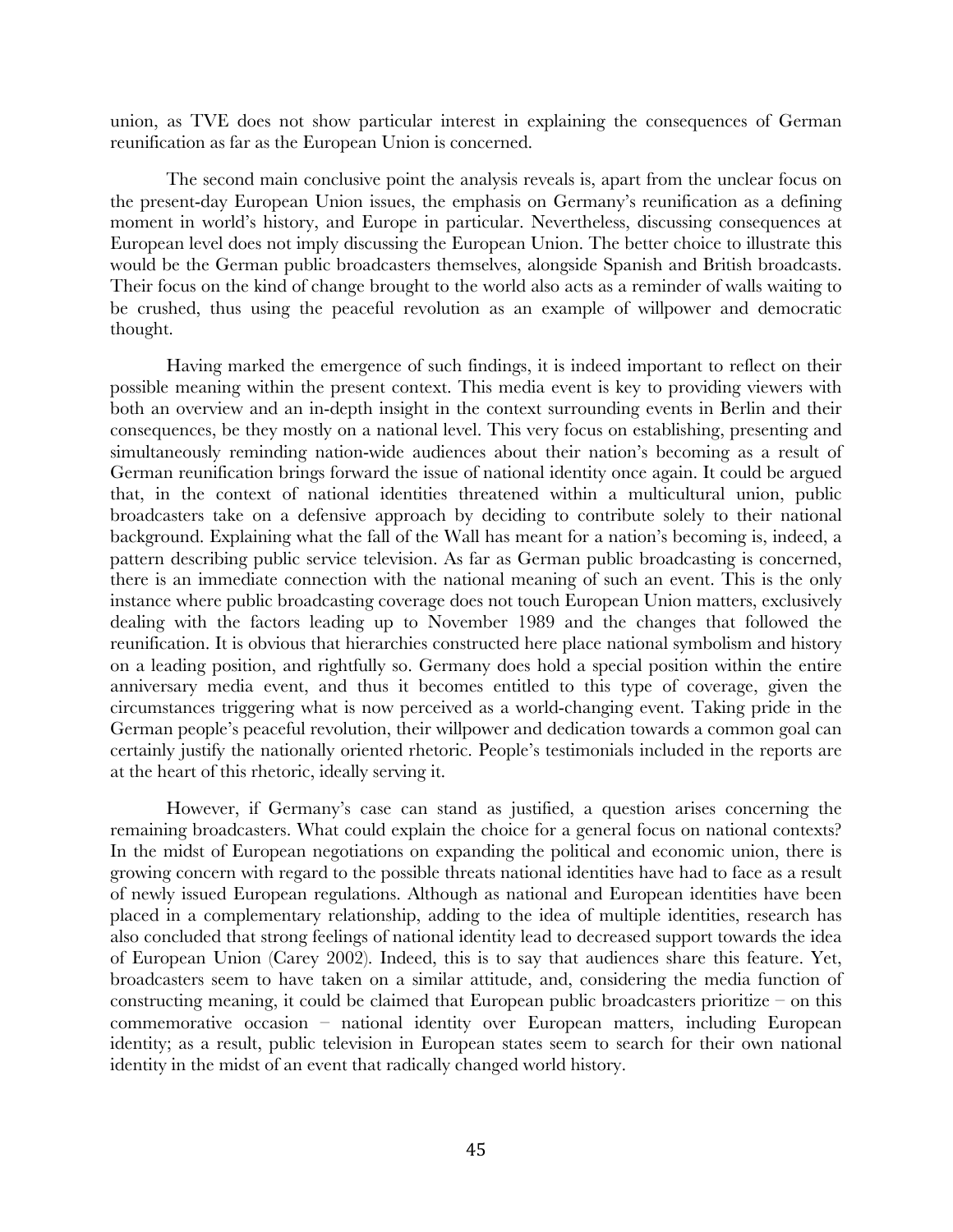Looking at this media event, the prospects of a contradicted hypothesis bring forward intriguing new findings, as well as new questions with regard to the role of public broadcasting at both national and European levels. On this particular occasion, public television has shown a tendency to preserve national symbolism by easily avoiding in-depth discussion about European issues and the meaning of German reunification within today's united Europe, from both political and economic perspectives. The cultural component is also a result of media products, especially originating from public broadcasting and its role of cultural institution. This research offers an insight on a particular occasion that may constitute the rule rather than the exception. However, this is still to be confirmed through further interdisciplinary research, combining the field of television and European studies.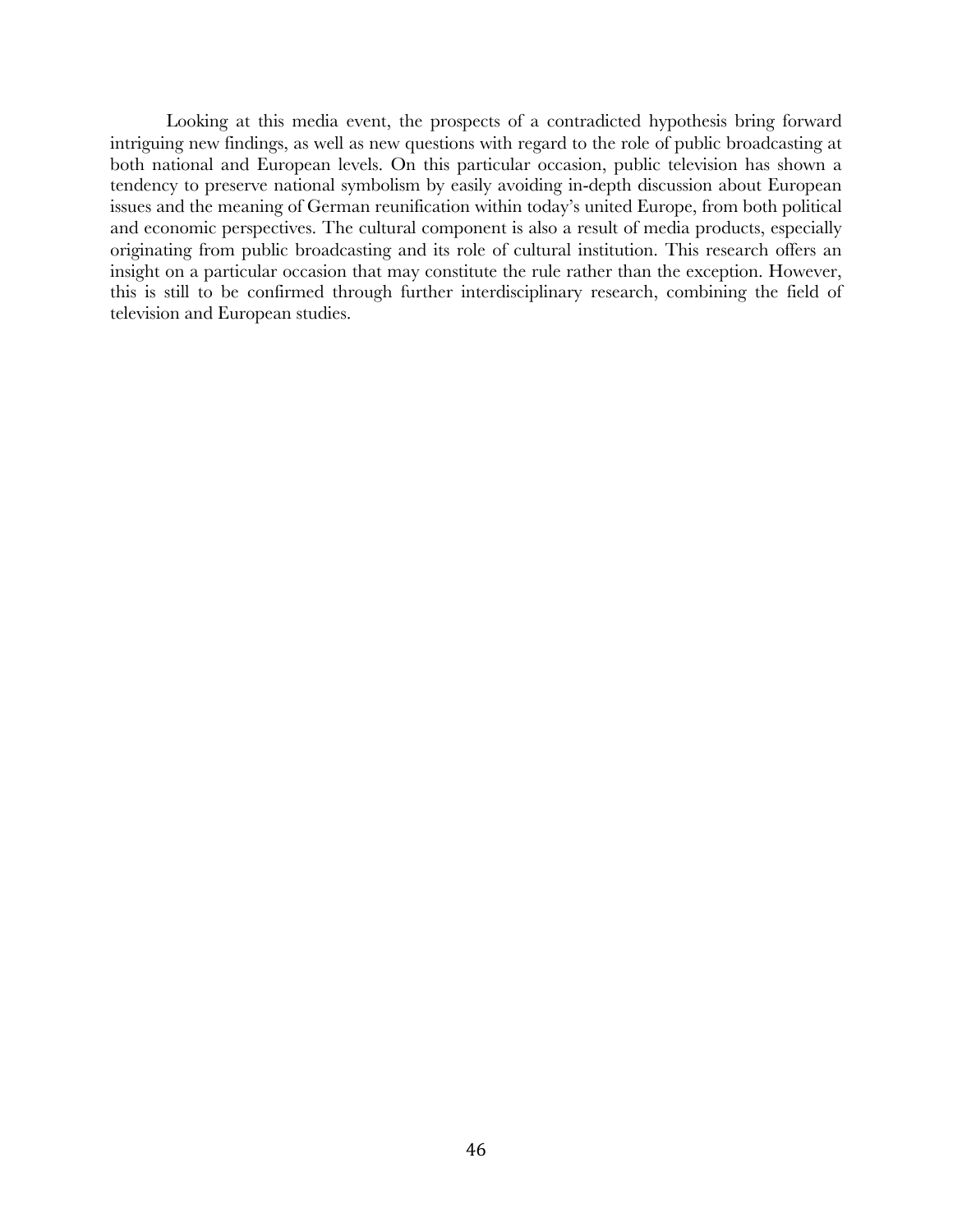# **Bibliography**

Allen, R. C., Hill, A. (2004) *The Televison Studies Reader*, London: Routledge

Anderson, B. (1991) *Imagined communities: reflections on the origin and spread of nationalism,* London: Verso

Ang, I. (1991) *Desperately Seeking the Audience*, London: Routledge

Balibar, E. (1991) "Europe's Identity Problems", in *The New Left Review*, Vol. 186

Barker, C. (1997) *Global Television: An Introduction*, Wiley-Blackwell

Bardoel, J., d'Haenens, L. (2004a) "Media Meet the Citizen:Beyond Market Mechanisms and Government Regulations", *European Journal of Communication*, Vol. 19(2): 165- 94

Bardoel, J., d'Haenens, L. (2004b) "Media Responsibility and Accountability: New Conceptualizations and Practices", *Communications: the European Journal of Communication Research*, Vol. 29(1): 5-25

Bardoel, J., d'Haenens, L. (2008) "Reinventing Public Service Broadcasting in Europe": *Prospects, Promises and Problems, in Media, Culture and Society, London: SAGE Publications*, Vol. 30(3): 337-355

Bauman, Z. (2007) "Europe: An Unfinished Adventure", in Grundy, S., Jamieson, L., (European Identities: From Absent-Minded Citizens to Passionate Europeans, in *Sociology*, London: SAGE Publications, Vol. 41(663)

Bignell, J., FIckers, A. (2008) *A European Television History*, Wiley-Blackwell

Blumler, J.G. (1992) *Television and the Public Interest: Vulnerable Values in West European Broadcasting*, London: SAGE Publications

Blumler, J. G., Gurevitch, M. (1995) *The Crisis of Public Communication,* London: Routledge

Bondebjerg, I., Golding, P. (2004) *European Culture and the Media*, Bristol: Intellect Books

Bourdon. J. (2004) "Live Television is Still Alive. On Television as an Unfulfilled Promise", in Allen, R. C., Hill, A., *The Televison Studies Reader*, London: Routledge

Carey, S. (2002) "Undivided Loyalties: Is National Identity an Obstacle to European Integration?", in *European Union Politics*, Vol.3(4), 387-413

Chalaby, J. K. (2005) *Transnational Television Worldwide: Towards a new Media Order*, London: I.B.Tauris

Cohen, B. C. (1963) *The Press and Foreign Policy*, Westport, CT: Greenwood Press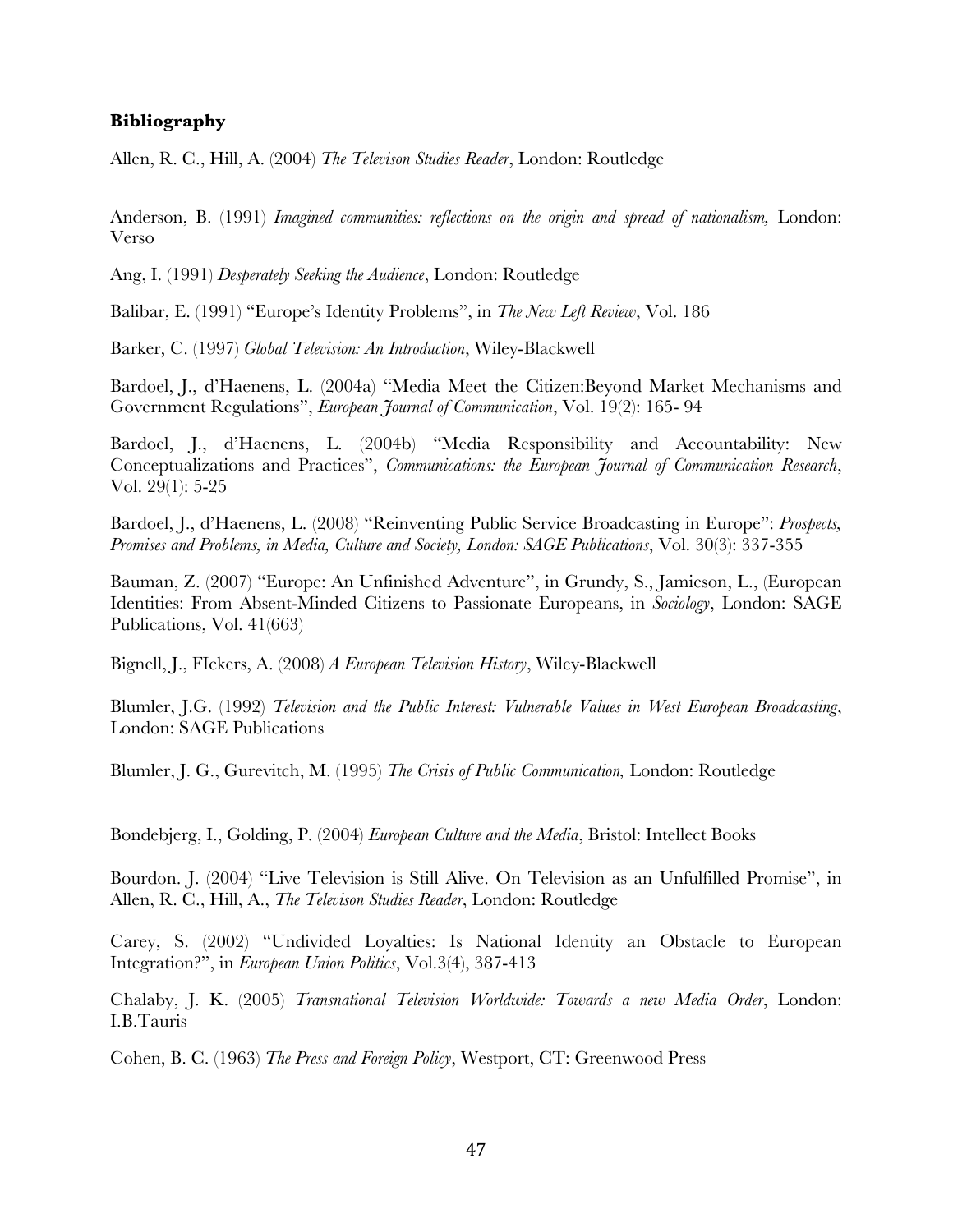Collins, R. (1998) *From Satellite to Single Market: New Communication Technology and European Public Service Television*, London: Routledge

Collins, R. (1998) "Public Service Broadcasting: An Agenda for Reform", in *Intermedia,*  International Institute of Communications, Vol.26(1)

Collins, R., Finn, A., McFayden, S., Hopkins, C. (2001) "Public Service Broadcasting beyond 2000: Is There a Future for Public Broadcasting?", in *Canadian Journal of Communication*, Vol. 25: 3- 15

Couldry, N. (2003) *Media Rituals. A Critical Approach*, London: Routledge

Dahlgren, P. (1995) *Television and the Public Sphere*, London: SAGE Publications, 1995

Dayan, D., Katz, E. (1992) *Media Events. The Broadcasting of Live History*, Cambridge, MA: Harvard University Press

Donaldson, J.D. (1996) "Television Without Frontiers; The Continuing Tension Between Liberal Free Trade and European Cultural Integration", in *International Law Journal*, pp. 90-180

Foster, R. (1992) *Public broadcasters: accountability and efficiency*, Edinburgh: Edinburgh University Press

Gillespie, M., Toynbee, J. (2006) *Analyzing Media Texts*, Berkshire: Open University Press

Goffman, E. (1974) *Frame Analysis*, Cambridge: Harvard University Press

Gripsrud, J. (2007) "Television, Culture and the European Public Sphere", in *European Journal of Communication*, Vol. 22: 479-92

Grundy, S., Jamieson, L. (2007) "European Identities: From Absent-Minded Citizens to Passionate Europeans"*,* in *Sociology*, London: Sage Publications, Vol. 41(4), pp. 663-680

Habermas, J. (1974) *The Structural Transformation of the Public Sphere: An Inquiry Into a Category of Burgeois Category,* MIT Press

Hall, S. (2001) "Encoding/Decoding" in Durham, M. G., Kellner, D., *Media and Cultural Studies: Keywords*, London: Wiley-Blackwell , Vol.2, pp. 166-175

Hallin, D. C., Mancini, P. (2004) *Comparing Media Systems: Three Models of Media and Politics*, Cambridge University Press

Harrison, J., Woods, L. M. (2001) "Defining European Public Service Broadcasting", in *European Journal of Communication*, London: SAGE Publications, Vol. 16(4): 477-504

Holtz-Bacha, C., Norris, P. (2001) "<To Entertain, Inform, and Educate>: Still the Role of Public Television", in *Political Communication*, Vol. 18: 123-140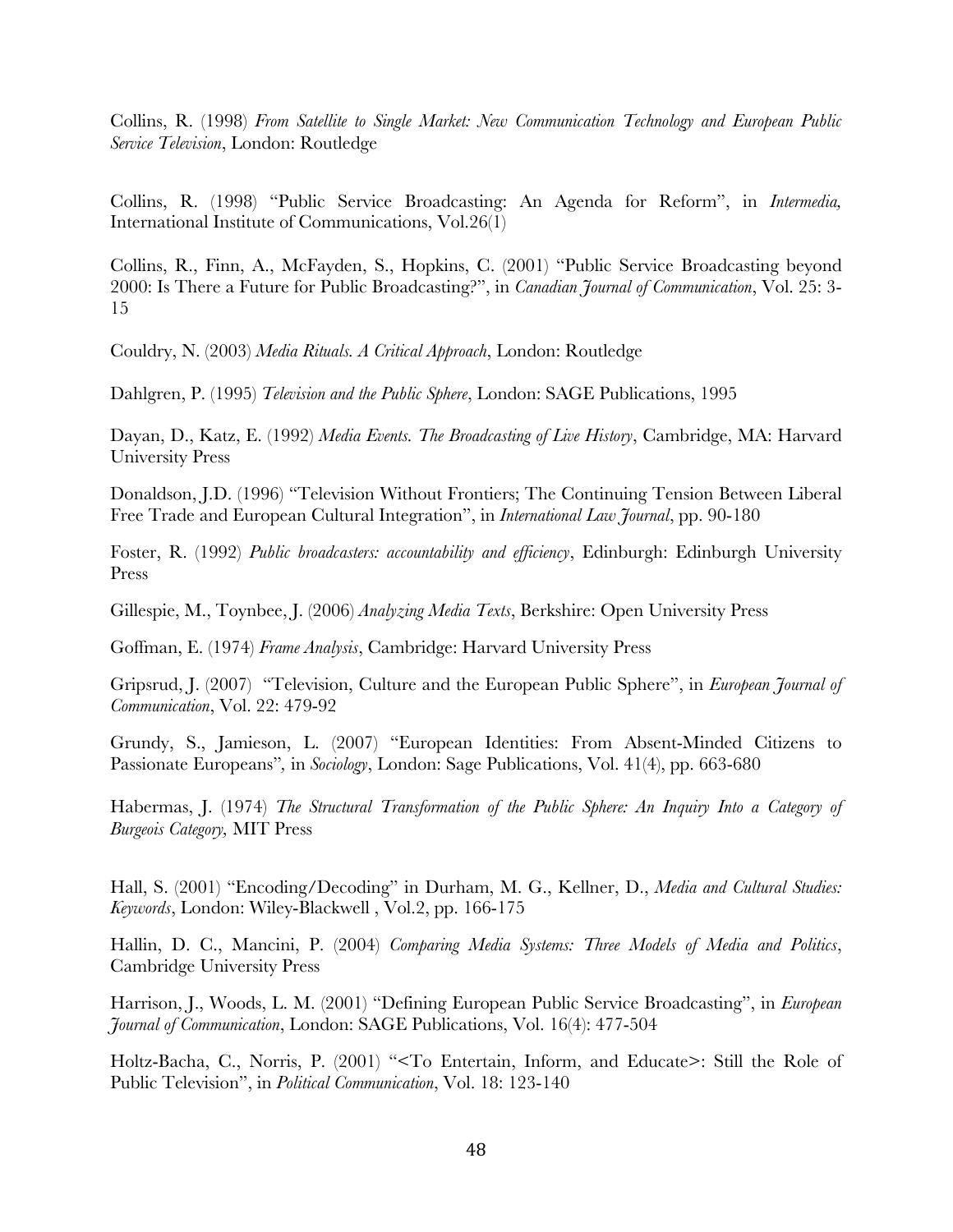Hulten, O., Brants, K. (1992) "Public Service Broadcasting: Reaction to Competition", in Siune, K. and Truetzchler (eds), *Dynamics of Media Politic*s, London: SAGE Publications, pp. 116-128

Jabukowicz (2006a) "Keep the Essence, Change (Almost) Everything Else: Redefining PSB for the 21st Century", in Banerjee, I., Golding, P. (eds) *Public Service Broadcasting in the Age of Globalization*, Kuala Lumpur: AMIC

Jacobs. D., Maier, R. (1998) "Construct, Fact and Fiction" in Gastellars, M., Ruijter, A., *A United Europe: The Quest for a Multifaceted Identity*", Maastricht: Shaker Publishing pp. 13-34

Küng, L. (2002) *Redefining Public Service Broadcasting for the Internet Age*. Presentation delivered during a Cost A20 Network conference, TromsØ, Norway, June

Lang, G.E., Lang, K. (1981) "Watergate — An Exploration of the Agenda- building Process", in D.L. Shaw, McCombs, M. E.(Eds.), *The Emergence of American Political Issues: The Agenda-setting Function of the Press,* University of Michigan Press

Livingstone, S. (1998) *Making Sense of Television: The Psychology of Audience Interpretation*, London: Routledge

Marshall, T.H. (1998) "Citizenship and Social Class', in Shafir, G., *The Citizenship Debates: A Reader*, Minneapolis: University of Minnesota Press, pp. 93-112

Martiniello, M. (1995) *Migration, Citizenship and Ethno-National Identities in the European Union*, Wiltshire: Ashgate Publishing

McCombs, M.E., Shaw, D.L. (1977) *The Emergence of American Political Issues: the Agenda-setting Function of the Press,* University of Michigan Press

McLaren, L. M. (2007) "Opposition to European Integration and Fear of Loss of National Identity: Debunking a Basic Assumption Regarding Hostility to the Integration Project", in *Journal of Politics*, Vol. 64: 551-566

McLuhan, M. (1994)*, Understanding Media: The Extensions of Man*, Boston: MIT Press

McQuail, D., Golding, P., de Bens, E. (2005) *Communication Theory and Research*, London: SAGE Publications

Morley, D., Robins, K. (1995) *Spaces of Identity: Global Media, Electronic Landscapes and Cultural Boundaries*, London: Routledge

Schiller, H.I. (1993) "Transnational Media: Creating Consumers Worldwide", in *Journal of International Affairs*, New York: Columbia University Press, Vol. 47

Schudson, M. (1991) "News Production Revisited", in Curran, J. and Gurevitch, M. (eds) *Mass Media and Society* (2nd ed.), London: Edward Arnold

Smith, A.D. (1993) *National Identity*, University of Nevada Press